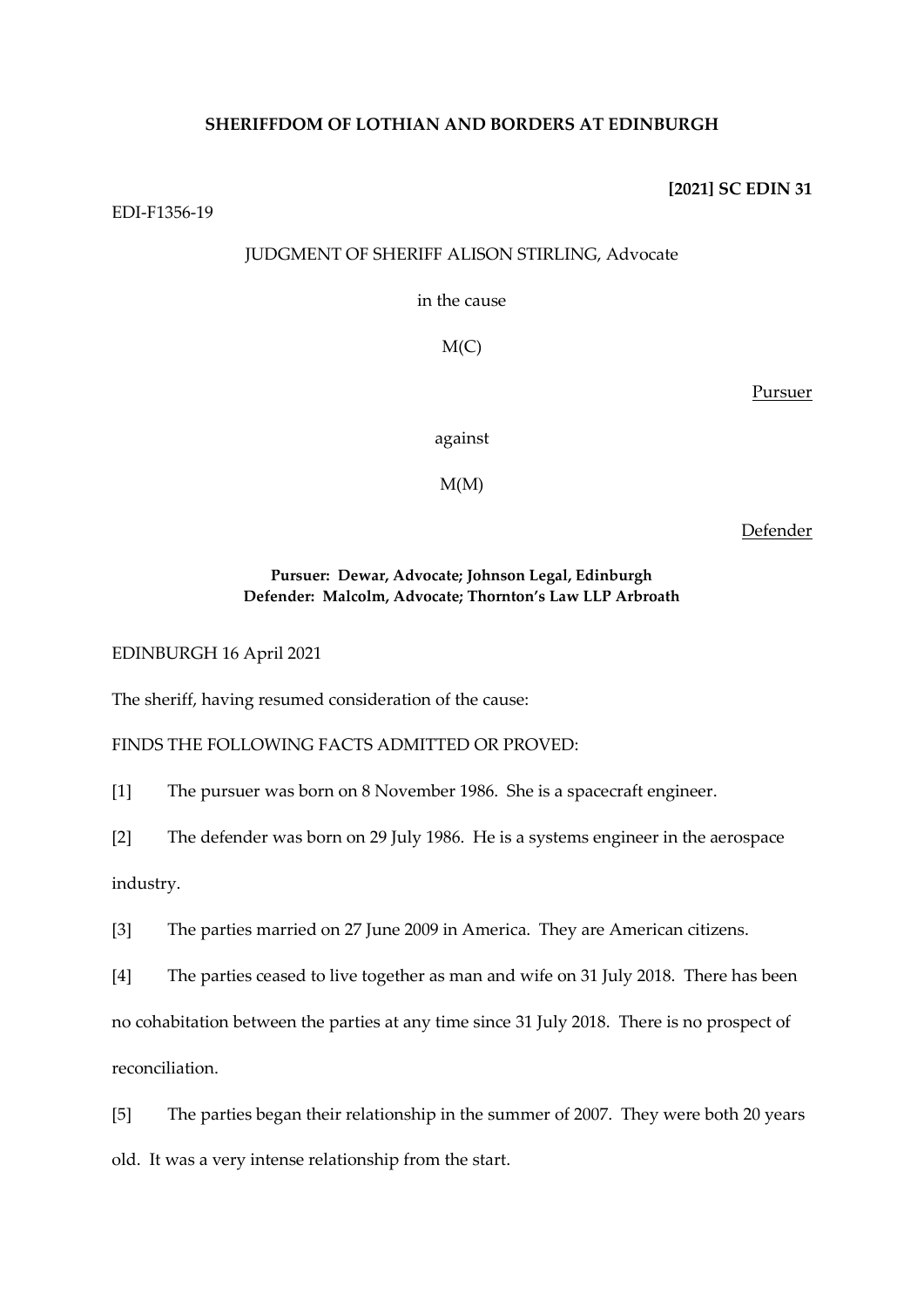[6] About a year after the parties married they had a serious argument. The defender had found another woman to be attractive and had told the pursuer because he felt guilty. The argument continued for months, with the defender sleeping on the floor. The pursuer gave the defender a list of things he could do to regain her trust. That list included attending therapy for obsessive compulsive disorder which the pursuer said the defender suffered from and becoming circumcised. The defender attended therapy until the pursuer told him he did not suffer from obsessive compulsive disorder. He underwent circumcision. He complied with the requests because he loved the pursuer deeply and wanted her to know that.

[7] The defender had a vasectomy so that the parties could stop using condoms. The pursuer was sure she did not want children. The defender was sure he would be with the pursuer forever and knew that she did not want children and so agreed to a vasectomy.

[8] The parties were employed by NASA. They earned good salaries. They built up substantial savings. They decided to stop work and go travelling together. During their travels they visited Edinburgh. They went back to America for some time. They moved to Edinburgh in June 2017.

[9] Up until 31 July 2018 the parties had a very close and interdependent relationship. They spent much of their time together. They were working on a business project together. They enjoyed each other's company, and spent much of their time in Edinburgh coffee shops brainstorming for the business and discussing the defender's plans for a novel. They socialised together. They shared a flat together. They slept in the same bed and had sexual relations with each other. They ate together. They supported each other, talked to each other and were affectionate to each other.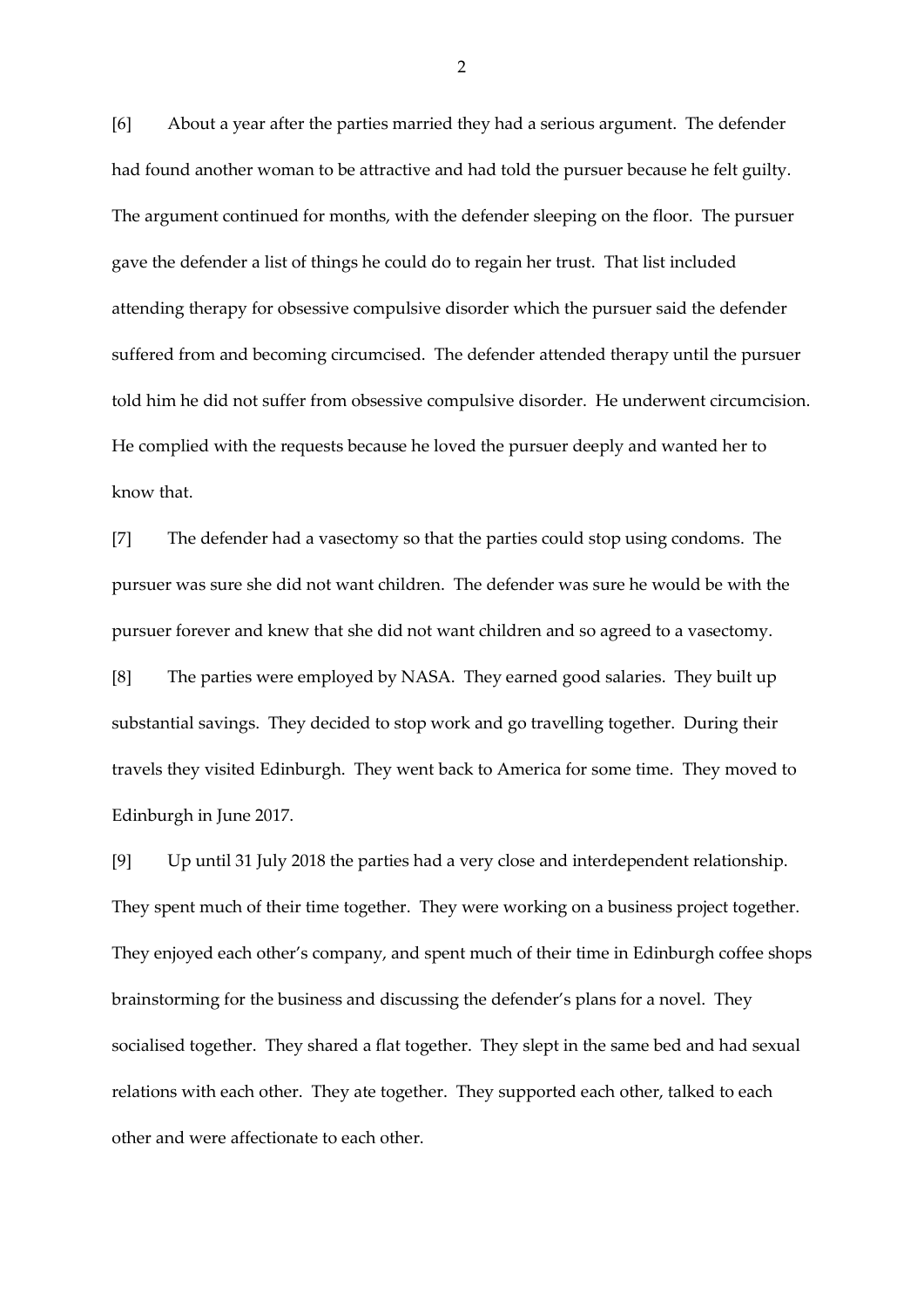[10] From 31 July 2018 their relationship was never the same again. They never slept in the same bed again or had sexual relations. The pursuer frequently told the defender he was not allowed to stay in the flat. He stayed in hostels or with friends on many occasions, and often for several days at a time. When the pursuer did allow him to sleep in the flat, she often made him leave the flat during the day. They constantly argued. The pursuer was no longer affectionate towards him. She became violent towards him. They did not socialise together. Divorce was discussed.

[11] On 30 July 2018 an argument started between the parties because the defender left the pursuer's dinner on the stove instead of bringing it to her. The argument lasted all night and into the next morning. On 31 July 2018 the pursuer accused the defender of hiding something from her. After repeated questioning the defender told the pursuer that he had been at a conference several years earlier and had found a woman there to be attractive. The defender had felt guilty about talking to the woman at the time, and had not mentioned it to the pursuer. The argument continued, with the pursuer accusing the defender of lying and the defender trying to reassure and placate her.

[12] On 2 August 2018 after about 11 pm the pursuer told the defender he had to leave the flat. He spent the night in a hostel. The argument which had begun on 30 July 2018 had continued. The defender was devastated and unable to think about anything other than how to resolve the argument.

[13] On 3 August 2018 the pursuer allowed the defender to return home, but the parties argued constantly for the next two weeks. The defender tried to convince the pursuer that he loved her and wanted to spend the rest of his life with her. The pursuer insisted on hearing each of the thoughts that the defender had felt guilty about. She questioned him in detail over many hours. The defender tried to answer honestly, but his answers were not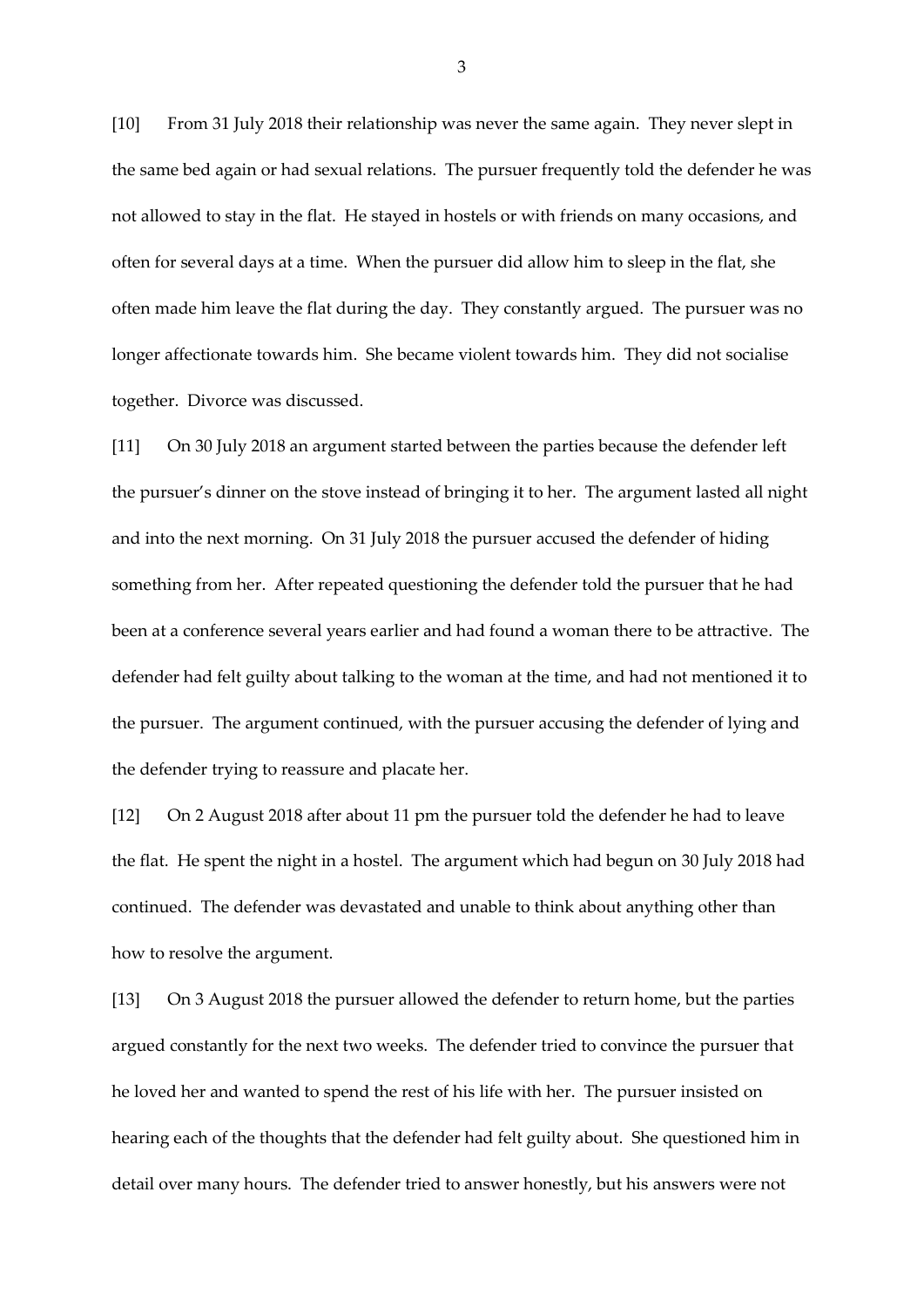good enough for the pursuer. The defender thought carefully about his answers for fear of distressing or angering the pursuer further. He wanted to resolve the argument, but the more he said the worse it got and he became unclear about what the truth actually was. The defender would be sure of what he knew, but the pursuer was sure of the opposite and repeatedly questioned the defender until he saw the truth as the pursuer saw it and accepted it. The truth as the pursuer saw it seemed to make sense to the defender, until he had time to think about it alone when he realised that what she had said made no sense at all. The defender was very distressed, and felt helpless, with no control of his life.

[14] The pursuer had been the centre point of the defender's life for 11 years. The parties had gone into early retirement together and were starting their own business. They had attended almost all social events together and spent almost all of every day together. During the two weeks of arguing in early August 2018 the defender became extremely sad and distressed because the pursuer thought so badly of him. He felt helpless and completely beaten down.

[15] On 13 August 2018 the pursuer told the defender he had to leave the flat again. He stayed at a hostel. He sought counselling, and engaged with a psychologist for therapy from August until December 2018.

[16] By mid-August 2018 the defender was confused and not thinking straight. He kept a diary in order to try and take an objective view of what was happening. At the time he was alternating between being convinced he had been unfaithful to the pursuer and knowing that he had not been unfaithful and not understanding why the pursuer could not understand this. Some of the entries in his diary are contradictory. Sometimes they reflect the pursuer's interpretation of events and her mockery of his desires. The diary entries are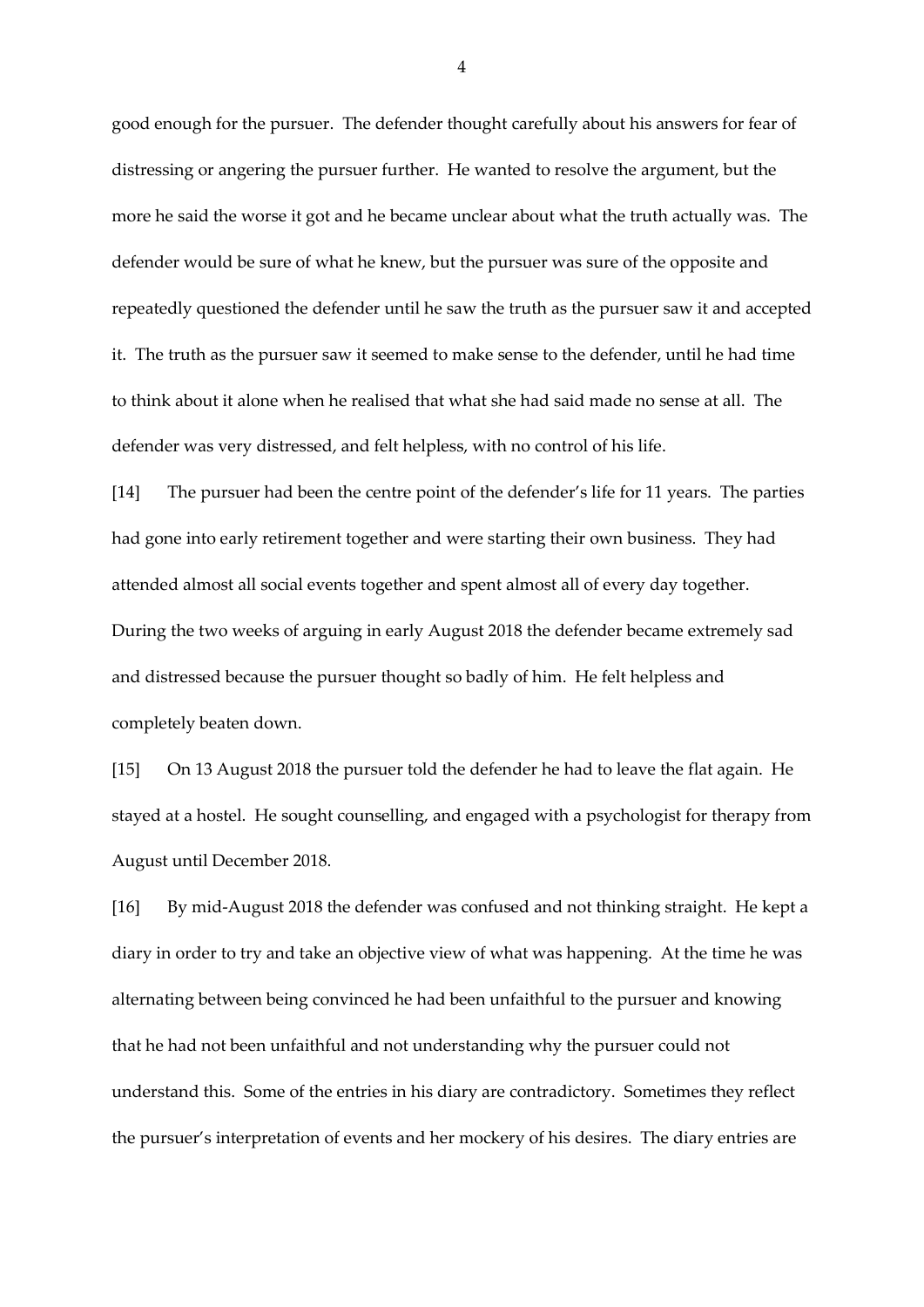indicative of the defender's distress, inability to think clearly, and poor state of mind following the argument.

[17] For the next two weeks, the parties continued to argue for hours at a time. When they were not arguing the pursuer did not want the defender in the flat. He sat in a back alley outside the house so that the pursuer could call to him if she needed help, such as with cooking or walking the dog. The defender had no job and no other responsibilities. His priority was repairing the relationship. He had valued the pursuer's opinion of him. He became depressed, describing himself in his diary as a cheat, despicable, selfish, hurtful, a betrayer and untrustworthy.

[18] The defender continued to attempt to end the argument. Previous arguments were typically resolved by the defender adopting the pursuer's position as his own. The pursuer demanded details of every interaction the defender had ever had with any woman he found attractive. The defender tried to provide the information, but this made the pursuer less secure in the relationship and demand more details. The defender was being asked to provide details dating back many years. His inability to provide consistent details made the pursuer think he was lying. The defender was convinced he had cheated on the pursuer by finding other women attractive. The defender had never cheated on the pursuer physically. The closest he came to cheating on the pursuer had occurred several years earlier and involved taking another woman's business card at a conference, trying to contact her to meet up and being snubbed by her.

[19] The defender had assumed that the parties would be together forever. His entire identity and self-worth were wrapped up in the marriage. He was distraught at the prospect of it falling apart, especially if it was over the pursuer's fear of being cheated on. He had no work, no regular hobbies and no regular interactions with other people. He gave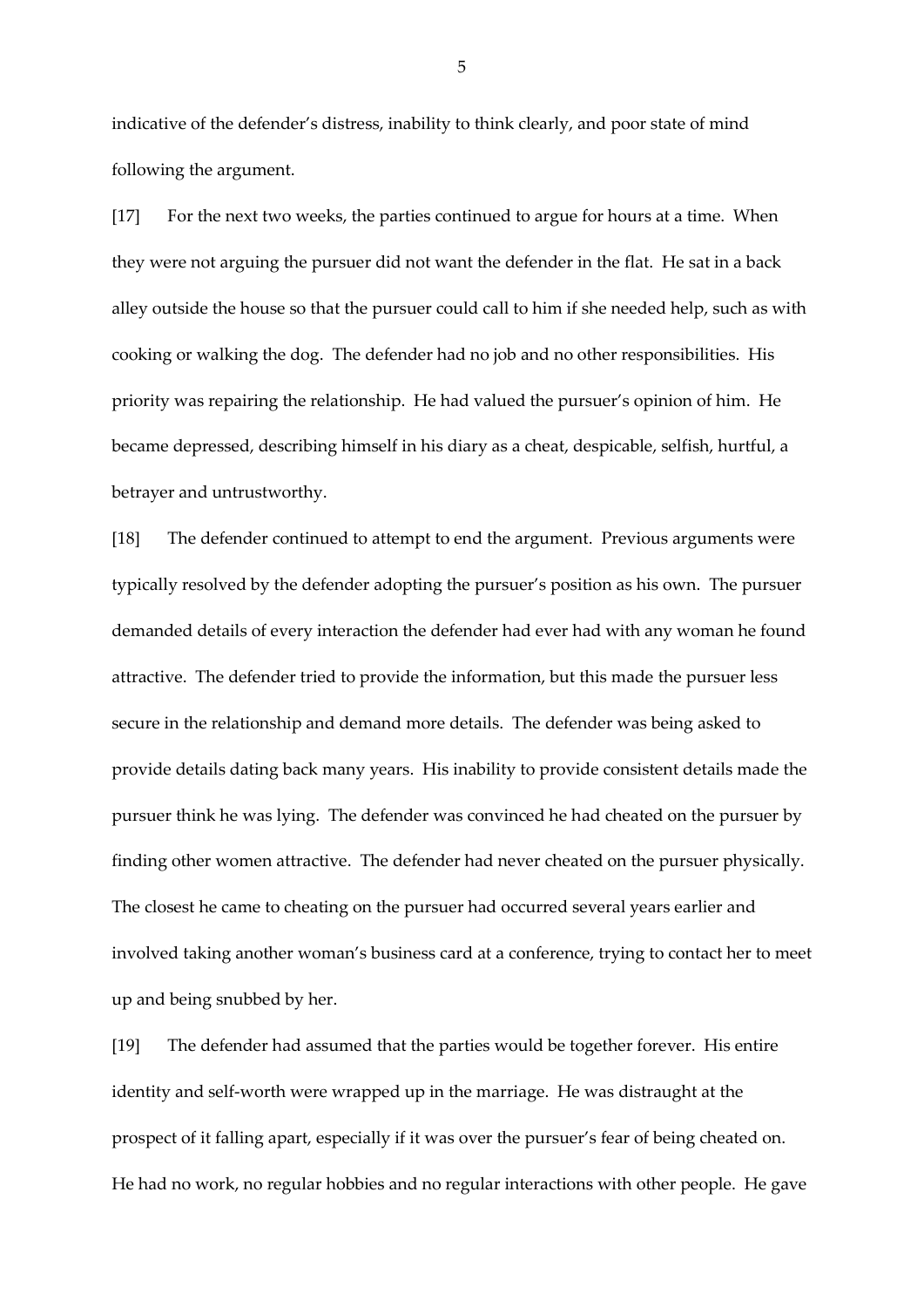up working on the business the parties were setting up. He gave up writing his novel. He had no joy in his life and was focussed on everything negative. He was sleeping in the living room on cushions on the floor while the pursuer slept in the bedroom. He did not eat properly. When the parties spoke it was usually an argument or an emotionally draining conversation. The defender had taken actions to try and show the pursuer that she could trust him such as deleting all his social media accounts and reading her his diary, but this had not ended the argument.

[20] In late August 2018 the defender found an online blog suggesting that men who had cheated could offer a post nuptial agreement with an infidelity clause to make their partner feel safe in the relationship again. The blog stated that such an agreement would be "a perfectly useless document" unless the man cheated again. He found a draft template online and told the pursuer about it, suggesting that if he were to cheat in the future she would be assured that she would get everything he owned. At that time the parties had around \$800,000 USD matrimonial assets. Both parties had earned approximately the same amount, and had saved their money in retirement accounts for their future and invested in the stock market. The defender proposed giving all the money to the pursuer and only taking \$1,000 USD himself, so that he would be able to find somewhere to stay if he were to be asked to leave the matrimonial home following infidelity. The pursuer agreed, but said the defender should have \$50,000 USD rather than \$1,000 USD. The defender saw this as his only option to save the marriage. The money represented his future plans to retire early and travel with the pursuer, and he thought it was a way of telling the pursuer that if he was not with her he had no vision for the future. The defender thought that the agreement would only apply if they reconciled and he was subsequently unfaithful. He knew that the marriage would not fail due to his infidelity. He told the pursuer that he was serious about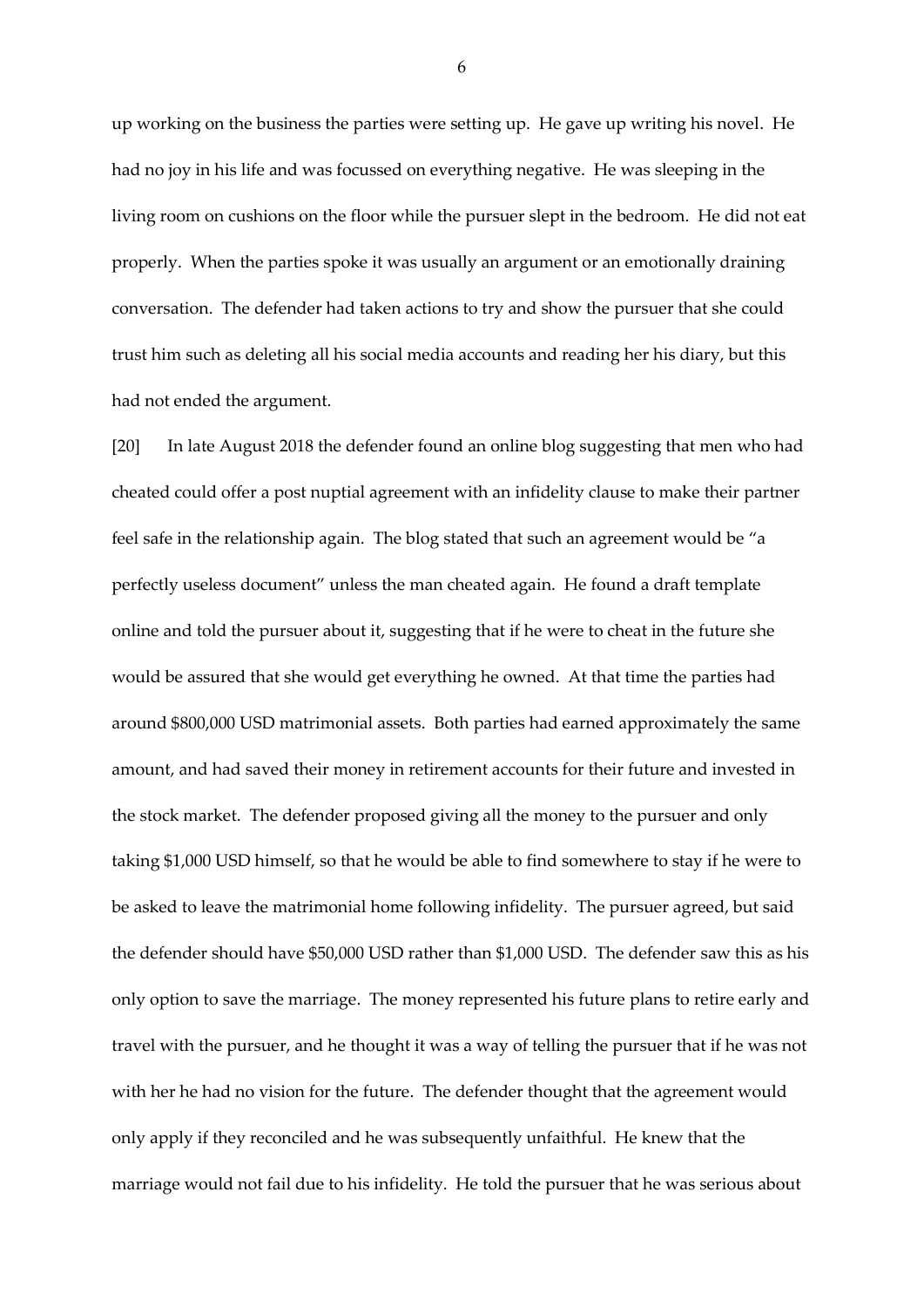the agreement and that she would get everything if he cheated on her. He did not consider the possibility that the pursuer might sign the agreement and then leave the marriage.

[21] The defender instructed Charles Brown, solicitor, to review the agreement to make sure it would stand up in court. Mr Brown was not aware of the argument between the parties. Other than a brief initial telephone contact, contact with Mr Brown was by email on 5 September 2018. The cost of the services provided were £200 plus VAT.

[22] On 5 September 2018 Mr Brown emailed the defender acknowledging receipt of the draft post nuptial agreement. He commented on various drafting issues, checking what the defender intended by the drafting. He did not give advice on the legal effect of the document. The defender responded by email the same day, copying in the pursuer, seeking Mr Brown's input into the drafting exercise and whether changes were required to make the intention clearer. Mr Brown responded to those queries. The defender sent a further reply that day, copying in the pursuer, letting Mr Brown know of a change the defender had made to the agreement and asking if the agreement was complete and best protected against challenge by the parties. There was no discussion about fair sharing and Mr Brown did not advise on fairness. Nor was there any assessment of what the matrimonial property was or its value.

[23] On 5 September 2018 the parties signed the post nuptial agreement. The agreement was witnessed by Eluned McHardy, Solicitor, Fergusson Law, Edinburgh. Her role was simply to witness the agreement. The defender paid the cost of notarising from an American credit card, which debited \$51.94 from his account. During the execution of the agreement Eluned McHardy told the defender he was signing his life away.

[24] In terms of the agreement as signed, on separation, divorce or annulment of the marriage the defender would be entitled to \$50,000 USD together with his personal effects.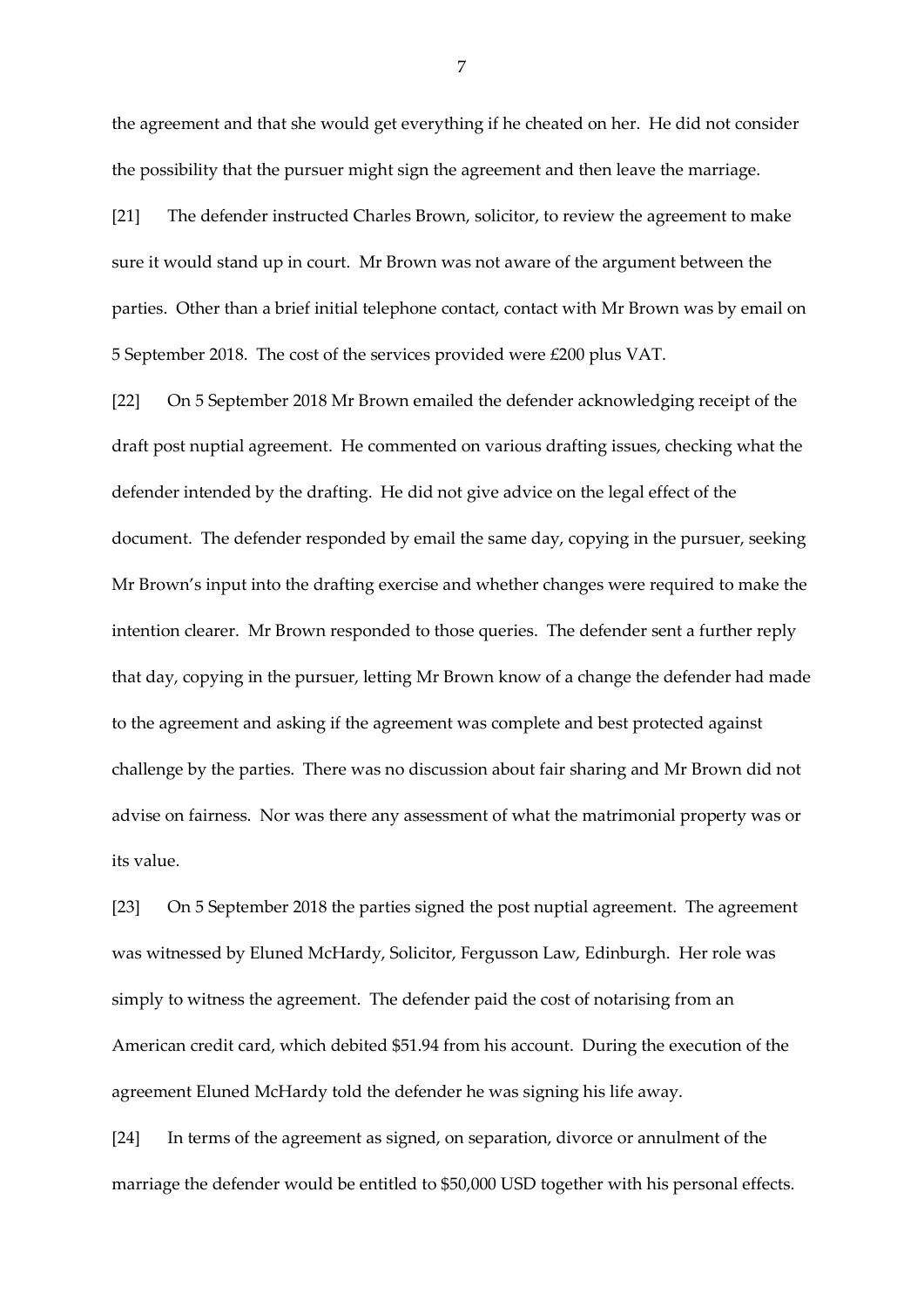The pursuer would be entitled to all remaining property, including any jointly held property or in either party's sole name. The total value of all the property was noted to be approximately \$812,000 USD on 5 September 2018, and comprised investments and cash. The agreement also noted that the pursuer was expected to receive approximately \$450,000 USD from the sale of her ownership in a company, and listed this as property to go to her. The pursuer obtained custody of the dog (with the defender having no right of contact), the lease of the flat and the contents of the flat. Debts were to be shared equally. There was no infidelity clause specifying that the agreement would only have effect if the defender were to be unfaithful to the pursuer. There was no reconciliation clause specifying that the parties were to reconcile.

[25] On 5 September 2018 prior to revising and signing the post nuptial agreement, the defender had attended his GP and was tested for various sexually transmitted infections. [26] The power within the relationship was one-sided. The defender was in the subservient position and at risk of manipulation. The pursuer's control over the defender became more evident after 31 July 2018, when the pursuer refused to sleep with him and refused to allow him to stay in their flat. The defender did not put up a fight, but sought the pursuer's forgiveness. At times he was not able to stay at home, was wandering about outside trying to make his marriage work, not functioning very well, not in contact with his friends and family, not in work and not eating or sleeping properly. He was very vulnerable. He was feeling helpless. He was tearful. He was not able to concentrate. He was suffering from a depression which was generally increasing in the period up to 5 September 2018 and continuing thereafter. At the time of signing the agreement the defender's mental state had deteriorated significantly and his decisions were affected by his depressive illness. He met the criteria for Severe Depressive Disorder ICD-10 Diagnostic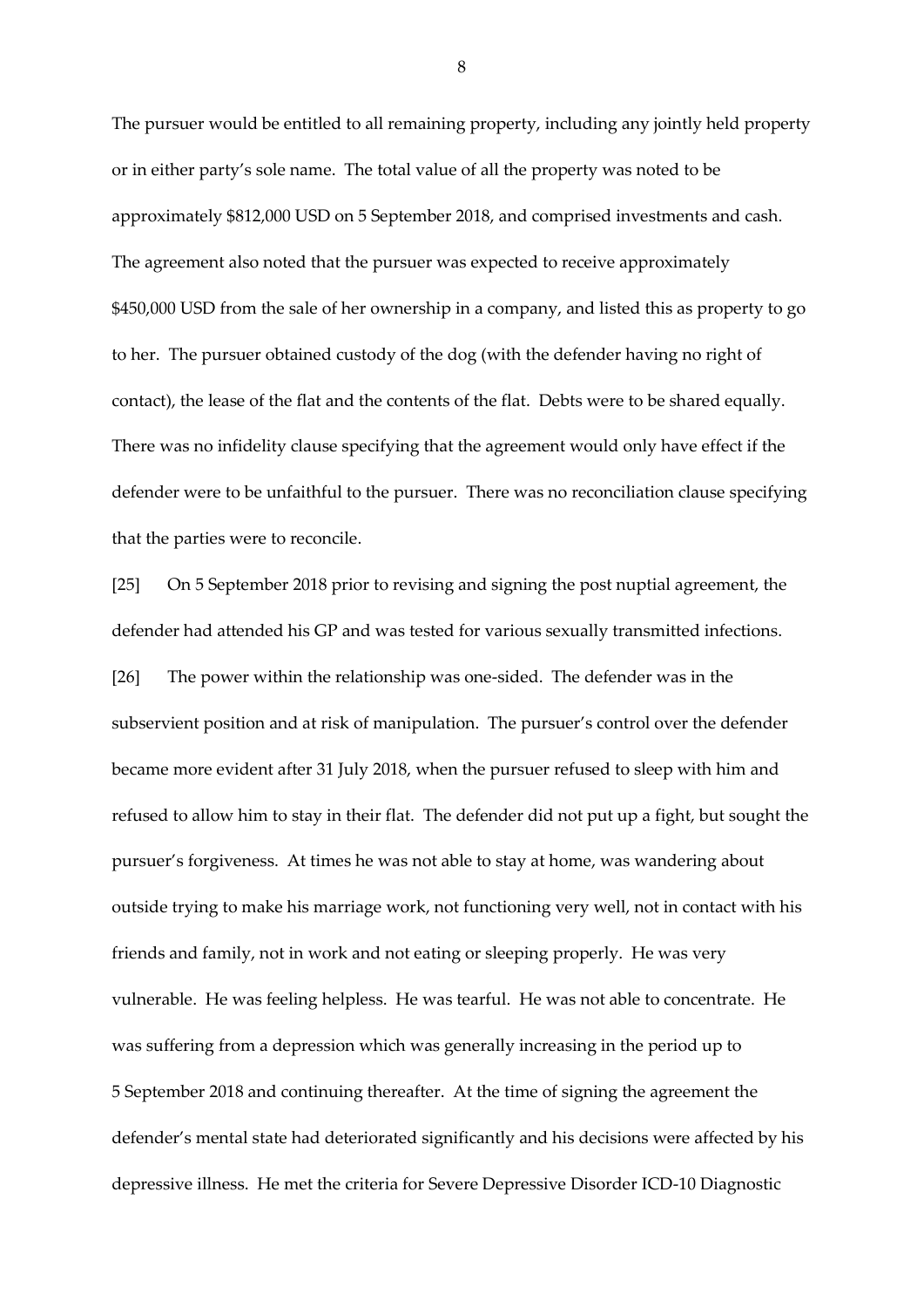Classification F32.2. It was an abusive relationship in which the defender was the person being controlled, threatened at times, made to do what the pursuer required of him, and with a constant threat that she would end the relationship.

[27] The pursuer was well aware of the defender's state of mind. She did nothing to dissuade him from entering an agreement which was highly advantageous to herself and highly disadvantageous to the defender. She took advantage of him.

[28] On 6 or 7 September 2018 the pursuer asked the defender to leave the flat again following another argument. This argument had involved the pursuer asking the defender to rate her looks out of ten, the defender refusing to do so as it was demeaning, the pursuer insisting that he did so, and the defender giving the pursuer a low rating because he was angry at repeatedly being asked to do so. The pursuer then demanded that he wrote out a list setting out the reasons for her rating. The defender did so, because he was used to doing what he was told and because she threatened to make him leave the house if he did not do so. The pursuer questioned him about the list and then asked him to leave because she thought he was lying.

[29] On 6 September 2018 the defender added tracking to his mobile phone so that the pursuer could see all his texts and messages. He gave her the passwords to all his accounts to show her he had nothing to hide.

[30] The defender slept on a friend's couch from 6 or 7 September 2018 until 12 or 13 September 2018.

[31] On 10 September 2018 he joined a Sex Addicts Anonymous group because he assumed he must have had a problem making him unfaithful to the pursuer. He attended the group for a month or two. In discussions with his therapist he concluded that he was not a sex addict and never had been.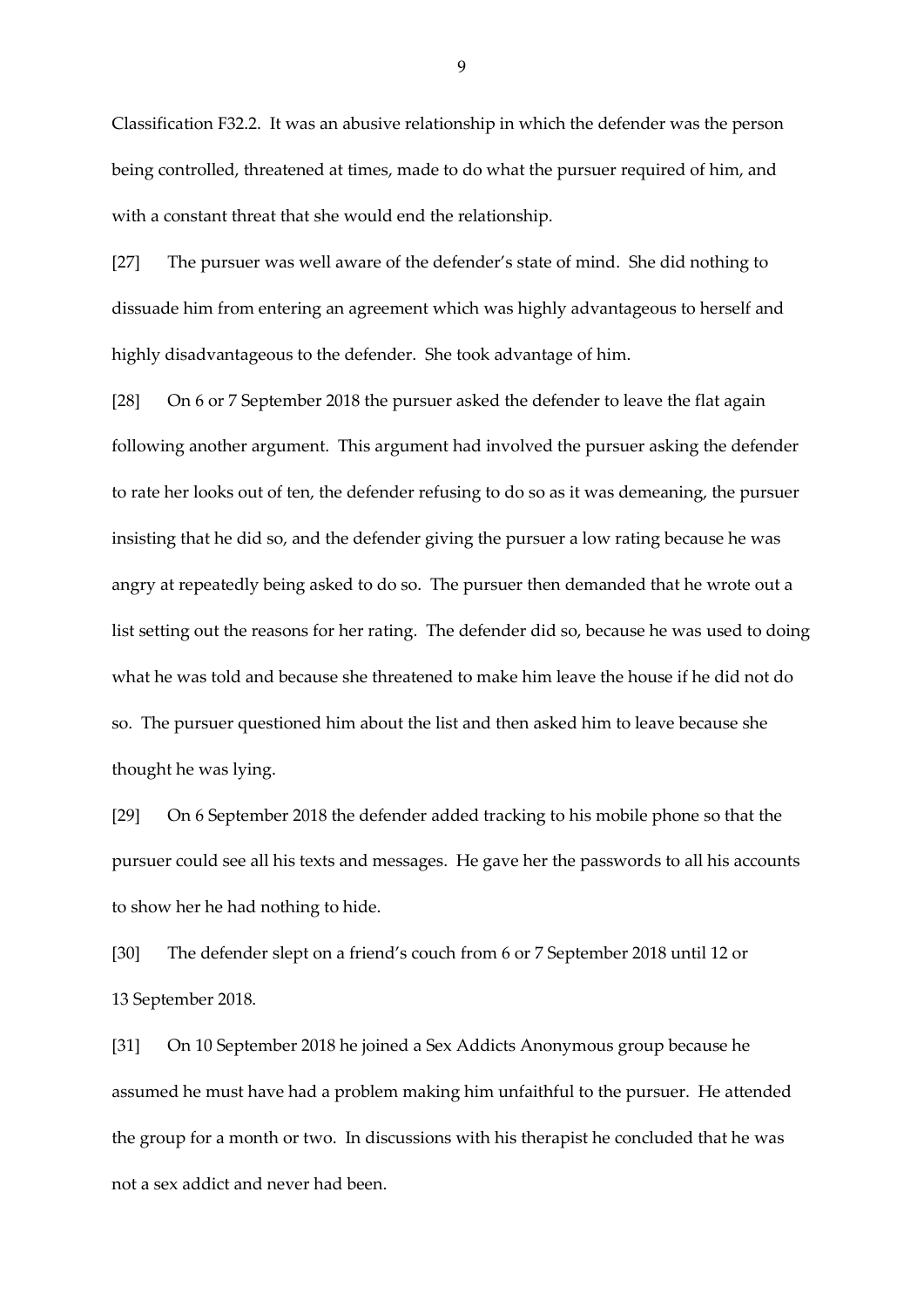[32] From 12 or 13 September 2018 the defender slept in his friend Mr Au's living room for about 5 days. The defender was very unhappy and was not in a good state of mind. Mr Au offered him food, but he could not eat. He just kept looking at the floor the whole time. The defender did not speak. Mr Au tried to support him by cooking, buying things from the supermarket, and speaking to him to try and bring him back to a good state of mind. The defender refused Mr Au's offers. The defender appeared soulless, totally lost and as if he had just suffered a bereavement. Mr Au was very worried about the defender. Mr Au thought he was "super depressed".

[33] From 17 to 25 September 2018 the defender stayed in Airbnb accommodation.

[34] On 22 September 2018 the defender had a video call with his friend Mr Jones. The defender looked unkempt, unshaven and with long hair and a beard. He sounded depressed and desperate to do anything to get the pursuer back. Mr Jones was worried about him.

[35] On 25 September 2018 he stayed in a hostel. He felt worthless and spent his time thinking about how to repair the relationship.

[36] He followed an online marriage fitness course for a few weeks, but that advice made his relationship with the pursuer worse.

[37] On 26 September 2018 the pursuer contacted the defender to say that he could come home provided he stayed in the living room. The pursuer told the defender that she had obtained legal advice and she could still divorce him if he lived in a separate room. In the autumn of 2018 the pursuer told the defender on several occasions that she wanted a divorce.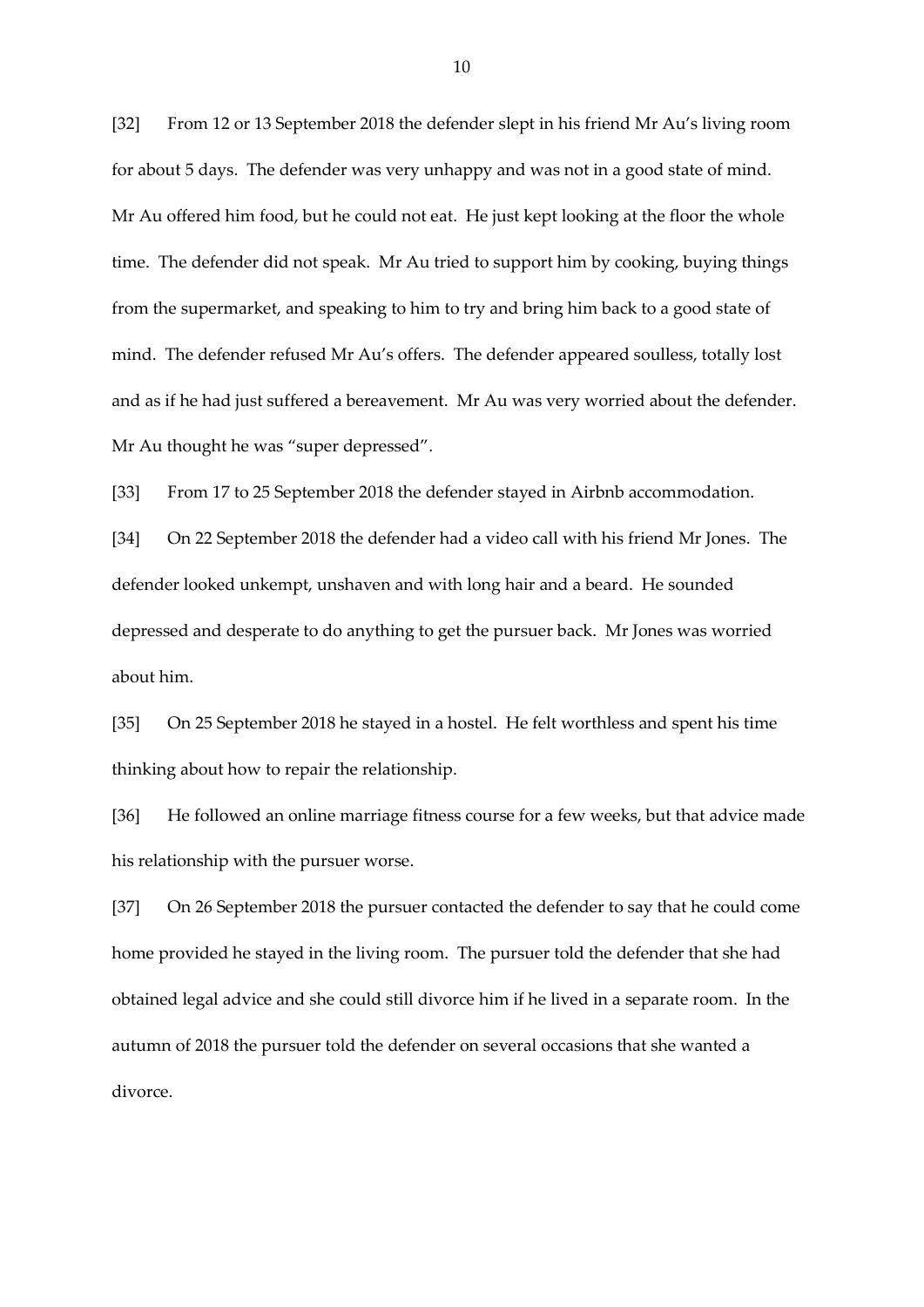[38] On 18 October 2018 the defender shaved his head and beard in order to make himself unattractive to other women, hoping that this would show the pursuer how much he loved her and that he would not speak to another woman again.

[39] The pursuer became physically violent and abusive towards the defender.

(i) On 20 October 2018 the pursuer attacked the defender and pushed him backwards over a dog cage, causing him to land on his tailbone. He was in pain. He attended at Accident and Emergency at the Royal Infirmary of Edinburgh and was found to have a soft tissue injury. He told the nurse that there had been in an altercation with the pursuer and they had fallen. The pursuer was upset and afraid about what the defender had told the hospital in case her UK visa was revoked because of domestic abuse. The defender wrote a letter to the hospital claiming to have lied when he had told the nurse the pursuer pushed him and asking for the records to be amended. He wrote the letter to make the pursuer feel safe. What he said in the letter of retraction about having lied was not true.

(ii) The pursuer threatened to show the police bruises on her arms if the defender told anyone she had been violent to him. The bruises to the pursuer had been caused when the defender restrained her to stop her from hitting him during the incident on 20 October 2018.

(iii) The pursuer locked the defender out of the house in the winter without a sweater.

(iv) The pursuer poured a pot full of water over the defender's bedding when he was trying to fall asleep, forcing him to sleep on a blanket on the hard floor.

(v) The pursuer cut up the defender's tee-shirts with a large kitchen knife.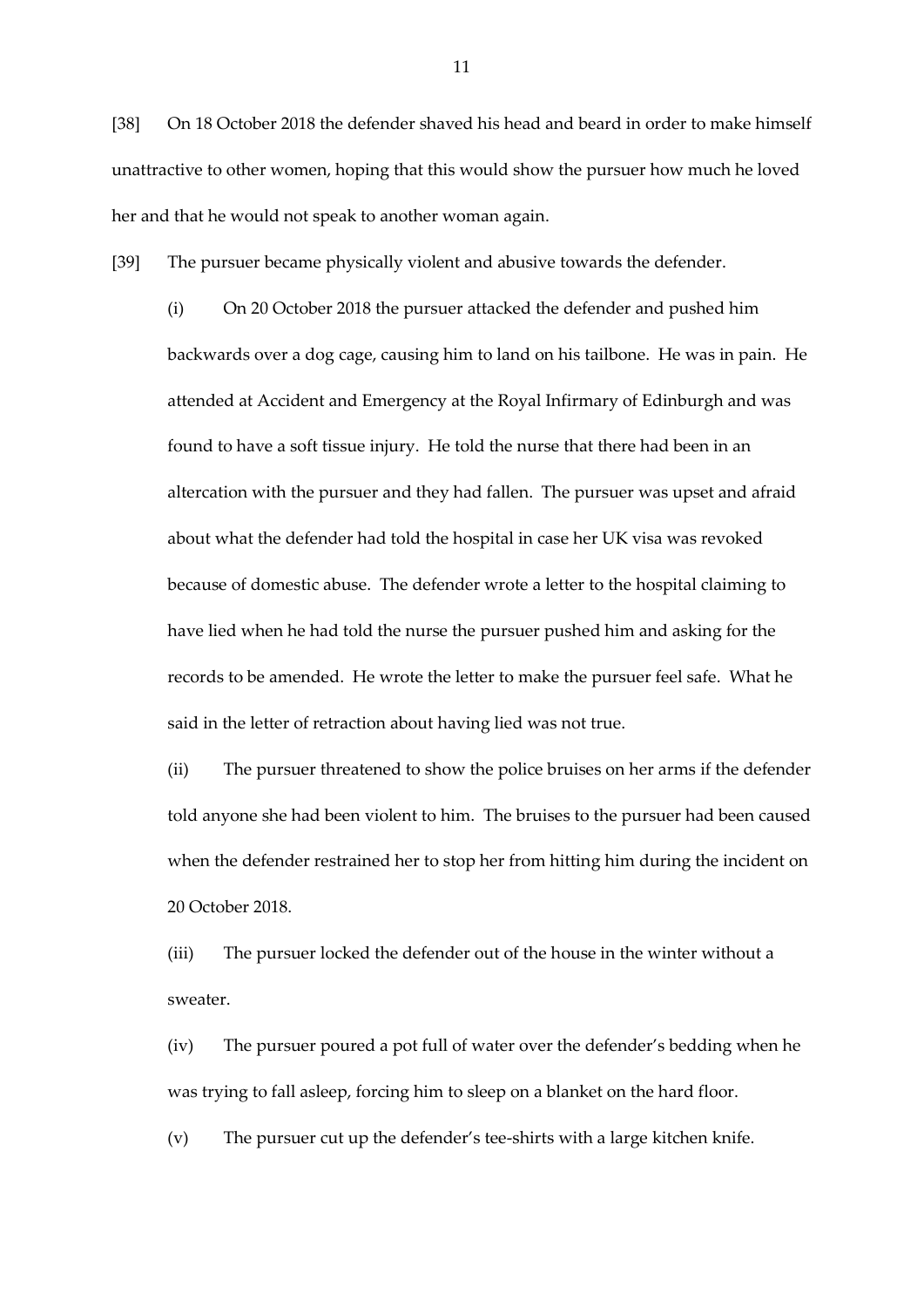(vi) The pursuer attacked the defender with salad tongs, cutting his finger as he tried to keep his hands between her and his torso and face. He tried to grab her arms to stop her. The pursuer lifted a bar stool and hit the defender with it. The defender grabbed the pursuer and pushed her so that he could get away.

(vii) The pursuer threw a bowl of the defender's food on the floor. She threw cups at him on multiple occasions.

(viii) She forced the defender out of the house and denied him access to their dog.

(ix) She told the defender she wanted to stab his eyes out.

(x) She smashed the defender's prized model train engines.

(xi) She ripped apart, page by page, a cherished book given to the defender by his late grandfather.

(xii) She smashed the defender's mobile telephone, computer screen and a framed drawing.

(xiii) On 12 December 2018 she punched the defender repeatedly, causing him to have pain in the area of his kidneys for several days.

[40] On 4 November 2018 the pursuer told the defender to leave the flat. He stayed in a hostel until 15 November 2018. When he returned home the arguments continued.

[41] The pursuer did not want the defender in the flat during the day. At times he had to ask permission to be allowed to return to the flat. On 24 November 2018 at about 1pm the defender asked to be allowed to come home to make lunch and apologise. The pursuer agreed, but the defender was told to leave again. At about 5.20pm on the same day the defender asked to be allowed to come back and make dinner and apologise some more. The pursuer agreed. The defender cooked her what she had requested. He had to leave again. On 25 November 2018 at about 1pm the defender again asked to be allowed to come home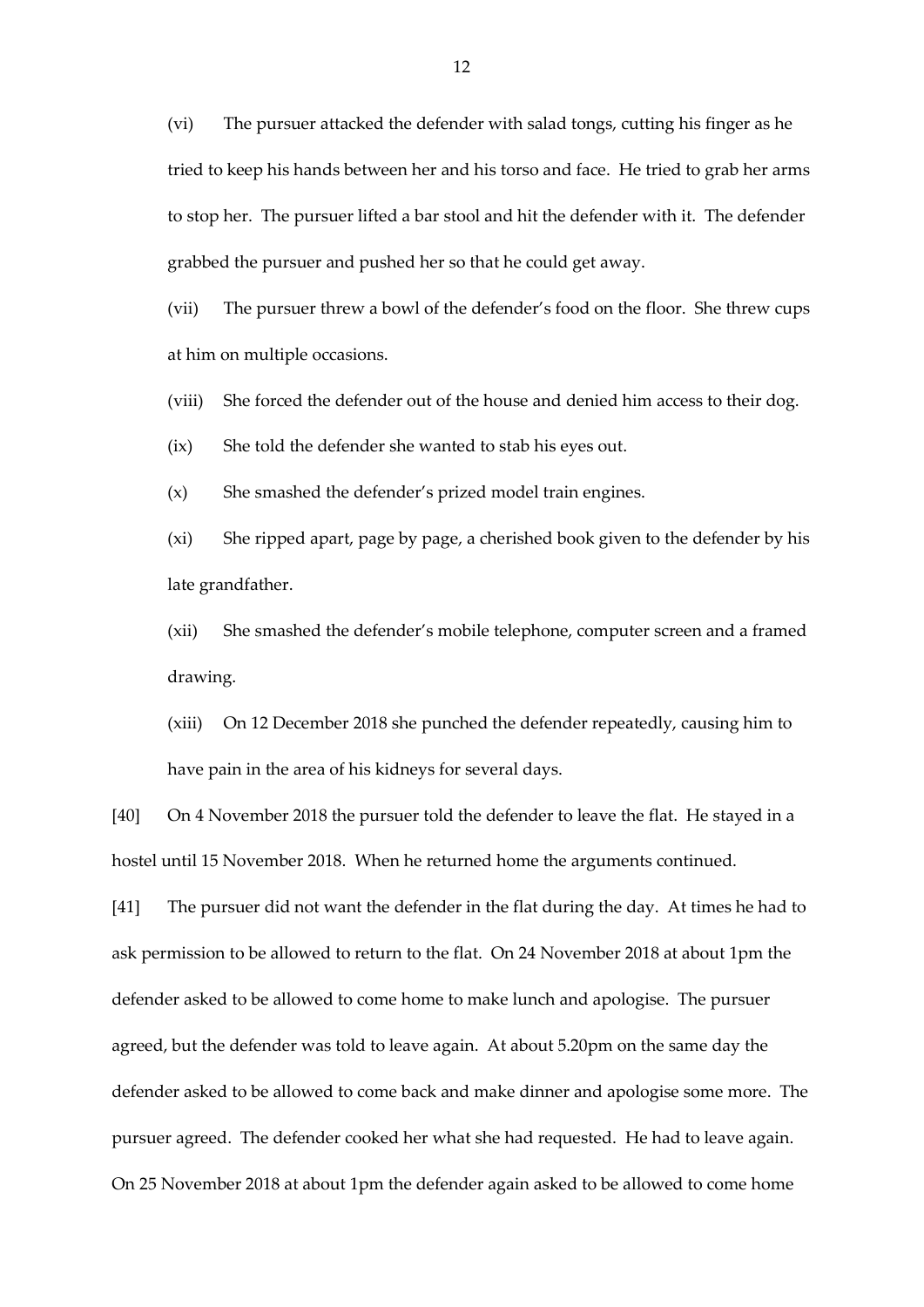and make berries and cream for lunch. He was allowed to do so, but was told to leave again. At about 3pm he asked to be allowed to come back to bath the puppy, was allowed to do so, but had to leave again. At about 7.45pm he asked to be allowed to come home and make dinner, was allowed to do so, but had to leave later. On 26 November 2018 at about 3pm the defender asked to be allowed to come home, make hot chocolate and talk, and was allowed to do so. On 30 November 2018 at about 9pm he asked to be allowed to come home and cook for them both. On 12 December 2018 at about 5.15pm the defender asked to be allowed to drop the puppy off following a trip to the vet and was allowed to do so, but had to leave again. At around 7.30pm the same day he asked to come home and make dinner but was not allowed.

[42] On 4 December 2018 the defender attended his GP with anxiety and depression. He told his GP his behaviour had changed over the previous four months and that he was saying hurtful things to the pursuer that he did not mean. He said that his mood had changed and he had been depressed in recent months. He referred to attending hospital and said that the pursuer had hit him. He said he had thoughts of self harming. He sought a referral to a psychologist. The GP referred him to Relationship Scotland for advice. He was prescribed antidepressants.

[43] On 19 December 2018 the defender left the flat permanently.

[44] Between 4 January 2019 and 24 April 2019 the defender saw a counsellor every week about the difficulties he had had in his marriage. At that time the counsellor thought the defender appeared depressed. His mood was flat and he was quite unkempt, with a sense of hopelessness about him. Most of the time he could articulate the issues coherently, but there were times when he struggled greatly to explain things, and could be quite "muddled".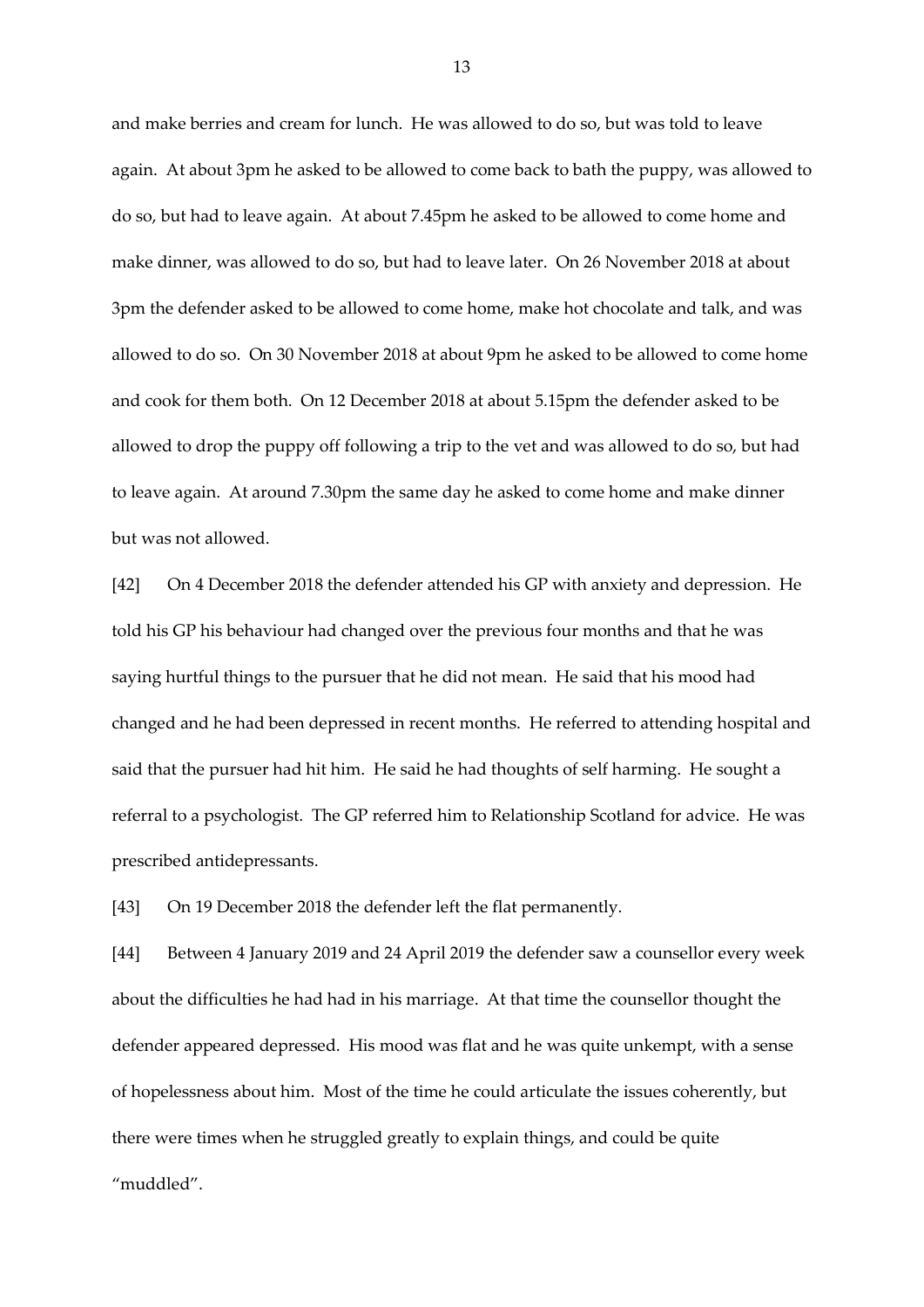[45] On 23 May 2019 the defender calculated a fair split of the parties' assets as at 31 July 2018 and removed \$174,700 USD from the joint account to protect his share. The defender calculated the total value of the parties' assets as at 31 July 2018 to be \$1,215,293.50. He deducted from this \$374,542.76 representing a gift from the pursuer's father to her. He deducted \$10,635.01 representing his own living costs from August 2018 to May 2019. He calculated the shared assets to be worth \$830,115.73. A half share of this is \$415,057.87. He removed \$174,700 from the joint account which, when taken together with the assets in his own name, left him with 46.99% of the assets with the pursuer having 53.01%. He allocated \$50,000 USD more to the pursuer, because he could not access some of the values as at 31 July 2018 and he wanted the pursuer to see that the split was fair for her.

## **FINDS IN FACT AND LAW**

1. This court has jurisdiction.

2. The marriage has broken down irretrievably as established by the non-cohabitation of the pursuer and the defender for a period of two years or more.

3. The parties ceased to live together as man and wife on 31 July 2018, which is the relevant date in terms of the Family Law (Scotland) Act 1985.

4. The post nuptial agreement between the parties was not fair and reasonable at the time it was entered into.

5. The order for payment of a capital sum to the pursuer by the defender is not justified by the principles set out in section 9(1) of the Family Law (Scotland) Act 1985 or reasonable having regard to the defender's resources.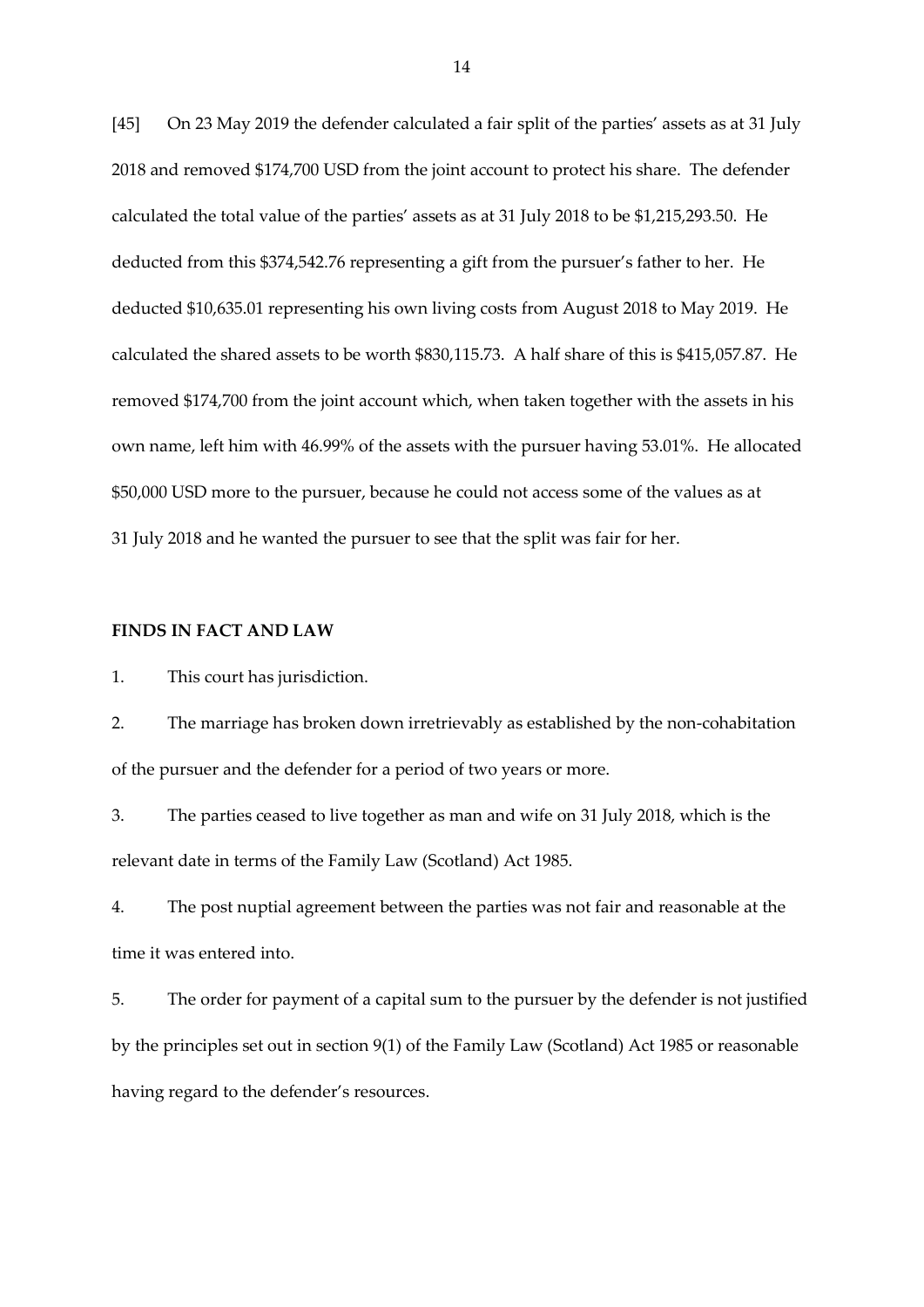#### **THEREFORE:**

- 1. sustains the pursuer's  $4<sup>th</sup>$  plea in law; sustains the defender's  $1<sup>st</sup>$  and  $2<sup>nd</sup>$  pleas in law; *quoad ultra repels the pursuer's 2<sup>nd</sup>*, 3<sup>rd</sup>, 5<sup>th</sup> and 6<sup>th</sup> pleas in law;
- 2. divorces the defender from the pursuer;
- 3. makes an order setting aside the agreement between the parties dated 5 September 2018;
- 4. reserves the question of the expenses of the cause to a hearing on a date afterwards to be fixed.

# **NOTE**

[1] This is a divorce action in which the main issue between the parties is whether a post nuptial agreement entered into by them should be set aside as not being fair and reasonable at the time it was entered into. Parties were agreed that if the agreement were not to be set aside, decree for the capital sum sought by the pursuer should be granted. If the agreement were to be set aside, they were agreed that no further sums were due to either party.

[2] On 2 November 2020 the cause called before me for an options hearing. I refused the pursuer's motion to sist for arbitration and repelled the pursuer's first plea in law on the basis that the pursuer's actions since the lodging of the defences on 29 June 2020 indicated a desire to have the dispute resolved by the legal proceedings rather than by arbitration: Arbitration (Scotland) Act 2010, section 10(1)(d)(ii). No motion had been enrolled by the pursuer to sist, and instead she had continued to adjust and had enrolled a motion to continue the options hearing to allow further adjustment.

[3] Counsel had initially considered seeking a preliminary proof, but having been referred by me to *Noble* v *De Boer* 2004 SC 548, and the possible overlap between a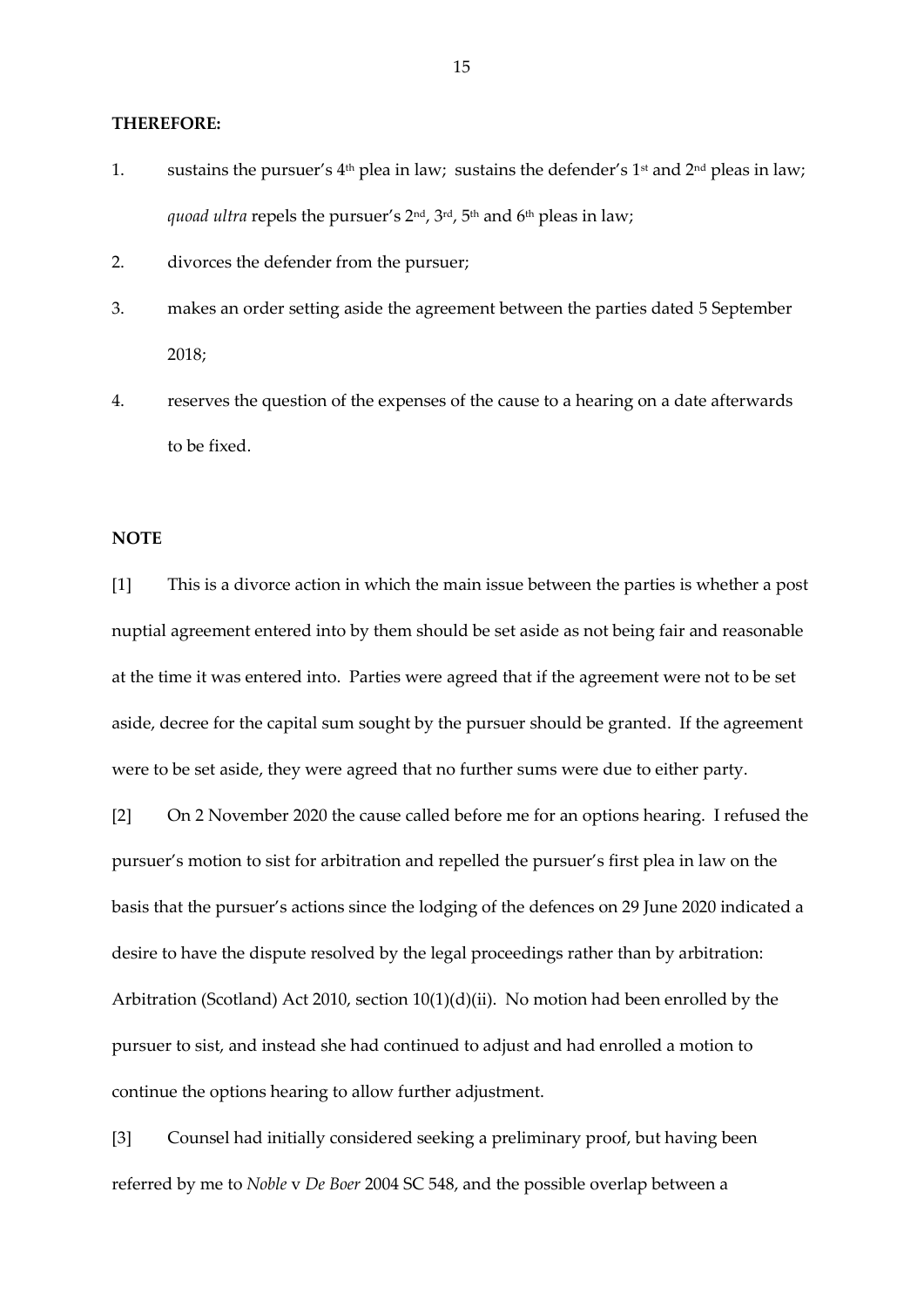preliminary proof on setting aside the agreement and a further proof on both unreasonable behaviour and on financial provision on divorce, together with the dispute over the relevant date, both counsel accepted that a proof before answer with all pleas standing was the appropriate procedure.

[4] On 14 December 2020 the cause called before me for a pre-proof hearing. Due to the pandemic I refused the joint motion for the parties to give their examination in chief by parole evidence and ordered that the examination in chief of all witnesses, including the parties, was to be by way of affidavit evidence or adoption of their report. Many of the witnesses lived abroad, and arrangements were made for productions and steps of process to be sent to them in sealed bundles so that they could adopt their affidavits and be crossexamined by video link.

[5] The cause called before me for proof on 1 March 2021 and the three following days. Counsel for the defender formally objected to the admissibility of paragraphs 46 to 49, 61 and 72 of the pursuer's affidavit on the ground that there was no basis on record and they were irrelevant. I allowed that evidence under reservation. During the examination in chief of the pursuer I allowed the ground of divorce to be amended from unreasonable behaviour to two years' separation. For pragmatic reasons I was prepared to treat the minute of amendment as if it were a fresh initial writ commencing the action.

[6] The pursuer gave oral evidence in person and adopted her affidavit (number 30 of process). She led Francesca Ratner and Charles Brown as witnesses through a remote link, and both adopted their affidavits (numbers 29 and 33 of process). The defender gave oral evidence in person and adopted his affidavit (number 28 of process). He led Lynn Hunter, Pang Chun Au, Zachary Louis Jones and Armin Ellis as witnesses through a remote link and they all adopted their affidavits (numbers 6/1/1, 26, 27 and 6/1/2 of process respectively). He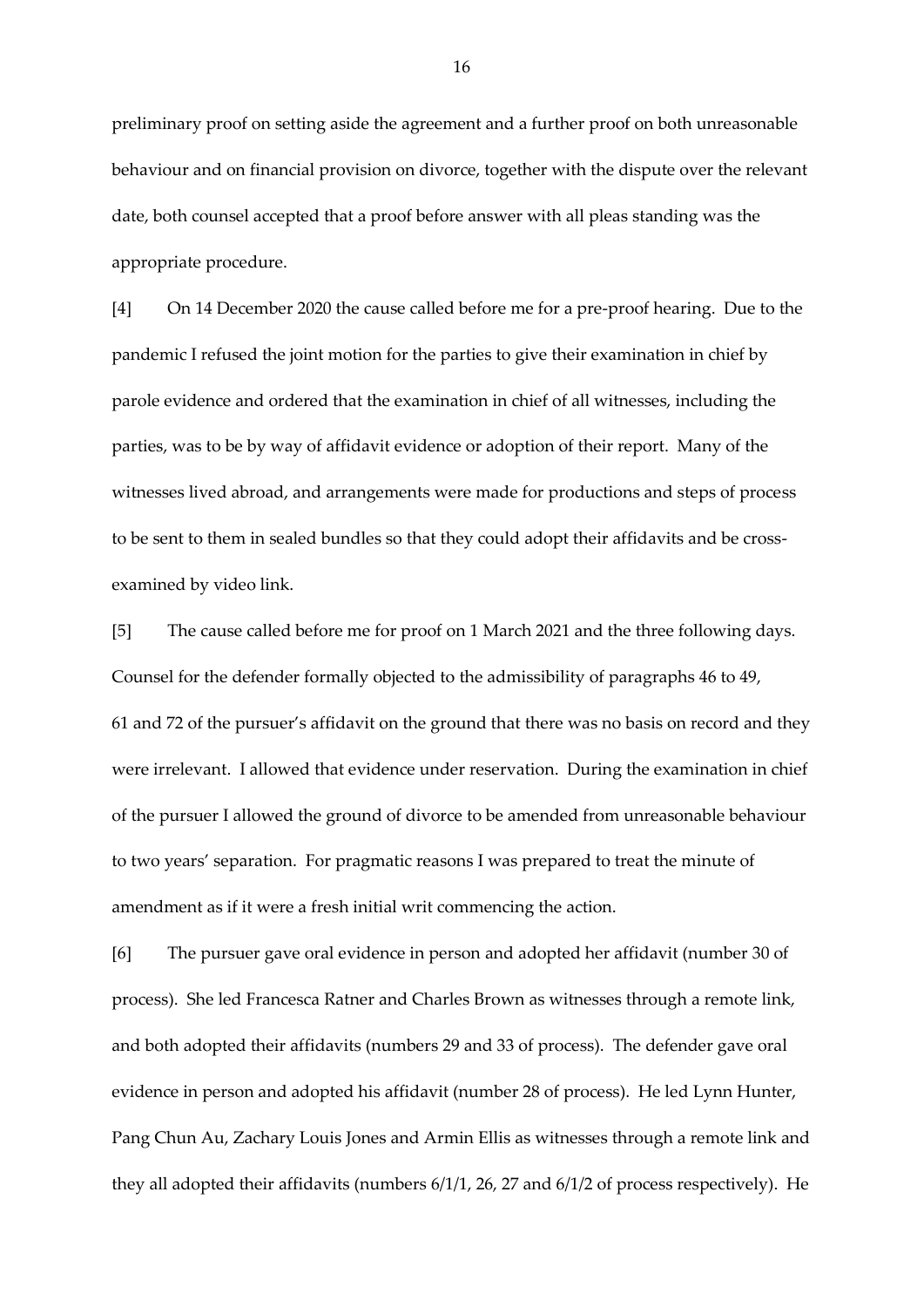led Dr Hargreaves, who gave evidence in person and adopted her report (number 6/2 of process). The pursuer lodged affidavits from Azul Carmen Hernandez Miras and Raydine Espinosa Prado (numbers 38 and 39 of process respectively) during the course of the proof, without objection. The principal affidavit of Raydine Espinosa Prado was not lodged until 16 April 2021.

[7] Parties had also entered into a joint minute of admissions (number 36 of process).

[8] On 4 March 2021 having heard submissions I made avizandum.

## **SUBMISSIONS**

#### **Pursuer's submissions**

[9] Counsel for the pursuer spoke to his outline written submissions and supplemented these orally. He invited me to grant decree of divorce and make an order for the payment of a capital sum of \$338,700 USD by the defender to the pursuer reflecting the terms of the agreement. He invited me not to set aside that agreement. He advised that the pursuer's second and third pleas in law were no longer insisted upon.

[10] Counsel relied on *Gillon* v *Gillon* (no 3) 1995 SLT 678 for the proposition that unequal division of matrimonial assets between parties was not *per se* evidence of unfairness and unreasonableness. He referred to *McAfee* v *McAfee* 1990 SCLR 805 at 808 where Lord Cameron of Lochbroom held that "the court has to look at all the circumstances prior to and at the time that the agreement was entered into and relevant to its negotiation and signing, to see whether there was some unfair or unconscionable advantage taken of some factor or of some relationship between the parties which enables the court to say that an agreement was not truly entered into by one party or the other as a free agent and that the agreement or any term of it was not in the circumstances fair and reasonable at the time it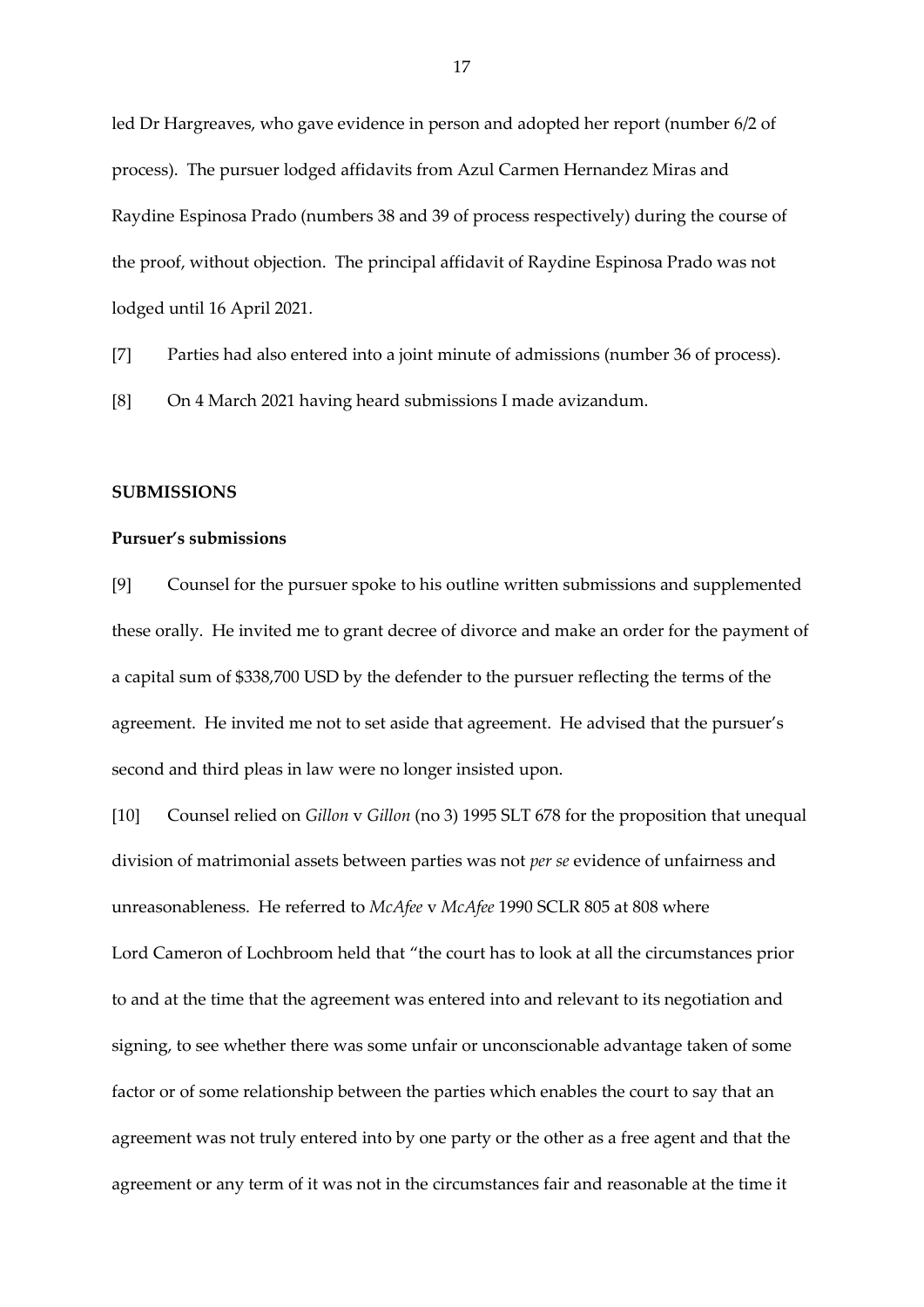was entered into." He relied on *Bradley* v *Bradley* 2018 SC (SAC) 7 for the proposition that issues of fairness and reasonableness were to be resolved by reference to all the facts and circumstances. A party who made an informed choice not to take legal advice could not later rely on his failure to take advice to set aside an agreement. The mere fact that an agreement might become inconvenient or a matter of regret did not mean it was unfair or unreasonable at the time it was entered into.

[11] Counsel invited me to find the pursuer a credible and reliable witness. He accepted that at times she was emotional and possibly prone to giving tangential responses, but having regard to her evidence as a whole and her demeanour, she was rigorous, thoughtful, had a formidable memory and showed an unusually good attention to detail. When faced with the defender's allegations of 17 or more incidents of domestic abuse, her response was one of genuine shock and abhorrence at the idea. Her response to the question of circumcision was impassioned, with a speech about bodily autonomy. That lent credence to her position that at no point would she have required her spouse to undertake that. She had heard reference to prenuptial agreements in pop culture, but did not know about post nuptial agreements. The communications between the parties when "negotiating" the agreement were important. In the original draft the defender had only proposed keeping \$1,000 himself, which he said would have allowed him to find somewhere to stay that night. It was the pursuer who had urged him to take \$50,000. Dr Hargreaves had focussed on the domestic abuse by the pursuer of the defender, but the pursuer urging the defender to take \$50,000 as opposed to \$1,000 was not consistent with an abusive relationship where the pursuer took all that she could from the defender. The pursuer had given her evidence in a clear way, but she was prone to being side tracked. That showed an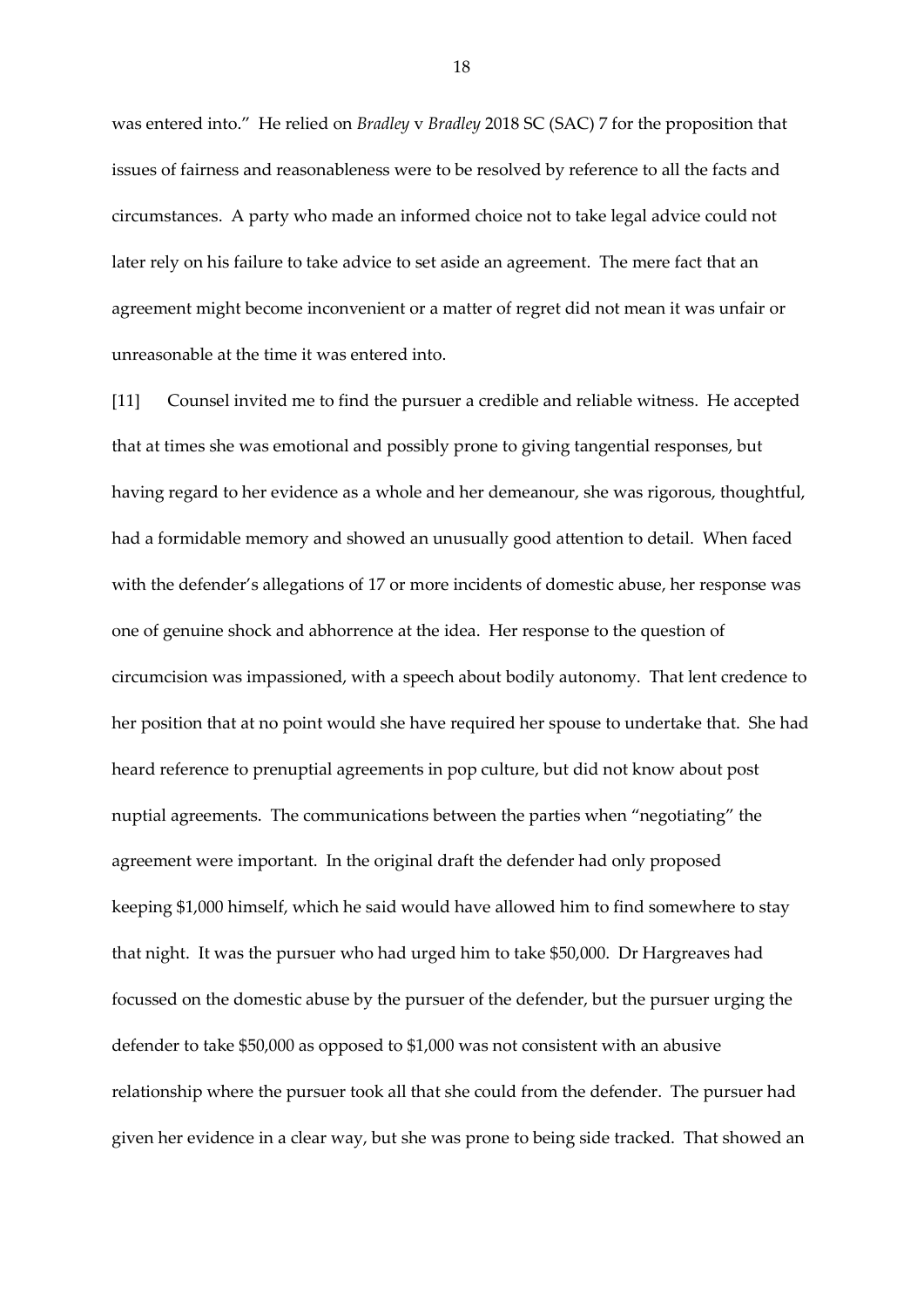effort on her part to be thorough, and an enthusiasm for setting out the full picture to the court.

[12] Counsel submitted that in contrast the defender's evidence was "muddled". The most important adminicle of evidence from the defender came when he was asked by counsel if he had been coerced into signing the agreement. The defender had said he did not believe that he had been. There was no shred of evidence from the defender eloquent of undue influence or unconscionable advantage. Counsel submitted that there were a number of instances indicating the defender's dishonesty. There was a conflict between what the defender had told the Royal Infirmary of Edinburgh when he attended on 20 October 2018 with a bruised tailbone and his letter claiming to have lied and seeking to retract an allegation that the pursuer had pushed him. Both accounts emanated from the defender and they could not both be true. This indicated that the defender had the capacity and ability to mislead those in a position to assist him and that he must have done that at least once regarding the hospital visit. Some of his diary entries indicated he could not be trusted. He had apparently admitted being a compulsive liar (the pursuer's affidavit refers: paragraph 22). Great care needed to be taken with his evidence.

[13] Counsel referred to the defender having removed \$174,000 from the joint account in May 2019 without discussing this with the pursuer. The electronic messages made it clear that the pursuer had been surprised about this. The defender had told her to expect a letter from his lawyer, but no letter came. There was an inference to be drawn from this. In crossexamination the defender said that he had been behaving rationally at the time. He had therefore deliberately removed the money into an account of his own, knowing that there was an agreement in place. This was a clear attempt to defeat the agreement. The defender's position about the valuation of the Virgin Hyperloop account had changed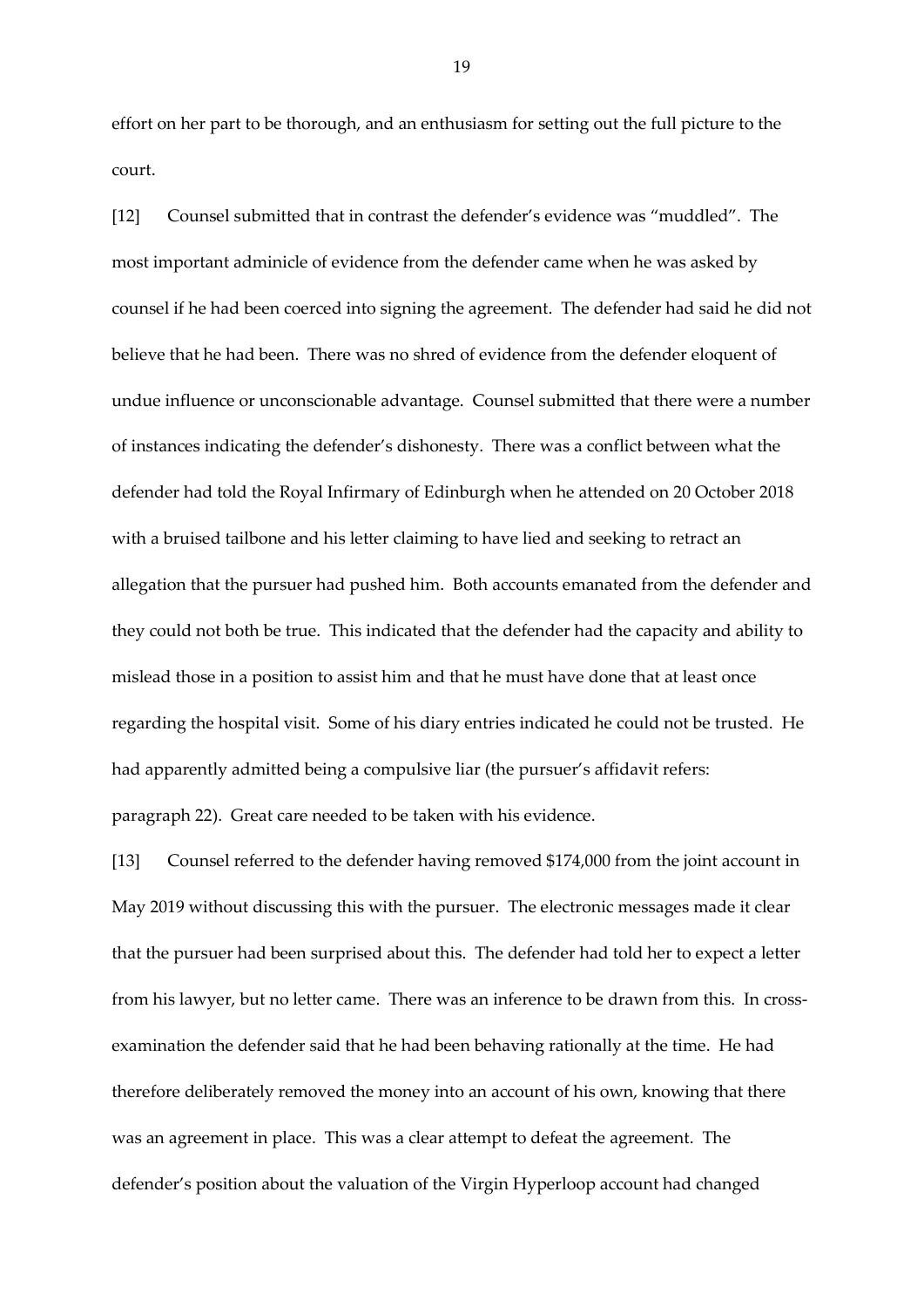during his evidence from having estimated it himself at \$50,000 but with him not disagreeing with the pursuer's estimate of \$926.67. The pursuer had given evidence that the defender had said that he wanted to look after his own future. This provided considerable insight into why the defender wanted to set aside the agreement. In terms of *Bradley* an agreement which became inconvenient was not necessarily unfair at the time it was entered into. Subsequent regret was not a ground for setting aside an agreement.

[14] Counsel submitted that the agreement was the defender's idea. He obtained a draft and revised it and instructed a solicitor to make sure it was enforceable. Two solicitors had provided advice to him. Mr Brown's email had referred to setting aside agreements which were not fair and reasonable at the time they were entered into, and to coercion being a possible factor to be taken into account. This went far beyond mere drafting advice. The defender had been clear about what he wanted done, and there was nothing else Mr Brown could have done. Ms McHardy had told him he was signing his life away. There had been legal advice, and Mr Brown had referred to the statutory tests.

[15] Counsel submitted that Lynn Hunter's evidence was of limited value. She was not qualified to diagnose the defender as having Asperger's. It was accepted that the defender was depressed when he attended her in January 2019.

[16] Mr Au's evidence was clear that he had spent time with the defender in the aftermath of an explosive matrimonial argument which took place on 12 or 13 September 2018. Counsel submitted that there was a very clear deterioration in the marriage after this time.

[17] Mr Jones's evidence was largely hearsay and added little to the rest of the evidence. [18] Counsel challenged Dr Hargreaves's evidence. She had been open in examination in chief, but became defensive in cross-examination. She had been provided with a letter of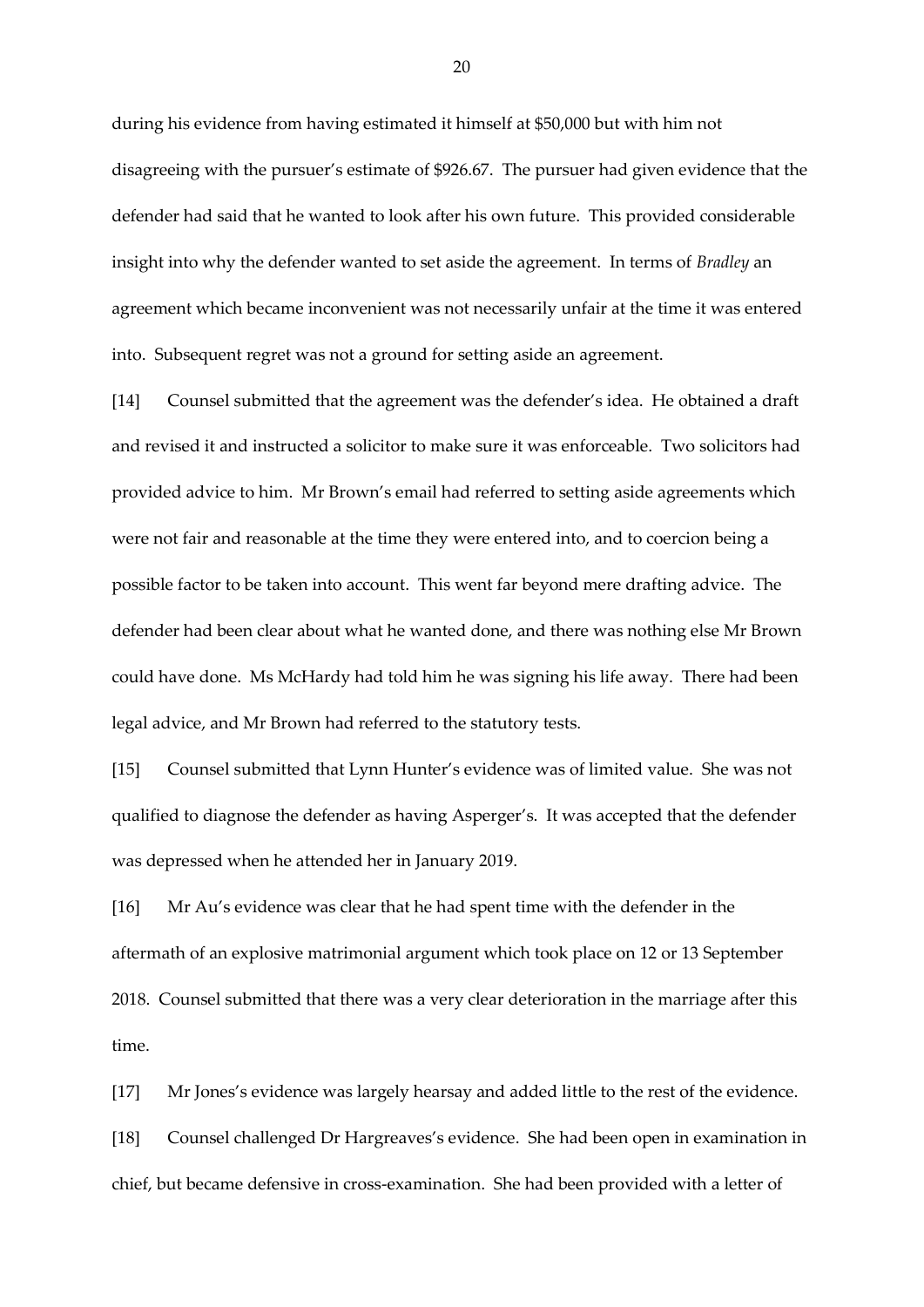instruction and carried out a video conference call, and produced a retrospective diagnosis of the defender in 2018. She did not appear to accept that if she had been provided with contemporaneous medical records these might have helped. In her chronology she accepted the defender's evidence pro veritate, putting a number of events in July 2018, whereas in the defender's affidavit he said they took place in September 2018. She had not been able to obtain any "collaborative" evidence.

[19] There was no evidence on the balance of probabilities that the defender, at the date of signing the agreement, was suffering such ill health that his judgment was clouded. There was no evidence that unreasonable advantage had been taken of him. There was no evidence of any undue or unreasonable pressure being put on the defender by the pursuer: the pursuer did not even know what a post nuptial agreement was. There was no evidence of the pursuer exploiting the defender or having taken unconscionable advantage of him or his condition. He became ill far later than 5 September 2018.

[20] Counsel was reluctant to address the question of whether the agreement was fair and reasonable at the time it was entered into. His position was that the onus was on the defender to prove that it was not. His position was that the pursuer got \$750,000 out of the agreement, the defender got \$50,000 out of the agreement and the defender had wanted to make the pursuer feel safe. Subsequent regrets were irrelevant. Counsel submitted that there was no evidence of coercion or that the pursuer forced the defender into the agreement: it was not the defender's position that the pursuer had forced him to sign it.

## **Defender's submissions**

[21] Counsel for the defender spoke to her written submissions and supplemented these orally. She invited me to find in fact that the relevant date for the purposes of section 10(3)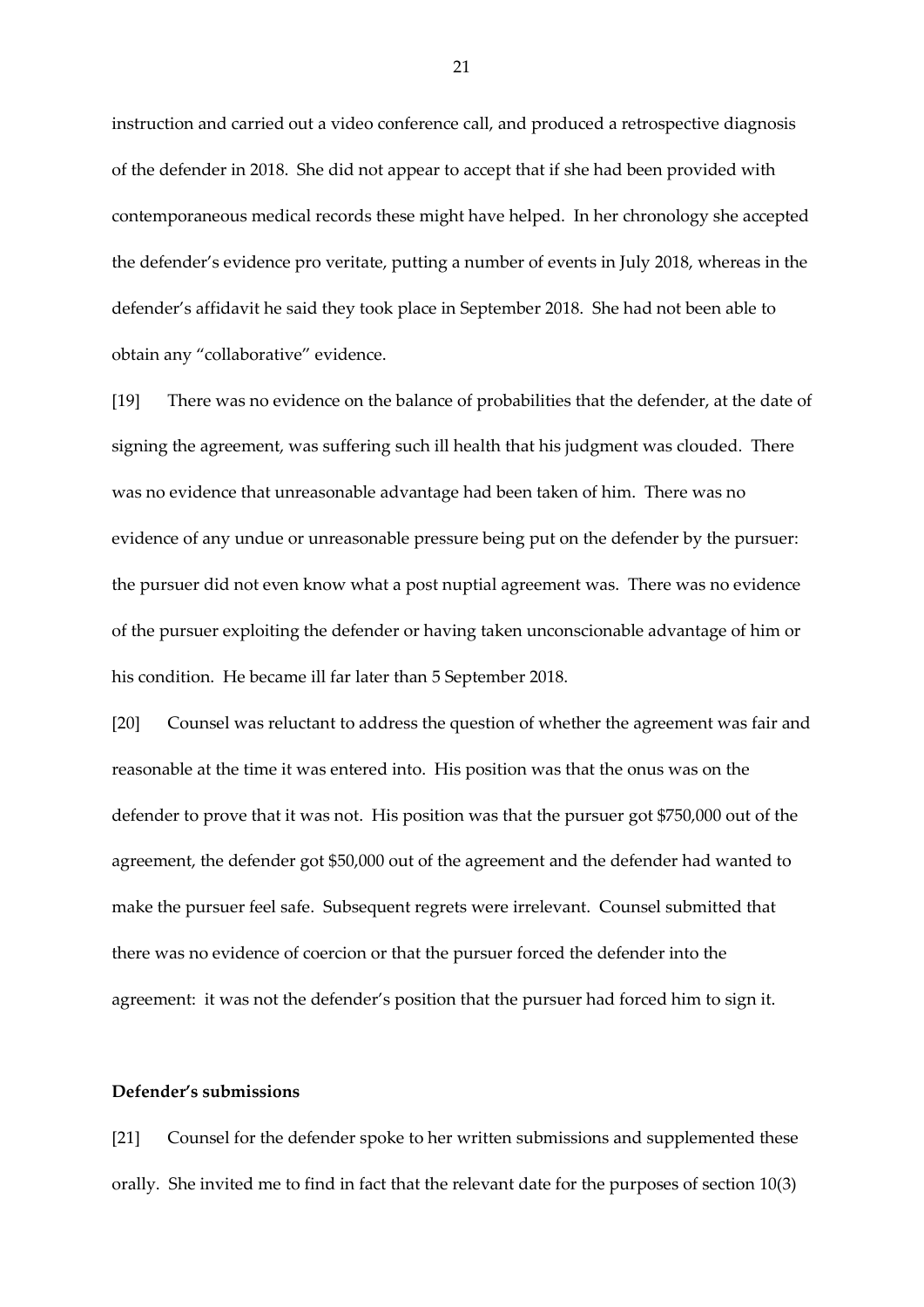of the Family Law (Scotland) Act 1985 was 31 July 2018. She invited me to find that the post nuptial agreement was not fair and reasonable at the time it was entered into and, in the event of decree of divorce being granted, to make an order setting it aside.

[22] As regards the relevant date, counsel referred to the Family Law (Scotland) Act 1985 sections 10(3), (7) and 27(2). She referred to *Banks* v *Banks* 2005 FamLR 116 at para 33, *HS* v *FS* 2015 SC 513 approving *Banks* at para 16, and Clive, *The Law of Husband and Wife in Scotland* (4<sup>th</sup> ed) paras 21.075 – 21.081.

[23] Counsel did not dispute that 19 December 2018, the date the pursuer submitted was the relevant date, was the very last day the defender stayed in the parties' rented flat and was thus the day when they physically separated. Under reference to *Banks* counsel referred to the evidence of the parties' relationship before 31 July 2018. They were devoted to each other, did everything together, were seen to be affectionate to each other, had a kind and loving relationship, shared a home and finances and worked on a new business venture together. They shared a bed and had a sexual relationship. They socialised together, ate together (the defender cooking for them) and had a very close and interdependent relationship.

[24] After 31 July 2018 the situation changed dramatically. They never again shared the same bed or had a sexual relationship. There were constant arguments. Their socialising together comprised attendance at events arranged prior to 31 July 2018 in order to keep up appearances for visiting relatives, a couple of evenings with friends in August 2018 and a couple of attempts to have "dates" later on in the year when trying to sort out their marriage. The defender spent nights in hostels, on friends' sofas and in AirBnBs, often for several nights at a time, and he spent his days out of the flat for hours on end because he was not welcome at home. They no longer spent hours discussing projects. There was no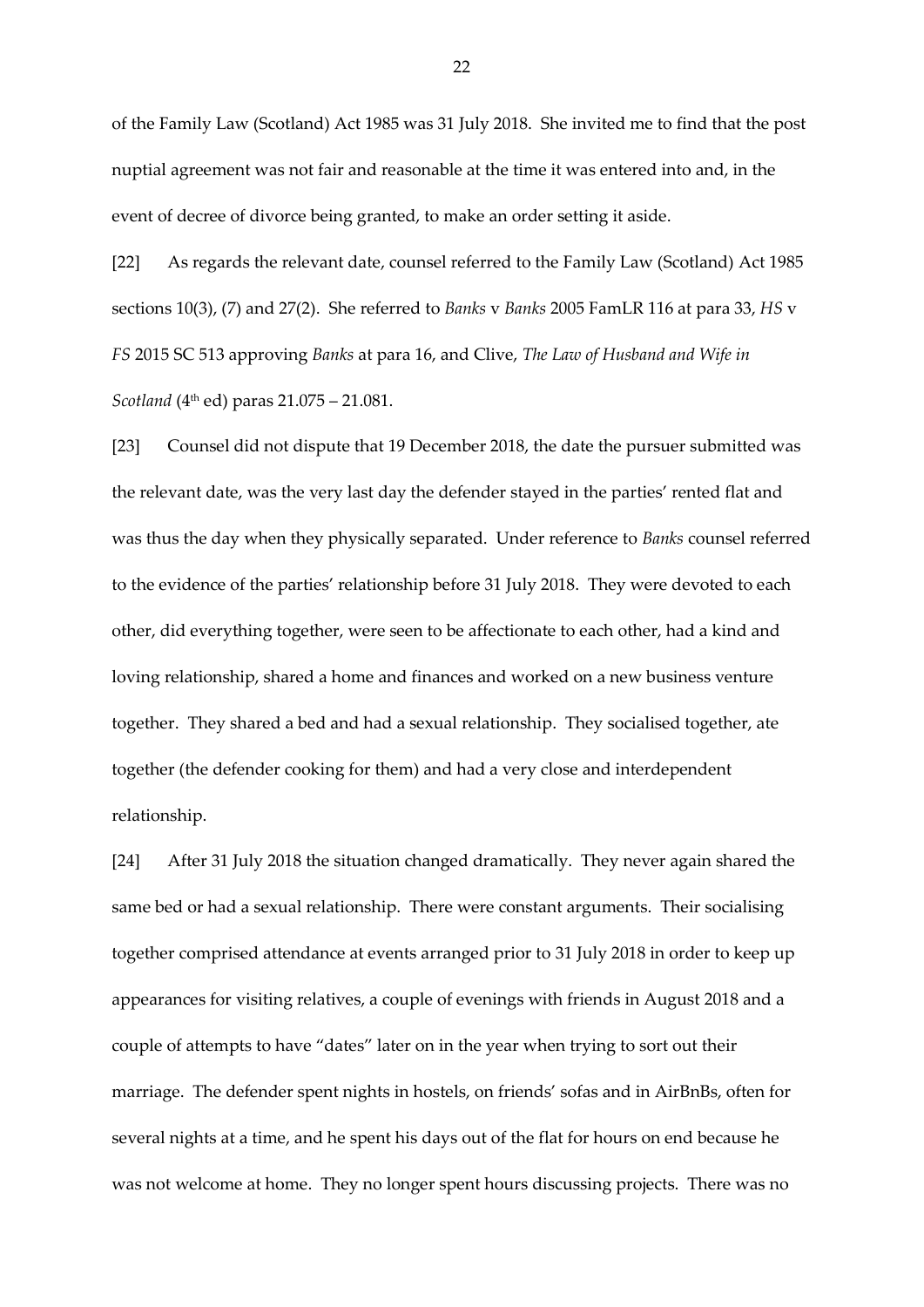mutual support, love or affection between them. Apart from when there was a visitor the defender only cooked meals or the pursuer when he was allowed to do so, as part of his attempt to salvage the marriage. The pursuer only allowed the defender to return to live in the flat in late September 2018 after she had learned from the Citizens Advice Bureau that they would not necessarily be regarded as living together. This suggests that in her mind the marriage was over. Her animus after 31 July 2018 was that they were no longer a couple. [25] As regards the setting aside of the post nuptial agreement, counsel referred to the Family Law (Scotland) Act 1985 section 16(1) and (2), *Gillon* v *Gillon No 1* 1994 SLT 978 at 982J – L and 983D – H and J – K, *Gillon* v *Gillon No 3* 1995 SLT 678 at 681C – E and *Bradley* v *Bradley* 2018 SC (SAC) 7 at para 27. Counsel emphasised, under reference to *Gillon*, that the focus was on what happened within the relationship. This was a key matter. The parties had had a very particular relationship. It was very intense and had been since day 1. It was important to look also at what happened to them following the breakdown of that relationship. If there was a concern that there was a history of domestic abuse or a controlling spouse, then there was a concern that that overriding element of control or abusive relationship might bear directly on the actions taken regarding the agreement. [26] When applying the *Gillon No 3* test and looking at "all the relevant circumstances leading up to and prevailing at the time the agreement was entered into", this would include all matters that impinged on questions of fairness and reasonableness. Where the setting aside of the agreement was akin to reduction of a contact, relevant considerations would include duress, coercion, facility and circumvention as well as the nature of legal advice and the effect the agreement had on a division of matrimonial property.

[27] Counsel submitted that the factors bearing directly on the issue of whether the agreement was fair and reasonable at the time it was entered were: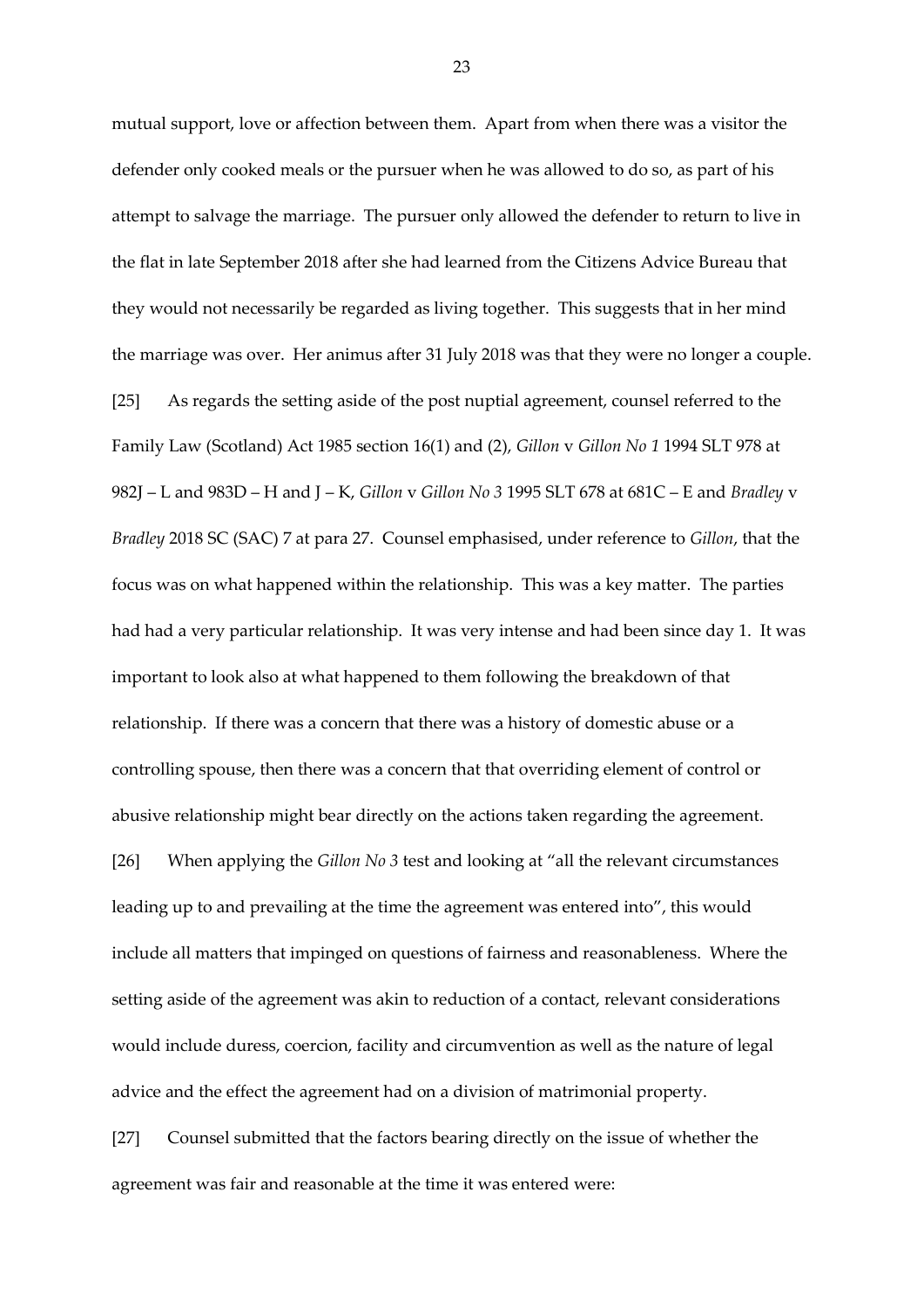(i) The defender's state of mind at the time the agreement was signed on 5 September 2018. On the evidence the defender was struggling with the sudden breakdown of his marriage. He was constantly being challenged by the pursuer. He was obsessing about negative thoughts. There were constant arguments. He tried to make sense of things by writing things down in a diary on 13 August 2018. He wrote things down to try and get clarity of thought but is it clear from what he wrote that he was going round in circles. Lynn Hunter described him in January 2019 as "very muddled" in his thinking. He was sufficiently concerned about the situation and his need to "fix" himself and his marriage that he started therapy on 14 August 2018. Dr Hargreaves diagnosed him as suffering from a severe depressive condition which affected his ability to make properly informed decisions as at September 2018. In cross examination she expressed concerns that this was a relationship with all the hallmarks of abuse. He was subject to the control of his wife and thus not acting truly as a free agent. The diagnosis of a severe depressive illness at the time he entered into the agreement meant that it was not a free agreement and he was not entering into it on a fully informed basis. Dr Hargreaves questioned whether he had the capacity to enter into the agreement. His friends saw signs of the depression continuing for many months after. Dr Hargreaves described this as "collaborative" evidence, being indicative of an ongoing situation and reinforcing her diagnosis. On 4 December 2018 he sought medical help for depression, describing his symptoms as having persisted since August 2018 and was prescribed anti-depressants.

(ii) The pursuer's overall attitude towards the defender and taking advantage of his emotional state. On the evidence the pursuer was clearly the stronger party in the relationship, especially emotionally. She had in the past demanded steps be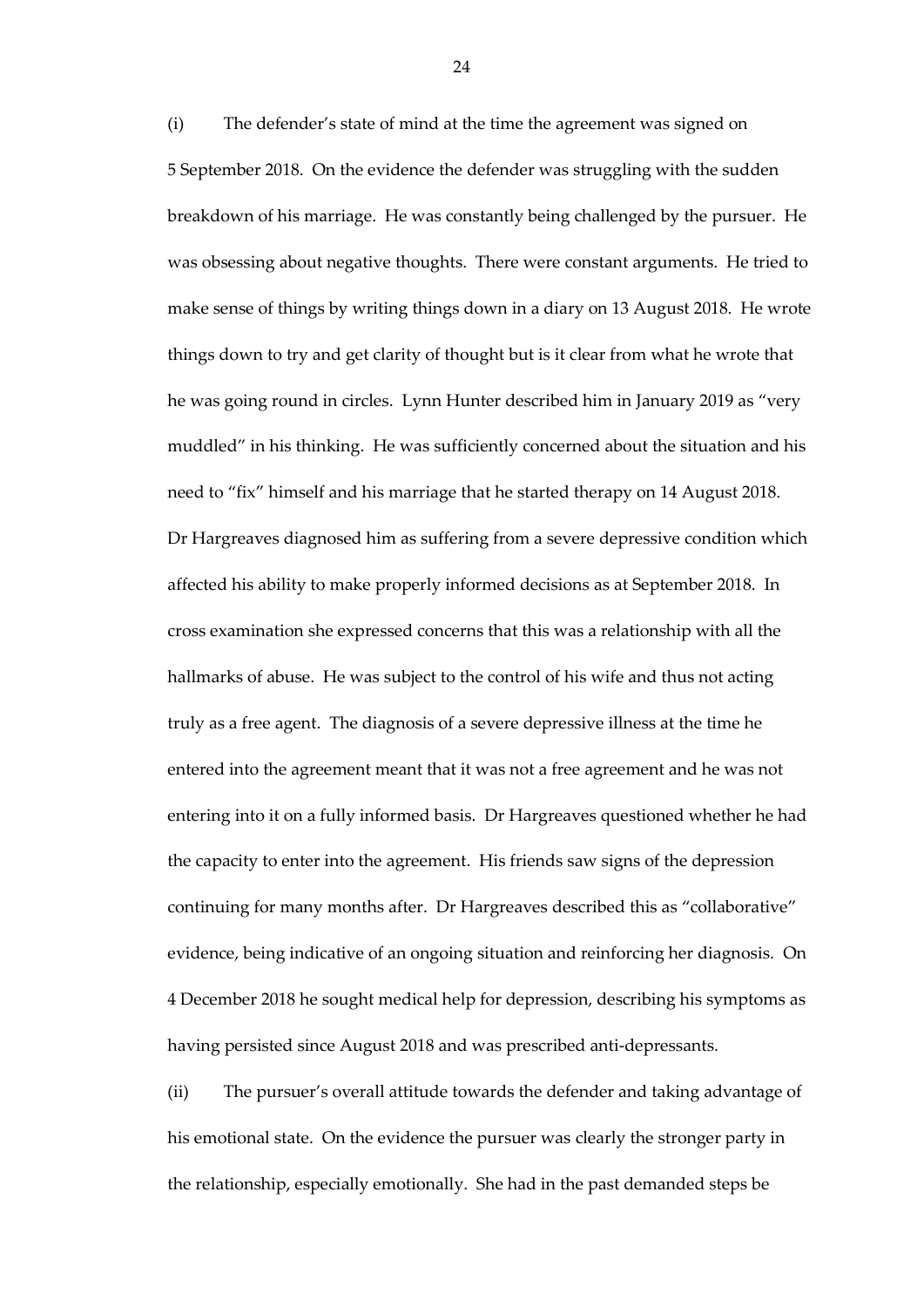taken to preserve the relationship and the defender had undergone extreme medical interventions because of his fear of losing her. The defender was the one who had to leave the flat and find alternative accommodation. He pleaded to be allowed home, and to cook for her, and he had to plead to come back later the same day, and sometimes several times a day. The pursuer knew he was desperate to save the marriage and was trying to prove his commitment, but was still being rejected. Dr Hargreaves gave evidence about the effect of continuing rejection on someone in an intense relationship and about how it could potentially lead to a situation of manipulation by the person doing the rejecting. The pursuer did nothing to dissuade him from the highly prejudicial agreement.

(iii) The parties' respective perceptions of what was intended by the post nuptial agreement. The pursuer thought the agreement was effective as soon as it was signed, which raised the question of whether she thought the marriage was over in early September 2018. The defender thought that it was a contract that would be effective if they reconciled and that it would regulate what happened if they were ever to divorce. He acted on the assumption that they were trying to reconcile: she acted as if the marriage was over, having him move out again within days of signing the agreement. After late September 2018, having ascertained her legal position, she invited him back but acted in a manner making the home situation so intolerable that the defender moved out in December 2018.

(iv) The defender did not have proper legal advice about the agreement. The legal advice he was given was not substantive in nature. The email exchanges with Charles Brown took place over the space of a day and focussed on the terminology and the definitions within the agreement. The general comments about the legal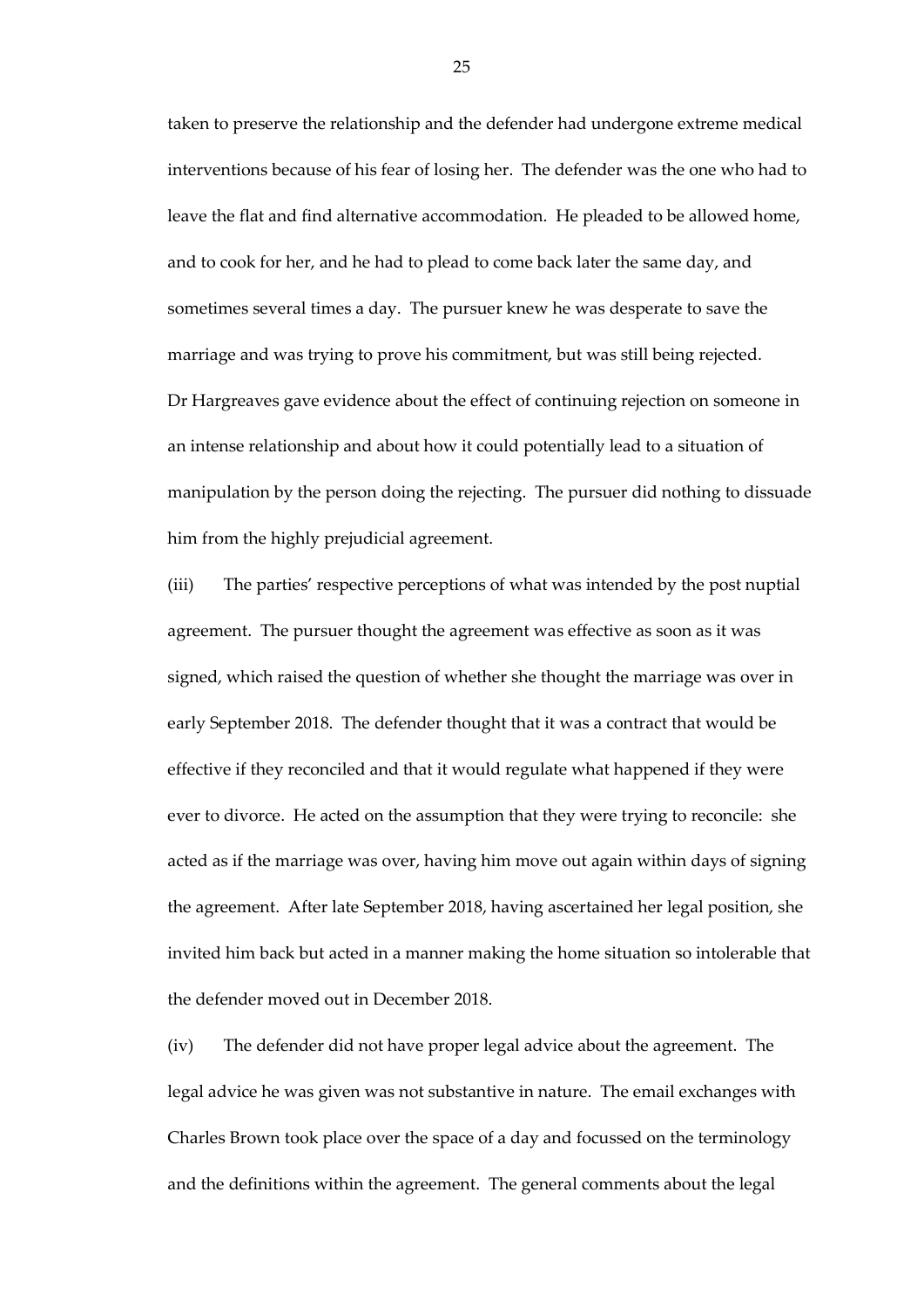tests were not legal advice and would have meant very little to a lay person, particularly the defender, having regard to his state of mind and inability to act or consider matters rationally.

(v) The overall unfairness of the terms of the agreement. When the agreement was entered into the pursuer accepted that the matrimonial property was worth about \$800,000 USD. She allowed the defender to sign up to an agreement which she thought would have immediate effect on the basis that he would only ever receive \$50,000 USD whereas she would receive \$750,000 USD. She had increased the sum he was to receive from \$1,000 USD to \$50,000 USD. She regarded herself as being more reasonable than him. She was thinking more rationally than him. She accepted that both parties had worked hard to accumulate the wealth over the course of the marriage. The inherent unfairness in the division is obvious: the defender receives about 6% of the assets.

[28] The overall facts and circumstances indicated that the defender was not in a position to comprehend fully the effect of what he was doing. He believed that the agreement would never have to be relied upon, because the parties were reconciling and that it was, as the website noted, "a perfectly useless document". Dr Hargreaves's diagnosis was clear. The pursuer was well aware of the defender's state of mind: his inability to provide straight answers, his contradictory statements and his lack of clarity caused her great anger and frustration. She did nothing to dissuade him from a highly prejudicial act.

[29] The agreement was neither fair nor reasonable at the time it was entered into and should be set aside.

[30] If I were to set aside the agreement as not fair and reasonable, and if I were to find the relevant date to be 31 July 2018 and to accept the pursuer's valuation of the Virgin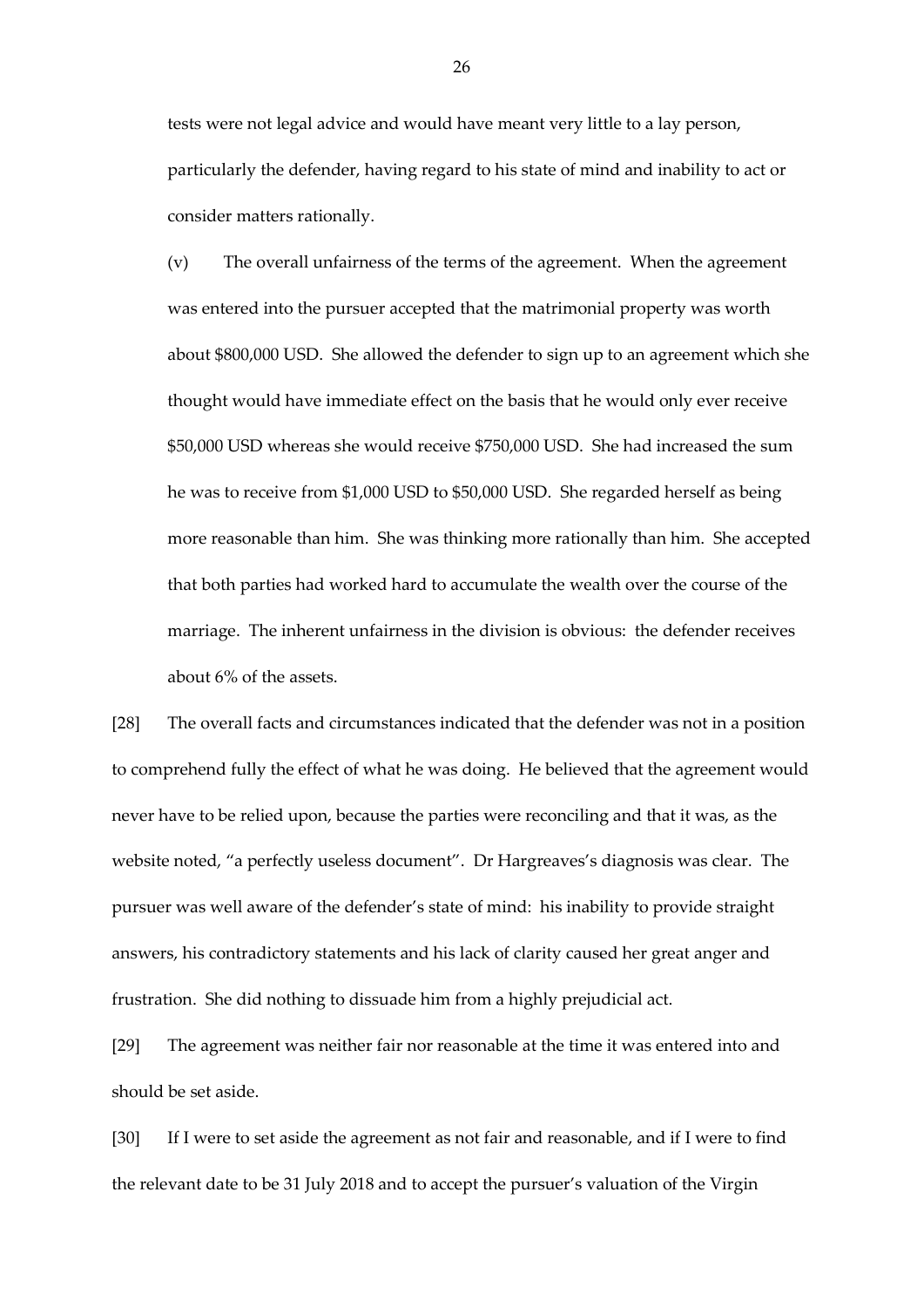Hyperloop account, then the defender sought no further orders for financial provision. If I were not to set aside the agreement, the defender accepted that the sum due to the pursuer was the sum craved. If I were to make an order for a capital sum in favour of the pursuer, interest should run from the date of decree at the earliest: Family Law (Scotland) Act 1985 section 14(2)(j), *Geddes v Geddes* 1993 SLT 494 at 499F – I, 500K – 501B and *Watt* v *Watt* 2009 SLT 931 at 136. The pursuer's second crave sought interest from the date of citation, but there was no record for this.

[31] Counsel then turned to the admissibility of paragraphs 46 – 49, 61 and 72 of the pursuer's affidavit to which objection had been taken at the commencement of the proof, and which evidence had been allowed under reservation. These paragraphs were all objected to as having no basis on record and being irrelevant. Evidence had been led about the incident referred to in paragraph 72, but it raised an issue of credibility and reliability given that that it had not previously been raised in the pleadings.

[32] As regards the credibility and reliability of witnesses, counsel submitted that the pursuer's evidence seemed well rehearsed. She was reluctant to answer questions in crossexamination directly. In terms of her demeanour in the witness box she often avoided eye contact, looking down frequently. In her affidavit she made a number of claims of physical abuse by the defender for which there was no basis on record. That was particularly significant given that the grounds for divorce were the defender's behaviour until the minute of amendment moved after the proof had started. There was no record for her claims that she was assaulted, pushed, pulled, grabbed by the wrist and grabbed by the throat: those would have been key averments in a behaviour divorce. Making such allegations in an affidavit, without fair notice, called into question the veracity of her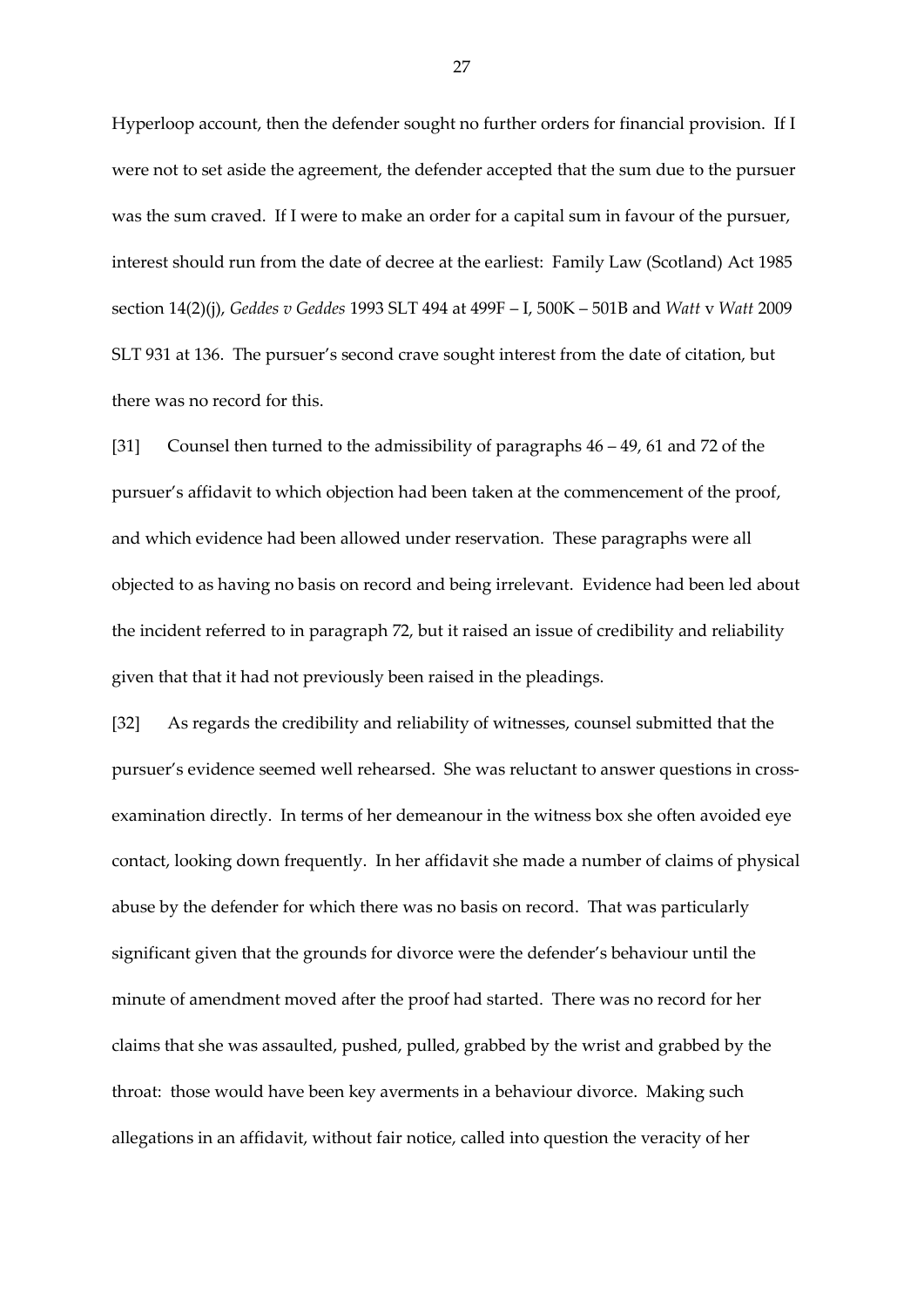account. Evidence was led about the matter referred to in paragraph 72 of her affidavit and the defender's account should be preferred.

[33] The defender gave straightforward and honest answers even when they did not necessarily support his case. His upset when giving evidence was genuine. Although he had made comments and admissions about lying, these had to be considered in the context of when and how they were made. They all happened at a time when he was struggling to find the "right" answers for his wife, saying things to appease her, admitting his guilt for things he had not done such as have an affair or cheat on her. Dr Hargreaves saw this as part and parcel of the abusive relationship. The defender was obsessing about his guilt and constantly blaming himself in a depressed state.

[34] The "false abuse" claims being made at the hospital exemplified what was happening within the relationship. The hospital record referred to an "altercation" and made no reference to having been assaulted by the pursuer. However the pursuer insisted that he wrote to the hospital asking the record to be amended and stating that he had lied. He had not lied when attending hospital. The incident is an example of the control the pursuer had over the defender. Dr Hargreaves saw it as indicative of some form of domestic abuse. The defender had no need to lie about incidents like the pursuer destroying his model trains and pouring water on him and his bedding: these behaviours ultimately led to him leaving to live in a hostel over Christmas.

[35] Although the defender's diaries referred to him being untrustworthy or lying, there was no actual evidence that he had lied or had an intention to deceive. He was a man who was very confused and in emotional turmoil. He himself did not believe or recognise that he had been subject to coercion. Dr Hargreaves, as a psychiatrist looking into the relationship, saw the manipulation and that advantage was being taken of his vulnerabilities.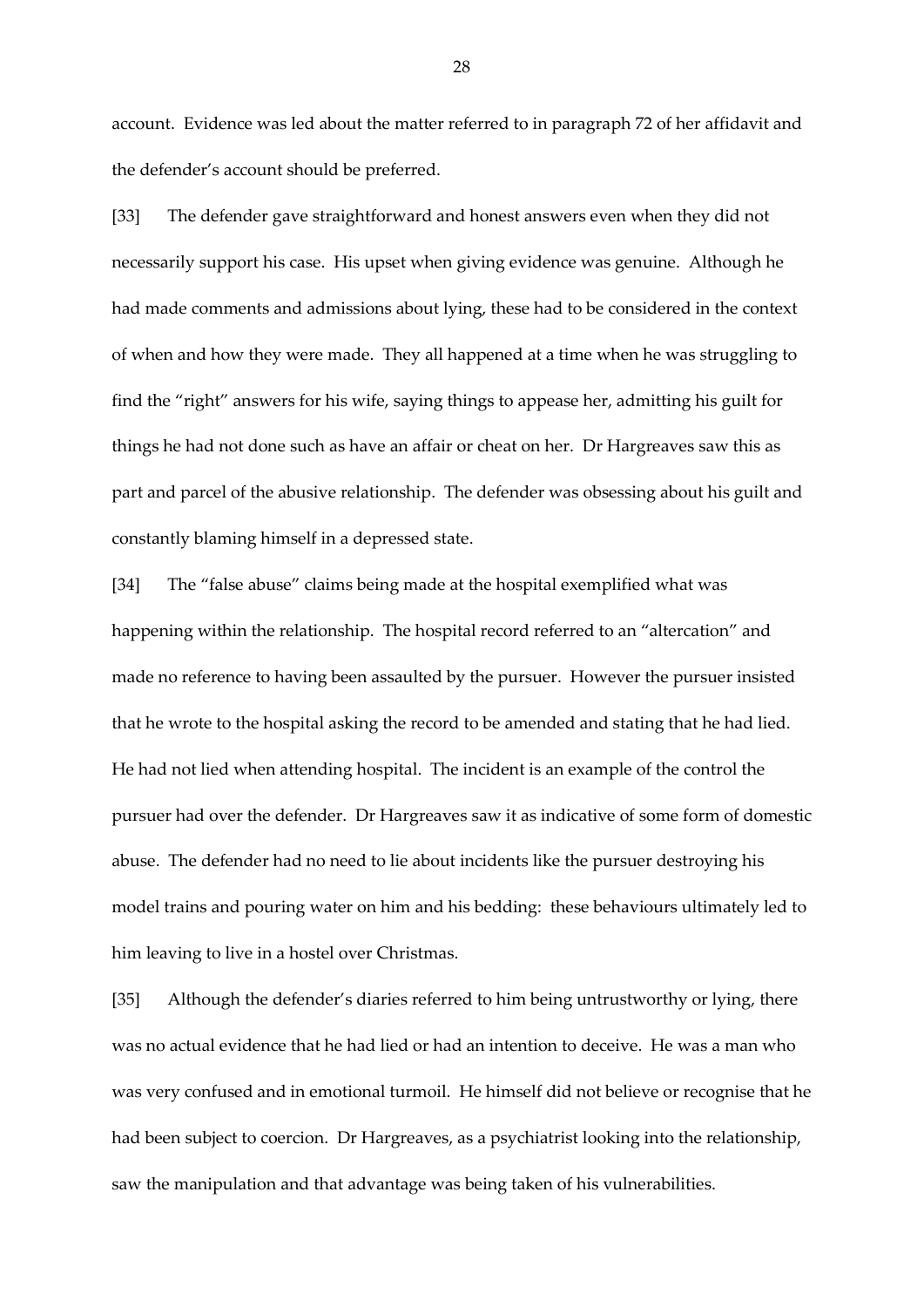[36] The professionals he consulted believed him.

[37] Dr Hargreaves as a professional and an expert is a credible witness. Counsel for the pursuer suggested that she was defensive in cross-examination. She was a little frustrated at the simplistic questions in cross-examination and patiently tried to explain on many occasions that her role was more than simply listening to the words of answers from patients. No contradictor was offered to Dr Hargreaves despite the pursuer having had the defender examined by Professor Jenny Shaw, an expert in domestic abuse, in December 2020 and having had a draft report by 8 February 2021, which was not disclosed. The absence of that report is telling. Had it suggested that the defender had capacity or was not depressed or that there was a valid criticism of Dr Hargreaves's approach or assessment then the report would have been produced.

[38] Of the remaining witnesses, Francesca Ratner did not add much. The defender's witnesses were consistent in their views of the defender in 2018. They all spoke of someone in varying degrees of distress and depression and consumed by the need to sort his marriage. None overstated the position and all gave fair accounts. They were credible and reliable witnesses. Their evidence was collaborative of Dr Hargreaves's opinion.

## **WITNESSES**

#### **The pursuer**

[39] The pursuer was not an impressive witness. Paragraphs 64 to 66 of her affidavit are inconsistent with the defender's discharge letter from the hospital following his attendance there on 20 October 2018. Paragraph 72 of her affidavit contains an allegation that the defender assaulted her, but there is no basis on record for this despite the original basis for divorce having been unreasonable behaviour for which there are still averments in article 3.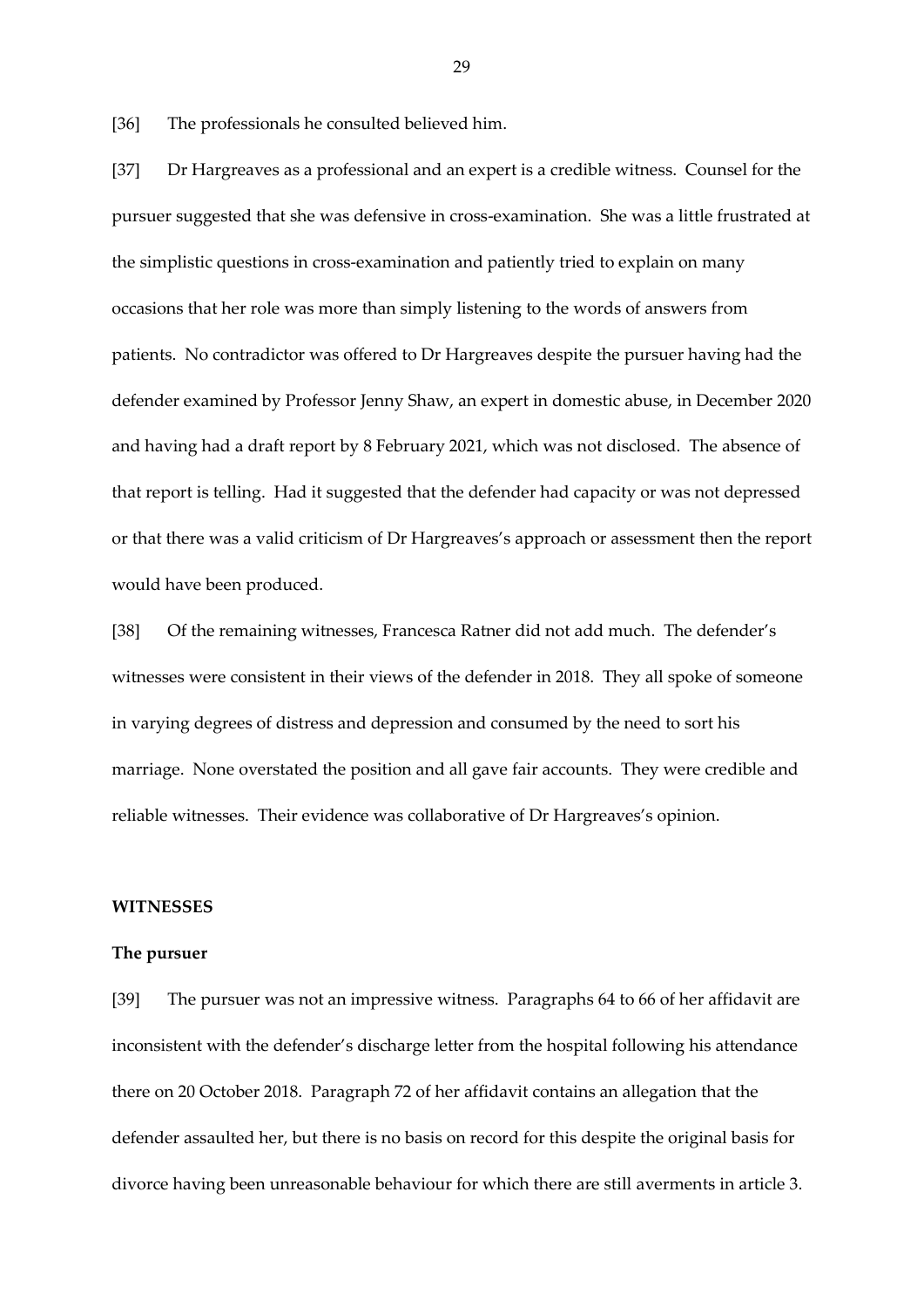This suggests that the pursuer made up this version of the incident, presenting herself as the victim. I prefer the defender's account, and accept that he was the victim.

[40] The pursuer's animosity to the defender was obvious. There were a number of occasions where the pursuer gratuitously criticised the defender during the course of an answer.

[41] When it was suggested to the pursuer that the defender was emotionally confused and distraught at the thought of the marriage ending she answered that he was "distraught at the thought of losing me and losing control of me", despite previously having accepted that the defender adored her. When asked about a particular entry in the defender's diary she said "His tenuous grasp of the truth is in the bit you didn't read out. He has a black and white version of the truth and he decides what it is." When asked about another diary entry, the suggestion being that the defender was trying to work out what had gone wrong, she said "He did a lot of self-pity and I'd comfort him when he did it. I wasn't doing that so he switched to angry mode and self pity. This is what I see [in this entry]." During her evidence and at other stages in the relationship the pursuer described the defender as a "narcissist" and a "compulsive liar". Her affidavit is full of assertions that the defender is lying.

[42] During a passage of evidence where the pursuer was being asked to look at electronic messages for the purposes of demonstrating that the defender was having to ask for permission to return home in late 2018 and including on 12 December 2018 she responded "that's the day, according to his affidavit, when he made a false accusation that didn't happen". When it was pointed out to her that there had been many occasions between 31 July 2018 and December 2018 when the defender had had to move out overnight she responded "Yes, whenever I felt my safety was threatened."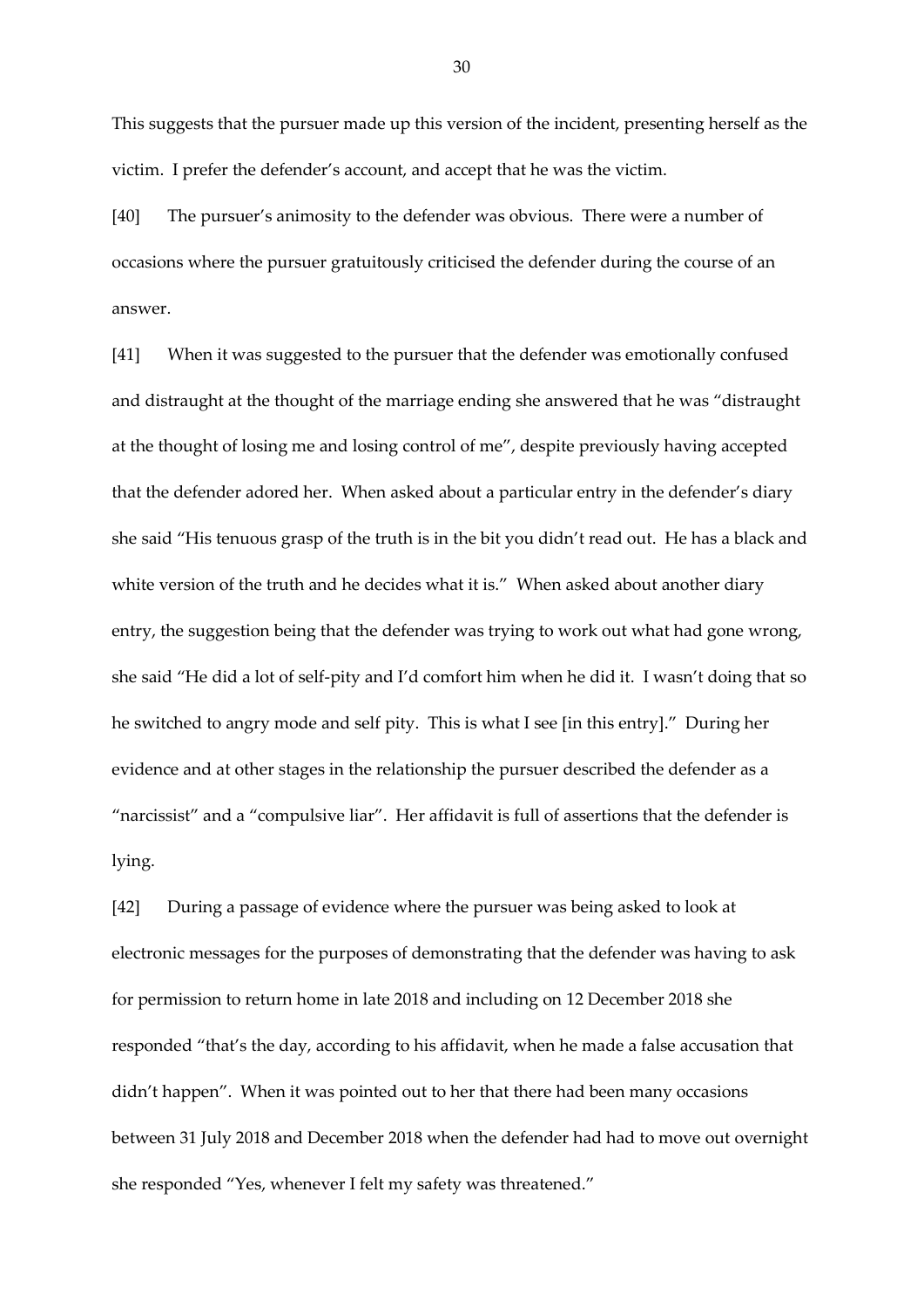[43] At times during cross-examination the pursuer was very angry, and there was a high level of tension in the court room. She seems to have been particularly angered that the defender had rated her as a 6 out of 10 in terms of looks. She said that he had never told her she was beautiful. In cross-examination she was asked about an engraved gift the defender had given her one birthday. On prompting she remembered that this had happened, that it was a music player and that it had characters, dashes or hyphens, made to look like a rose, which was her middle name. She did not accept that the engraving had said "for the most beautiful [rose symbol]". At other stages she proclaimed her love for the defender but her voice was so hard that she conveyed the opposite impression. The electronic messages between the parties in late 2018 and early January 2019 show the defender trying to be conciliatory but the pursuer reacting angrily and abusively, frequently swearing at the defender.

[44] The pursuer failed to give straight answers to questions. During a lengthy passage of cross-examination designed to establish that the relevant date was 31 July 2018, it was suggested to the pursuer that after that date the parties were not living together, having sexual relations or socialising together and that the marriage was never the same again after that date, she replied "Marriage is never the same day to day". After further questions pointing out the differences in the relationship before and after 31 July 2018 it was suggested to her that the relationship just was not the same husband and wife relationship it had been before that date and she responded "I was still his wife … Our relationship evolved over a decade. It wasn't the same as what?" She continued to fail to accept there were significant differences before and after 31 July 2018. She does not appear to have appreciated that these questions were being asked in order to establish the relevant date.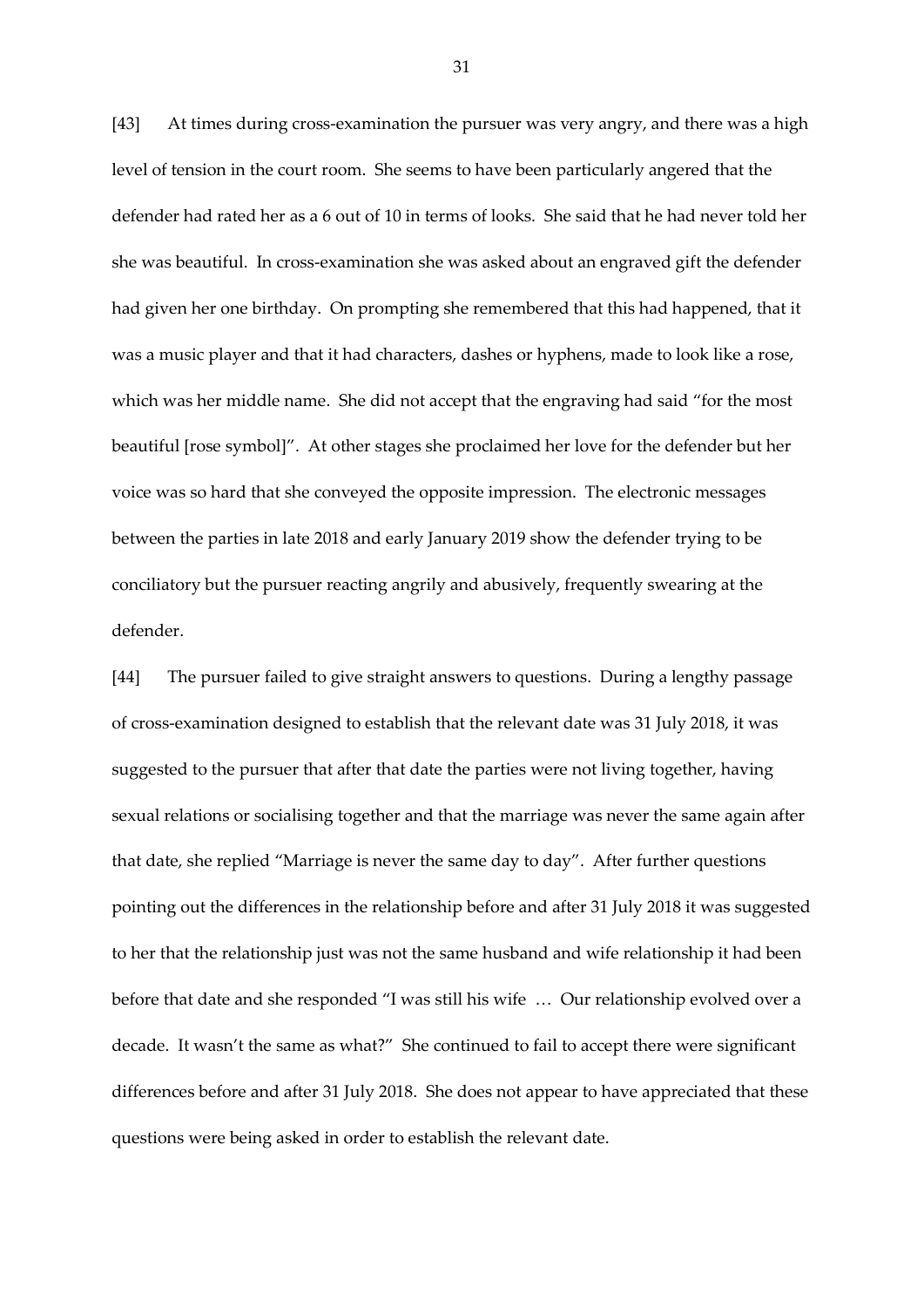[45] She was asked to look at the blog, and the advice there to men who had cheated on their wives to make amends by entering into a post nuptial contract with an infidelity clause. It was suggested to the pursuer that the defender had followed that advice. The defender did not engage with the question. She wanted to argue that this was not the correct website and that he had taken the post nuptial agreement from another website. After repeated questioning about the defender possibly having taken this advice she said "Yes it is possible he lied to me about where he got it from". Again, the pursuer failed to engage with the question asked and chose instead to answer her own question, and used it as an opportunity for a further gratuitous attack on the defender.

[46] There was a confusing passage in cross-examination about the post nuptial agreement. It was being suggested to the pursuer that the intention was to bring about a reconciliation and that the defender had no intention of divorcing. The pursuer saw it as being a "show" and that "he'd lose what he loved most – his savings". She refused to accept that it was against a background of saving the marriage. She was asked if it was a desperate act to sign over all his assets. She described it as "a calculated risk". It was suggested to the pursuer that the defender was not acting rationally if, as the pursuer had said, money was his god. The pursuer said it was rational in terms of risk management.

[47] I could not make sense of this evidence. The pursuer's answers appear to be contradictory: if the defender loved money more than the pursuer then it would make no sense for him enter into the agreement. The pursuer just disputed every question in this passage, as she often did in cross-examination. This lends support to the defender's evidence that in an argument none of his answers was ever good enough, he would then come round to agreeing with her point of view and when he thought about what he had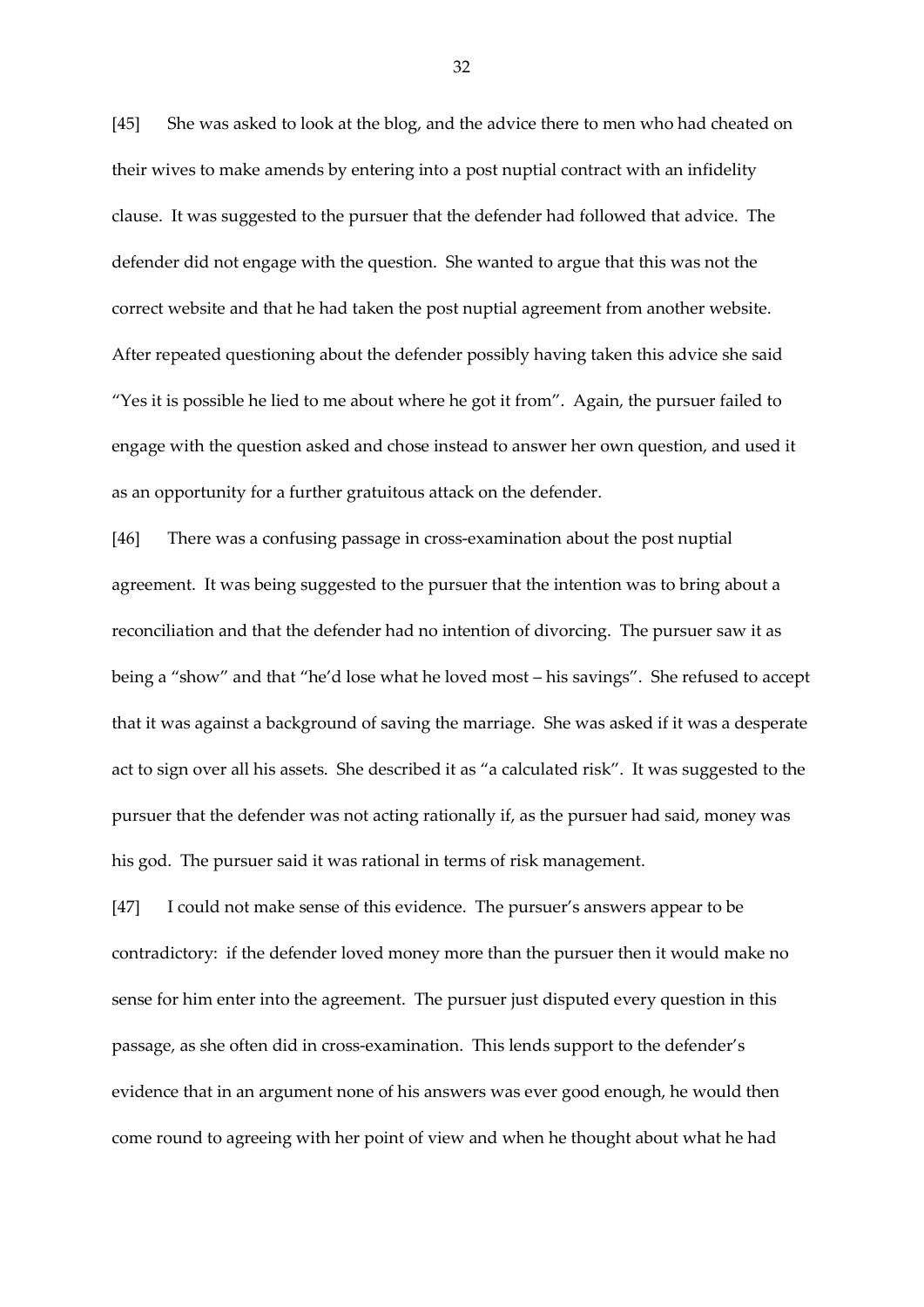agreed to later, he realised that it made no sense at all. He gives an example of this in his affidavit paragraph 3(q).

[48] The conflict between the pursuer's evidence and other evidence in the case which I do accept, and her obvious bias against the defender mean that she is an unreliable witness. At times she was also incredible. In the passage of cross-examination about what she said the defender told her and what documents he gave her following his hospital attendance on 20 October 2018, I formed the view that she was deliberately not being truthful.

[49] The very way in which the pursuer gave her evidence lent support to the defender's account of what was going on in their relationship. She was not open to the possibility that there might be a version of events different from her own, and that she might be wrong. Her decision to respond to questions with an answer about something else suggested that she was trying to control the agenda. She was visibly angry and created a tense atmosphere in the court.

#### **Francesca Ratner**

[50] Ms Ratner is a Junior High School teacher of ESL and English. She is 34 years old. She has been friends with the pursuer since 2004 or 2005 and has known the defender since the parties started their relationship. She was the pursuer's maid of honour.

[51] Ms Ratner adopted her affidavit and supplemented it with oral evidence given remotely. She described the pursuer as a loyal, intelligent friend, a very good listener, firm and stubborn, but reserved and less likely than Ms Ratner to confide in friends. She thought that the parties had a very good relationship. She had not noticed any difficulties in the relationship. She had stayed with the parties for about 10 days in the middle of August 2018. She had been busy sightseeing all over Scotland and going to the Fringe,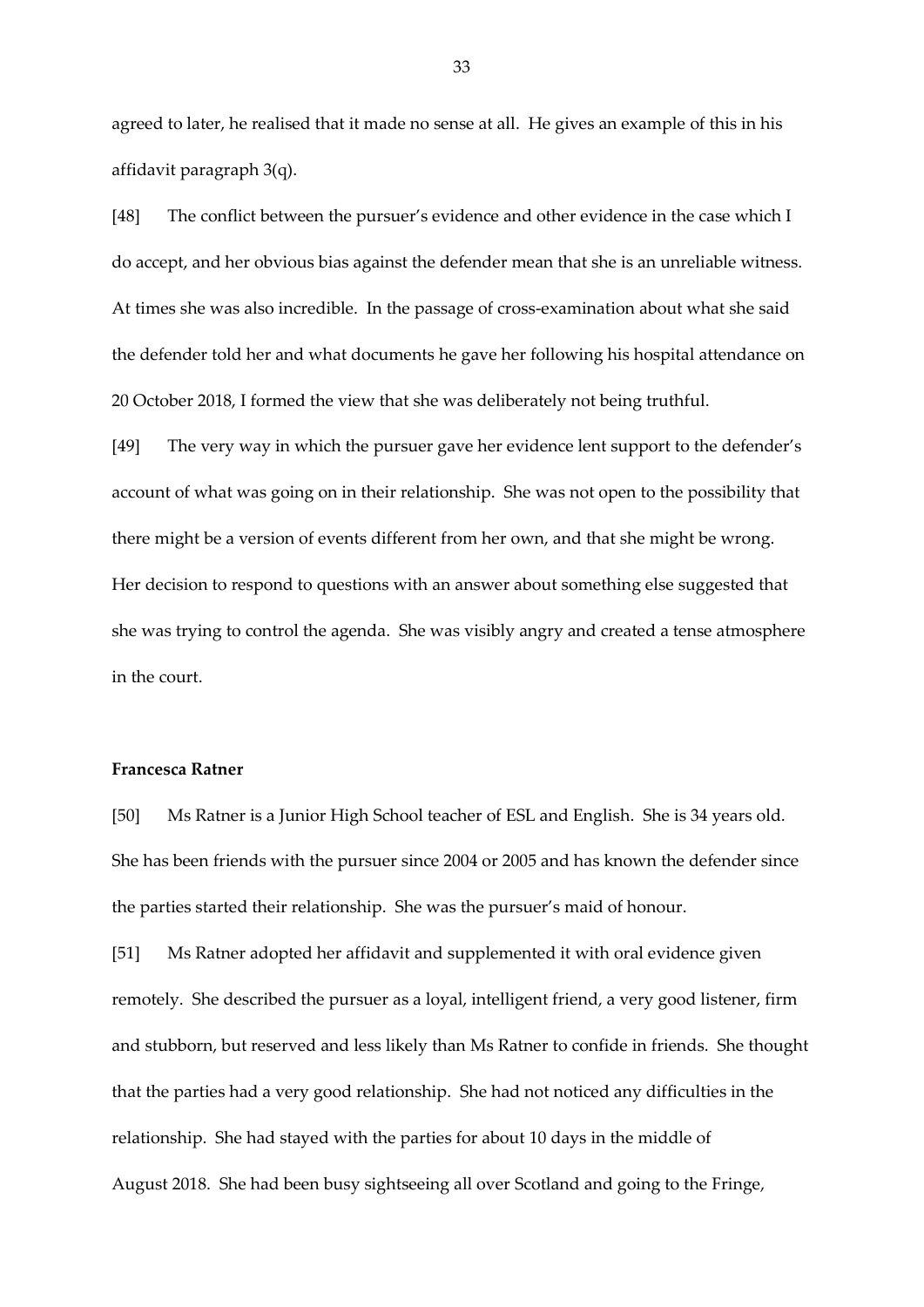mainly with the pursuer. She did notice that although the defender cooked dinner, he rarely ate with the pursuer and Ms Ratner and he did not accompany them when they went anywhere. Sometimes the defender was in another room while Ms Ratner and the pursuer were eating, and sometimes he went out. This behaviour was different from how the defender had been when Ms Ratner visited previously. Ms Ratner assumed he just wanted her to have time with the pursuer. It was not until September or October 2018 that the pursuer called Ms Ratner and told her the parties were having relationship problems. The pursuer told her that the defender wanted to see other people and that he did not find her attractive. Ms Ratner said the pursuer had told her that at about the end of November 2018, right before the defender left to live somewhere else, he became violent with the pursuer and physically hurt her. This was the date of separation the pursuer had given Ms Ratner. [52] Ms Ratner's evidence was of limited assistance. She also relied heavily on what she had been told by the pursuer, including a violent assault.

# **Charles Brown**

[53] Mr Brown is a partner with Harper Macleod in Glasgow. He qualified as a solicitor in 1998 and has specialised in family law for most of his career. In 2018 he was Head of Family Law at Miller Samuel Hill Brown in Glasgow.

[54] Mr Brown adopted his affidavit and supplemented it with oral evidence given remotely. He was contacted by the defender in September 2018 for advice regarding a post nuptial agreement. They communicated by email and never met in person, but may have spoken by telephone once. There was no general discussion with the defender about why he and the pursuer wished a post nuptial agreement. The defender brought the agreement to Mr Brown. His role was simply to advise the defender on an "execution only" basis about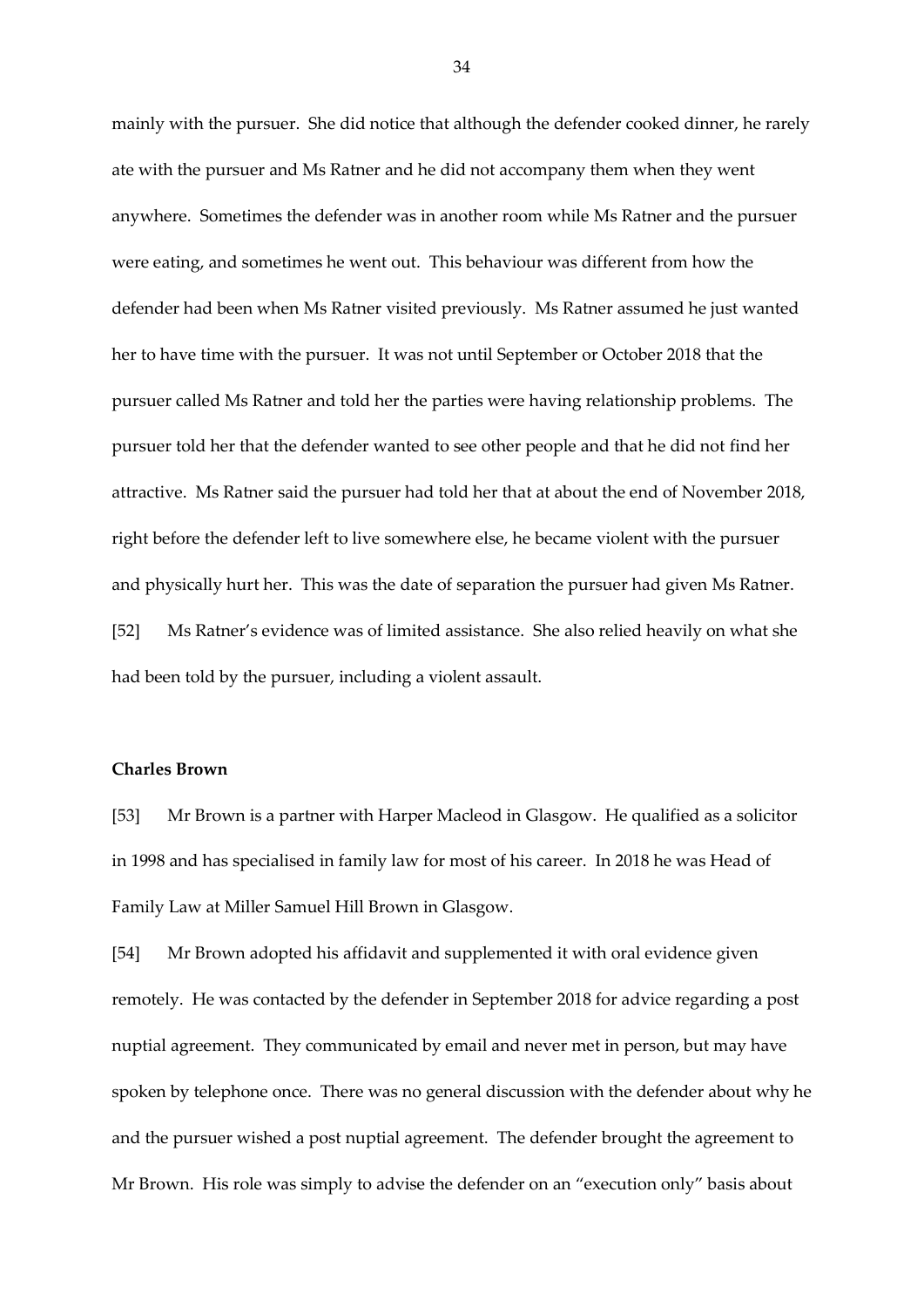the draft the defender had prepared. The defender wanted legal assistance to make sure that the agreement he had prepared was competent and enforceable, for which a limited fee was charged.

[55] On 5 September 2018 Mr Brown emailed the defender acknowledging receipt of his identification documents and the draft post nuptial agreement. He provided the defender with terms and conditions and a client care letter quoting a fee of £200 plus VAT. He commented on various drafting issues, checking what the defender intended by the drafting. He did not give legal advice on the legal effect of the document. The defender responded by email the same day, copying in the pursuer, seeking Mr Brown's input into the drafting exercise and whether changes are required to make the intention clearer. Mr Brown responded to those queries. The defender sent a further reply that day, copying in the pursuer, letting Mr Brown know of a change the defender had made to the agreement and asking if the agreement was complete and best protected against challenge by the parties. The defender told Mr Brown that he wanted an agreement that could be enforced but did not say why he wanted it. There was no discussion about fair sharing and Mr Brown did not advise on fairness. Nor was there any assessment of what the matrimonial property was or its value. Although the terms "fair and reasonable" and "coercion" were referred to, Mr Brown did not set out any analysis of fairness and reasonableness in this case.

[56] Mr Brown had did not know and could not form an impression about whether the defender was showing signs of depression, was struggling to make decisions, understood everything, or was being pressurised or coerced into signing the agreement. He had not made any enquiries about this.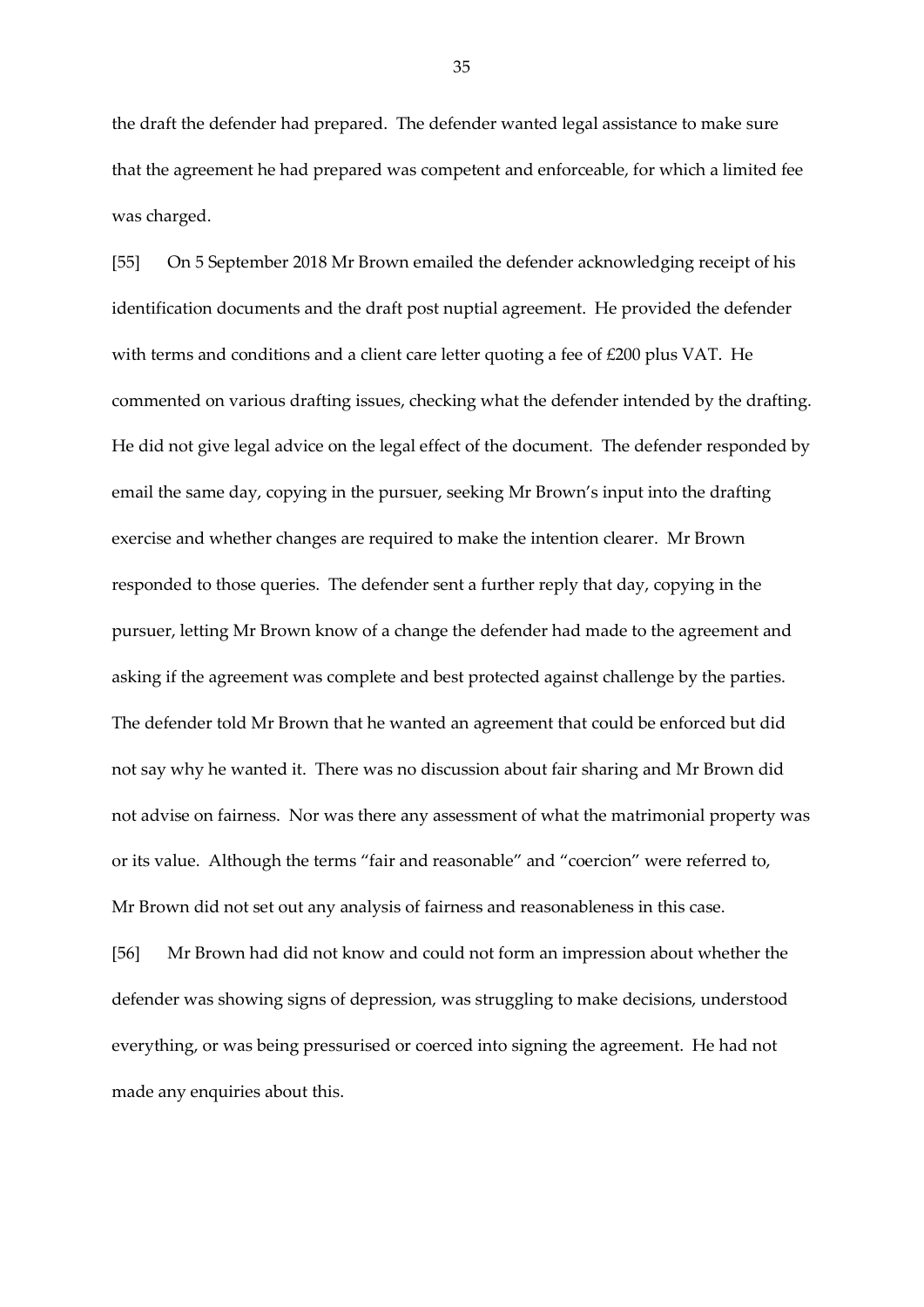## **The defender**

[57] I found the defender to be a credible and reliable witness. I have made findings in fact based on his affidavit and his oral evidence in court. He came across as a sensitive, honest, thoughtful and intelligent young man. He gave clear answers to all questions and clear explanations for his actions. At times he gave evidence against himself, saying that on occasions he had said hurtful things to the pursuer and that he had caused her to be upset, which he deeply regretted, and thinking he might have been a Sex Addict because he had been having obsessive thoughts about whether he was attractive or whether he wanted to cheat. Throughout his evidence it was clear that he had been a devoted husband who adored the pursuer, who listened to her and who adopted her opinions as his own. At no stage did he seek to attack the pursuer.

[58] At times the defender was emotional, crying when recounting the incident where he was attacked with the salad tongs. Sometimes he appeared very sad, broken and defeated. The court had to adjourn during re-examination to allow him to compose himself. Crossexamination largely comprised a direct attack on his character, but his evidence was not shaken.

[59] The letter from the hospital regarding his attendance on 20 October 2018 and the entry in the GP notes from 4 December 2018 both support the defender's evidence. The evidence of Lynn Hunter and Dr Hargreaves support his evidence, and provide credible explanations for why the defender has said contradictory things at times. The defender's willingness to undergo psychiatric examination by Professor Shaw at the request of the pursuer suggests that the defender had nothing to hide. An inference to be drawn from the pursuer's failure to lodge Professor Shaw's report, despite averring in article 5 of condescendence that an independent psychiatric report was to be instructed and lodged and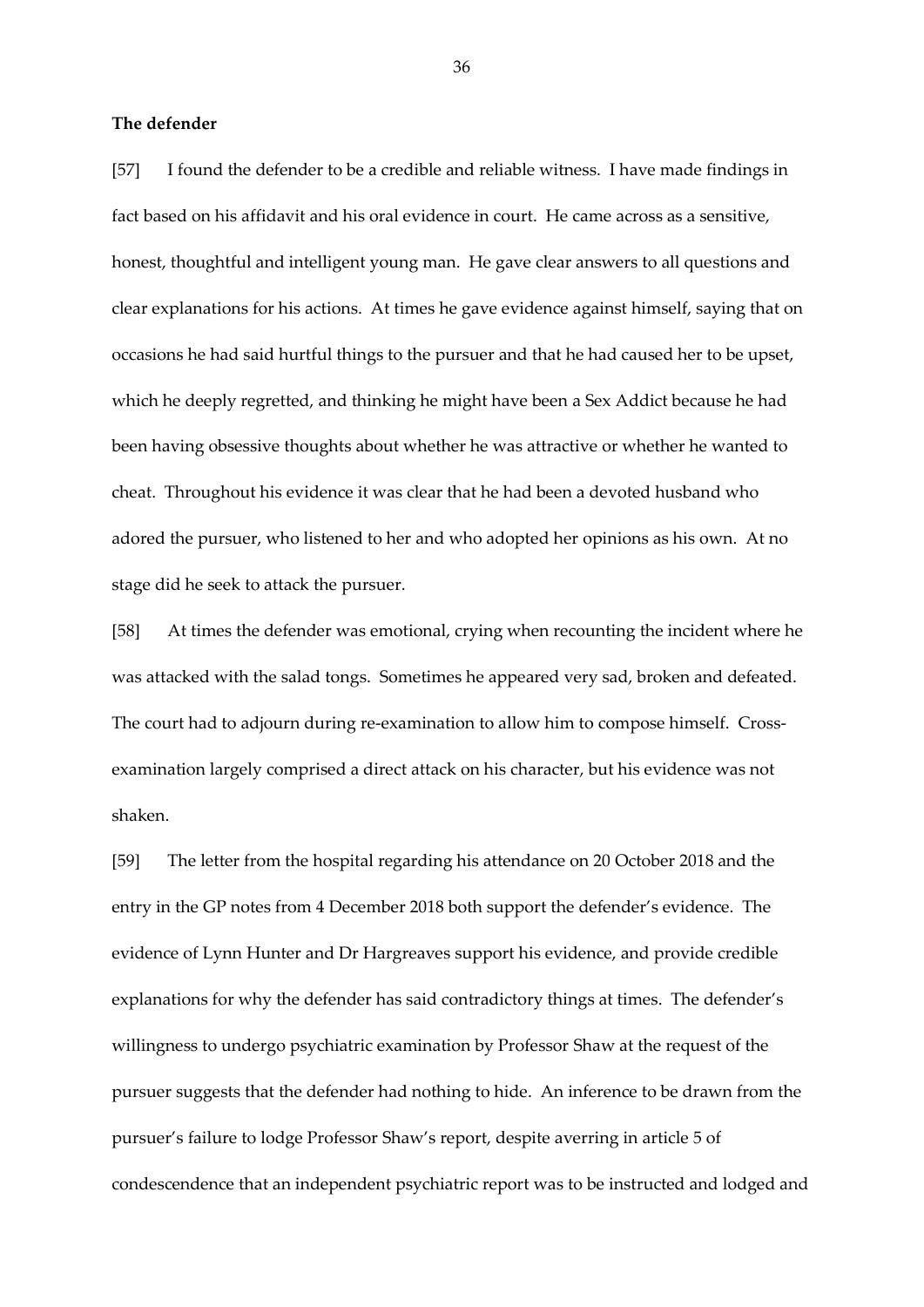despite the discussion about her at the pre-proof hearing on 14 December 2020, is that that report would have supported the defender's position too.

[60] The defender was cross-examined about his initial estimate of the value of the pursuer's Virgin Hyperloop account at \$50,000 on 31 July 2018. It was being suggested to him that he had deliberately inflated the value to suggest that the pursuer had more assets. The defender explained that it was a new company and his valuation was a rough guess. The pursuer was an employee of the company and she had stock options as an employee. There was no official valuation of the company and thus no way to know what it was worth. When the pursuer had joined the company it had fewer than 30 employees. The company aimed to produce transportation across the whole world and it was potentially worth billions of USD. The defender's only experience with a similar company which grew that quickly was with Space Ex. When that company went public, its first 100 employees all became millionaires. This is why he estimated its value at \$50,000. When the defender obtained more information he valued the company at \$0 for the purposes of division. I do not think the defender can be criticised for his initial valuation. It was a reasonable approach to take. The pursuer's own valuation of \$927.67 USD is a rough estimate. In any event, the defender had already erred in the pursuer's favour by allocating her an extra \$50,000 USD in the division because he was unsure of the value of certain assets, resulting in a 46.9%/53.1% split. He acted honestly and fairly.

[61] The pursuer freely and frequently accused the defender of lying, both in her affidavit and in her oral evidence. Reference was made to the defender's diary and to electronic messages. I am not persuaded that the defender has lied, other than in the letter of retraction to the hospital, and that was written under pressure from the pursuer because the pursuer thought she might get deported. She made it clear to the defender that she felt very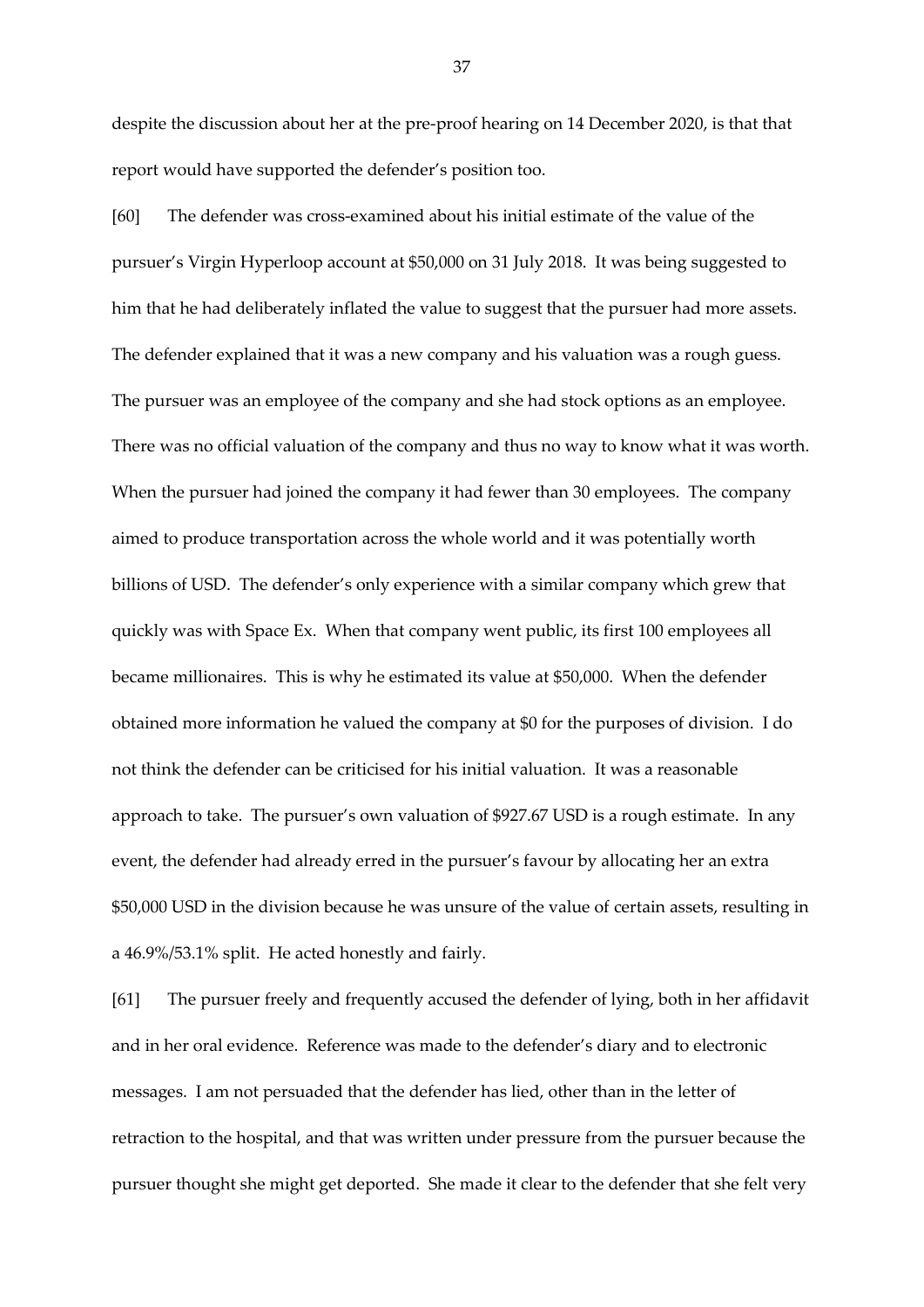threatened and she was very angry. He wrote the retraction letter in order to resolve the argument and move on.

[62] A lie is an intention to deceive. Diary entries are meant to be private, and it is difficult to see who a person intends to deceive when writing in a diary. The defender described internalising the pursuer's perception of him, adopting her view of him as untrustworthy. In the electronic messages to the pursuer and in his diary the defender was reflecting the pursuer's words that he was a "compulsive liar" and "untrustworthy" rather than admitting to being so. In the parties' arguments the defender would often change his position and agree with the pursuer in order to try and end an argument. This is not necessarily lying, dishonest or deceitful. He may have been trying to see her point of view and appease her. At the time he was confused, not thinking properly and depressed. The pursuer herself knew what the truth was: she was not deceived by what he said.

#### **Lynn Hunter**

[63] Lynn Hunter has a post-graduate qualification in both counselling and psychotherapy and has practised in these areas for 10 to 11 years. She also had qualifications in Relationship Therapy and in supervising other counsellors. She is 60 years old.

[64] She adopted her affidavit and expanded on it in oral evidence. She met the defender once a week for 50 minute sessions between 4 January 2019 and 24 April 2019 about the difficulties he was having in his marriage. The pursuer had accused him of infidelity because he found other women attractive. The defender felt compelled to tell the pursuer about women he found attractive. The pursuer had asked the defender to make a list of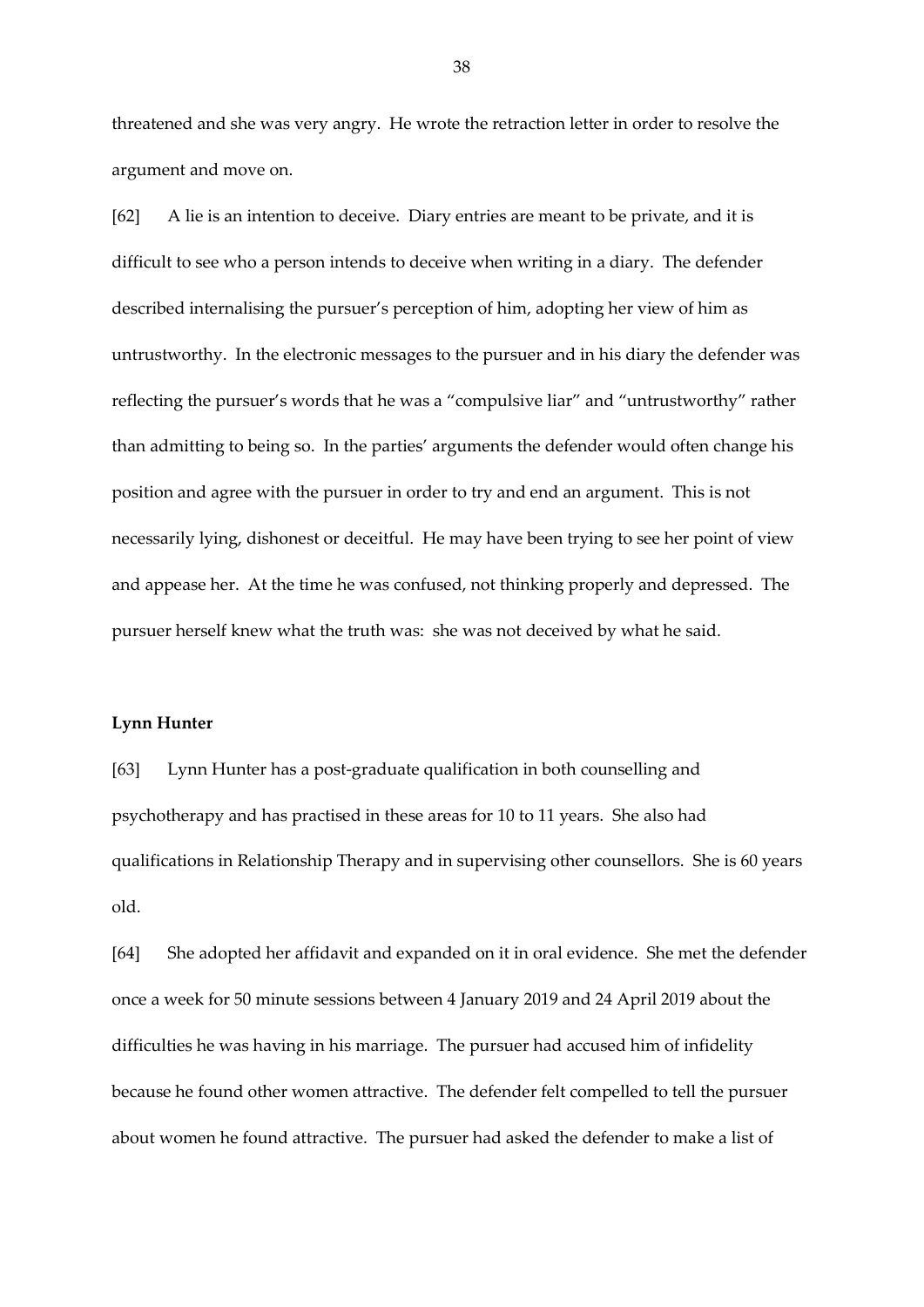everything he did not like about her and the defender complied, not realising that this was a bad idea.

[65] Lynn Hunter tried to work on the defender's self-esteem. The defender had told her that the pursuer was emotionally abusive and controlling and made unreasonable demands of him. He had wanted to prove his commitment to the pursuer. He complied with her demands in order to appease her.

[66] Lynn Hunter accepted that she was not qualified to diagnose depression, but she referred to her experience of over 10 years. The defender appeared depressed to her. His mood was flat and he was quite unkempt, with a sense of hopelessness about him. Most of the time he could articulate the issues coherently, but there were times when he was really quite flat and not really capable of speaking coherently. At times he struggled greatly to explain things, and could be quite "muddled". His behaviour was not rational, although he may have thought it was. She referred to his signing over all his money to her to prove how much he wanted to rekindle the relationship. He took things too literally. She felt he might be on the autism spectrum or have Asperger's. She accepted that she had no qualifications to diagnose and that she was not attempting to do so, but she used to work for Autism Initiatives and thought that some of the ways the defender had behaved in the past were things she had seen before.

[67] Lynn Hunter did not think the defender was making things up. There would be no point in the defender paying for sessions and travelling to them every week if he was making it up.

[68] I accept Lynn Hunter as a credible and reliable witness. Her evidence was consistent with that of other witnesses called on behalf of the defender.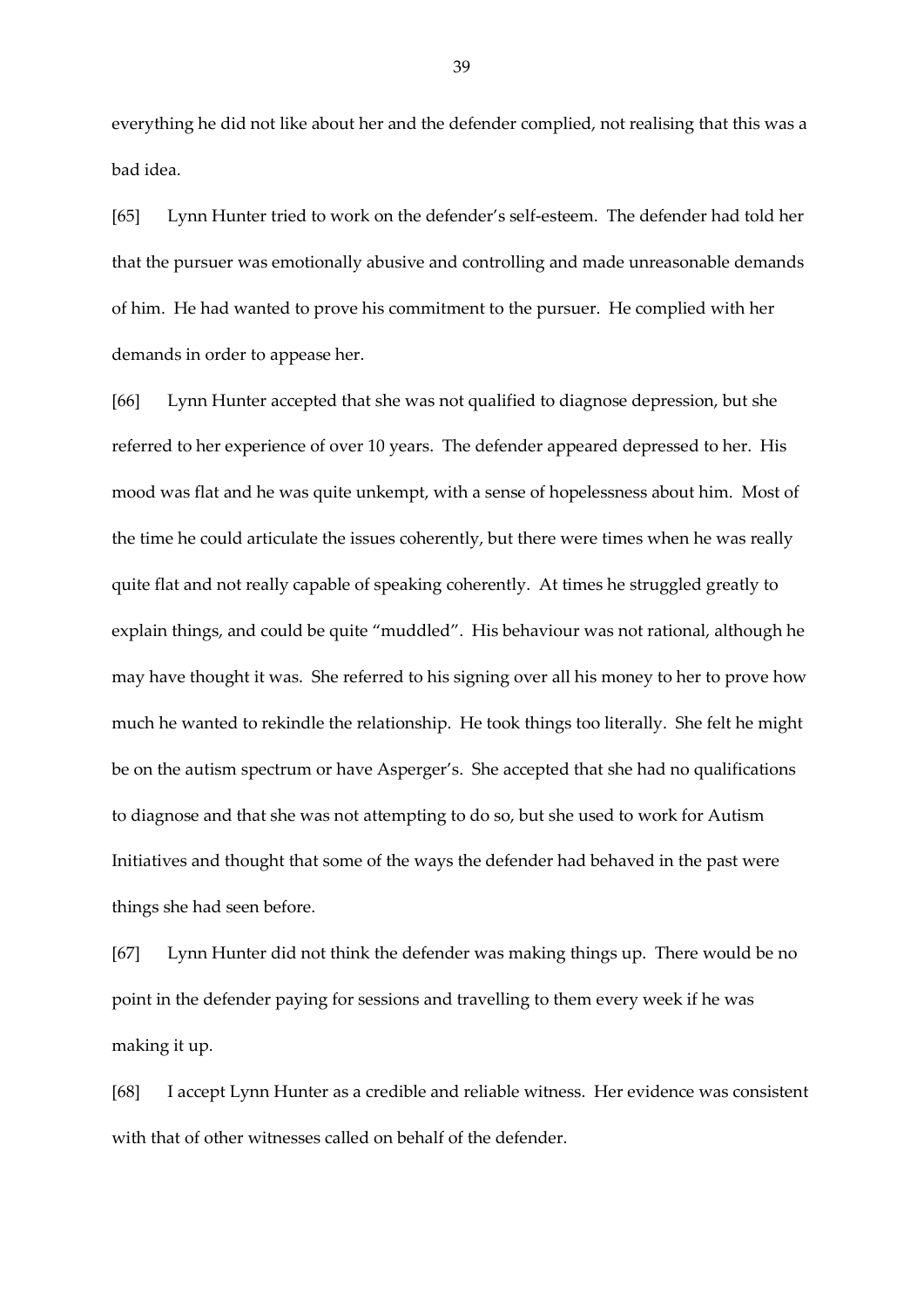#### **Pang Chun Au**

[69] Mr Au met the defender at a business event in 2017 and they became friends. He is 29 years old. He is an entrepreneur.

[70] On 12 or 13 September 2018 the defender telephoned Mr Au and asked if he could stay at Mr Au's home for a few days. The defender sounded really down. When the defender arrived Mr Au thought he was "super depressed". The defender told him about the argument with the pursuer over having talked to another woman. The defender felt guilty and that he had been unfaithful. The defender was very unhappy and was not in a good state of mind. Mr Au offered him food, but he could not eat. He just kept looking at the floor the whole time. Mr Au had to pass the defender each time Mr Au went between the kitchen and his bedroom. The defender did not speak. Mr Au tried to support him by cooking, buying things from the supermarket, and speaking to him to try and bring him back to a good state of mind. The defender refused Mr Au's offers. Mr Au described the defender as being like a person without a soul, totally lost. His state of mind was like that of someone who had just suffered the death of a loved one. Mr Au was very worried about the defender. It was very hard for Mr Au to see a friend like that. The defender stayed with Mr Au for about 5 days.

[71] Mr Au met the defender on a couple of other occasions between September 2018 and December 2018. On one occasion the defender was trying to come up with a plan to show the pursuer how much he loved her and that he would not speak to another woman again. He decided to shave his head to make himself unattractive to other women and Mr Au went with him while he got his head shaved.

[72] Mr Au thought the defender was "down" over the period from 31 July 2018 to December 2018 and "super depressed and super sad" in September 2018.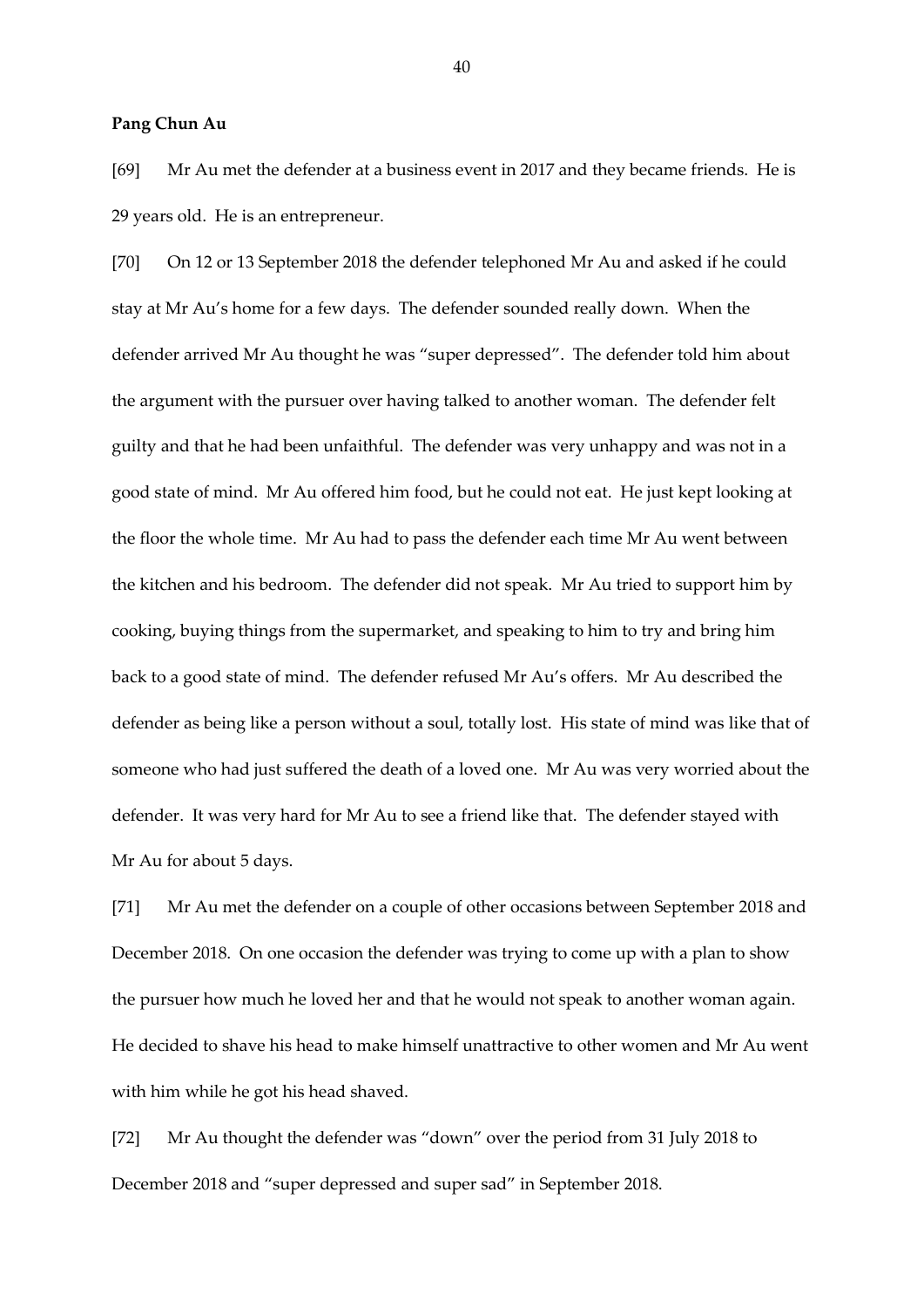[73] Mr Au was a good witness. He came across as a genuine and caring friend. I accept his evidence as credible and reliable.

#### **Zackary Louis Jones**

[74] Mr Jones is a very good friend of the defender. They have been best friends since 2 nd year in high school and through college, and Mr Jones was best man at the parties' wedding. He is 35 years old and is a research scientist. He adopted his affidavit and gave supplementary oral evidence remotely.

[75] Mr Jones is an important witness because he has known the defender and his family for so long. His view of the dynamics of the parties' marriage is particularly worth considering, because it assists with ascertaining whether the pursuer or the defender is telling the truth.

[76] I was particularly struck by Mr Jones's description of the defender's relationship with his parents in paragraph 2 of his affidavit. Mr Jones described the defender as always having lots of friends, being generally successful in whatever he put his mind to, and having a good relationship with his parents. Mr Jones described the defender as having fewer friends and more problems with his parents the longer he was with the pursuer. Mr Jones had never witnessed the defender having any issues with his parents before he met the pursuer. Following the breakdown of the relationship, the defender is now back in contact with his whole family. Mr Jones had felt there was something wrong with the parties relationship early on, as had other friends. Mr Jones had wanted to bring this up with the defender before the wedding, but the defender's family were already against the marriage and Mr Jones was expected to be the best man, did not want it to affect their friendship and was afraid the defender would become even more isolated. All of this has the ring of truth.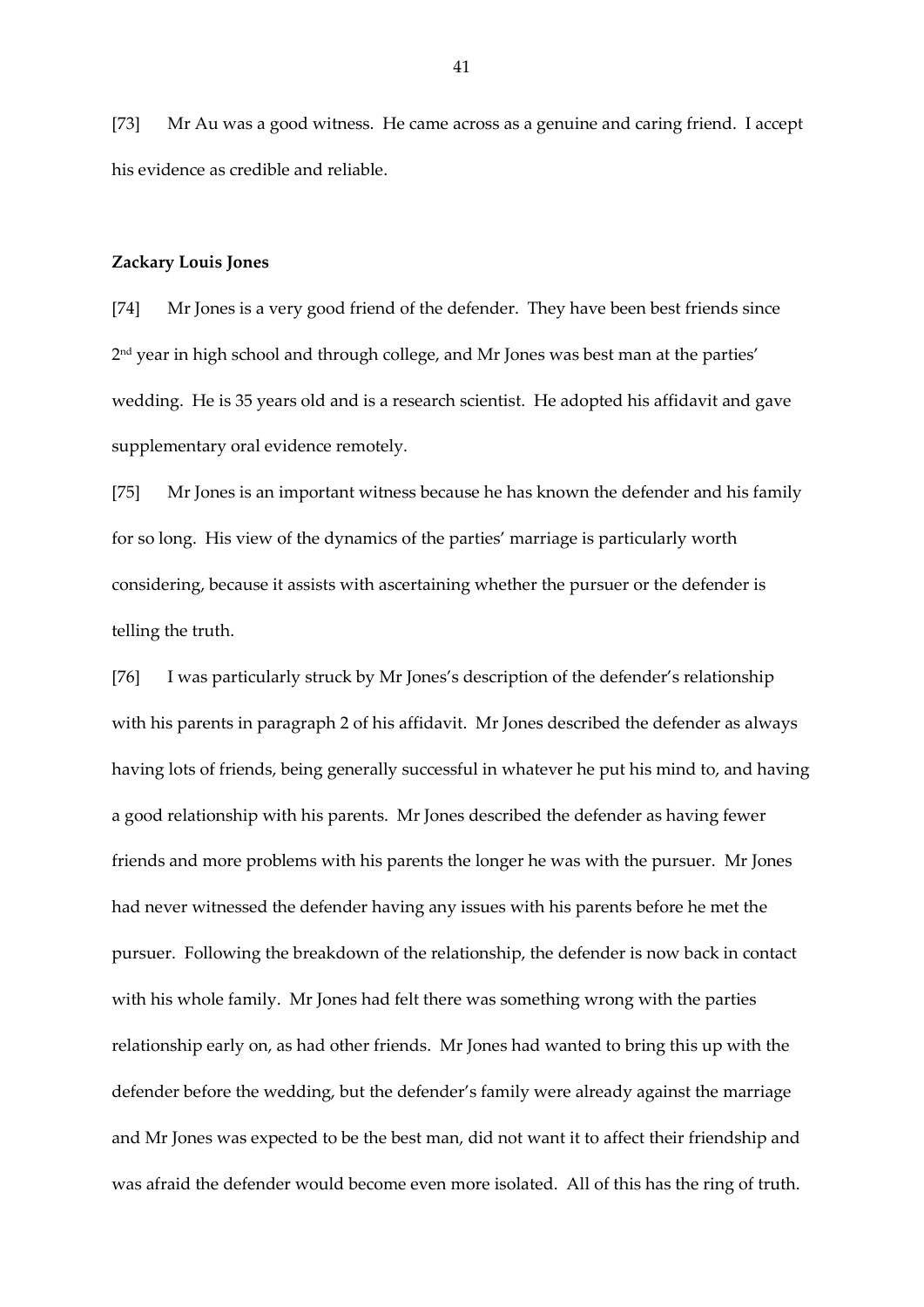[77] Mr Jones described the parties' relationship as if the defender was trapped in a little bubble with the pursuer. The defender thought she could do no wrong and never challenged her. Mr Jones described the pursuer as very controlling of the defender even to the point of manipulation. He gave examples of why this was so. Mr Jones described the defender as seeming to fall into a slump and forget about his career and dreams towards the end of the relationship with the pursuer. Now he is being awarded grants for research.

[78] On 22 September 2018 Mr Jones spoke to the defender by video call. The defender was not living in the flat. He looked unkempt, unshaven and with long hair and a beard. This was the worst Mr Jones had ever seen the defender. The defender sounded depressed and desperate to do anything to get the pursuer back. Mr Jones was worried about him.

[79] Mr Jones thought the post nuptial agreement made no sense because potentially signing over life savings would not save a marriage and would put the pursuer in a conflict of interest by having an incentive not to reconcile. It also gave the pursuer control of the defender by being able to hold the threat of losing his life savings over him. Mr Jones thought that the signing the agreement was indicative of how isolated the defender was and that he was not in the correct state of mind to make such a big decision.

[80] I accept Mr Jones's evidence. He was a very good witness. His affidavit is sensitively written. He has known the defender and his family for a very long time, and his evidence requires to be given weight. He clearly cares for and has worried about the defender. It fits with the other evidence led on behalf of the defender.

## **Armin Ellis**

[81] Mr Ellis is a business owner. He is 41 years old. He has known the defender since 2011 or 2012 when they both worked for NASA and were involved in Mission Architecture.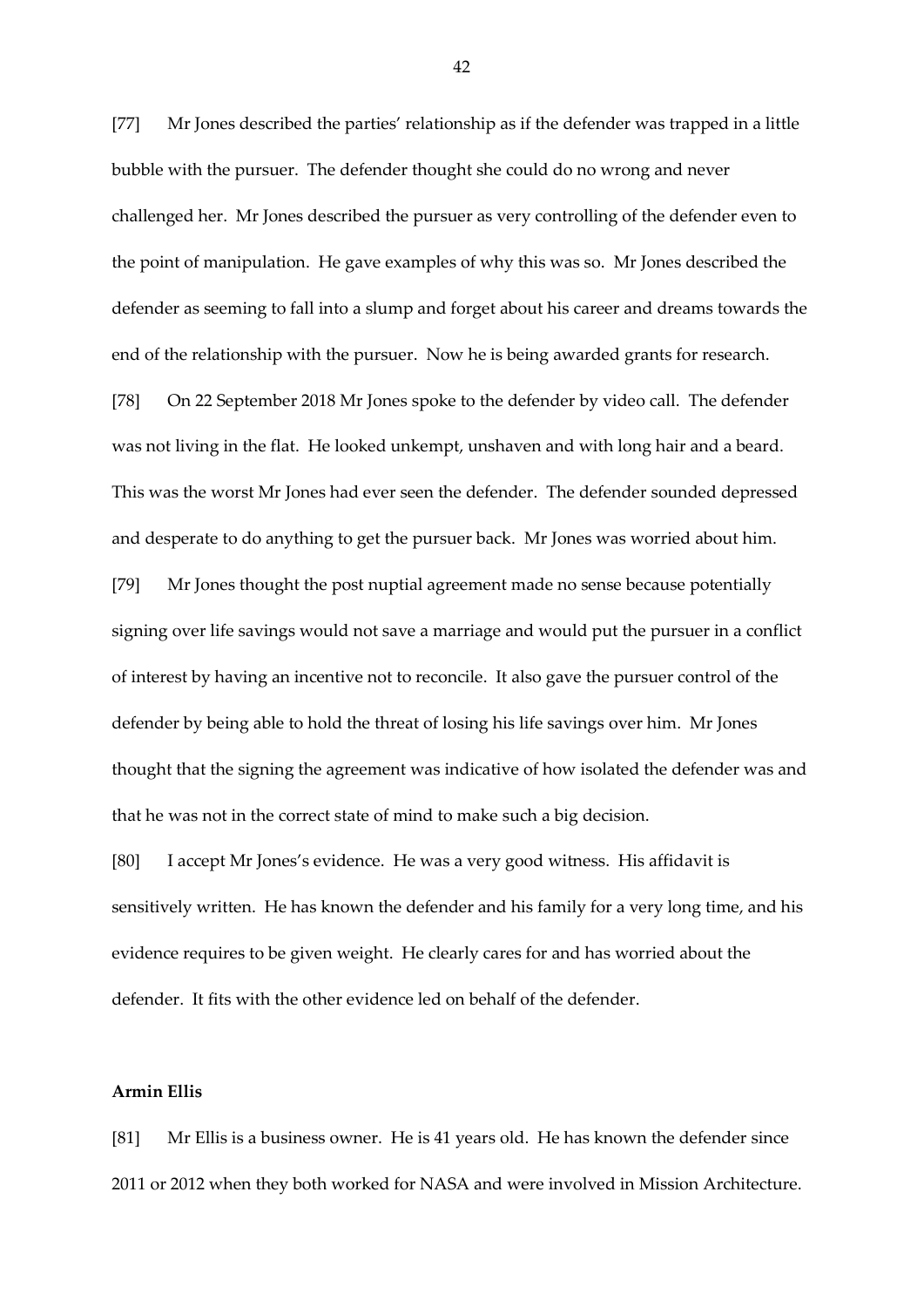They now work together again. Mr Ellis knows the defender better than he knows the pursuer.

[82] Mr Ellis's affidavit is of limited assistance. He thought the parties had a kind and loving relationship. Mr Ellis and his girlfriend visited the parties in Edinburgh in late July and early August 2018 and thought the relationship was cordial. In video calls in October or November 2018 with the defender on Mr Ellis's return to America he saw how upset the defender was because the parties had separated. The defender was living in hostels. In the calls it was clear from the defender's voice and his appearance that he was in bad shape, completely distracted and in a lot of pain. At some point the defender told him he had entered into a post nuptial agreement, his purpose being to provide the pursuer with substantial sums of money if they resumed their relationship and later it did not work out.

#### **Dr Emma Hargreaves, Consultant Psychiatrist, BSc, MBBS, MRCPsych**

[83] Dr Hargreaves is suitably qualified to provide expert evidence in this case. She had been instructed to provide an independent psychiatric opinion on the defender's mental state at the time of signing the post nuptial agreement on 5 September 2018, focussing on the six months prior to that date. She adopted her report.

[84] She had consulted with the defender via video conference on 6 August 2020. Video conferencing did not adversely affect her ability to assess a patient, and there could be advantages to it. The factual information in the report about personal history, the relationship with the pursuer and the events from 2018 onwards all came from the defender. Dr Hargreaves felt that the defender was very open with her and that his answers were not rehearsed. He was not guarded, he allowed Dr Hargreaves to push matters and he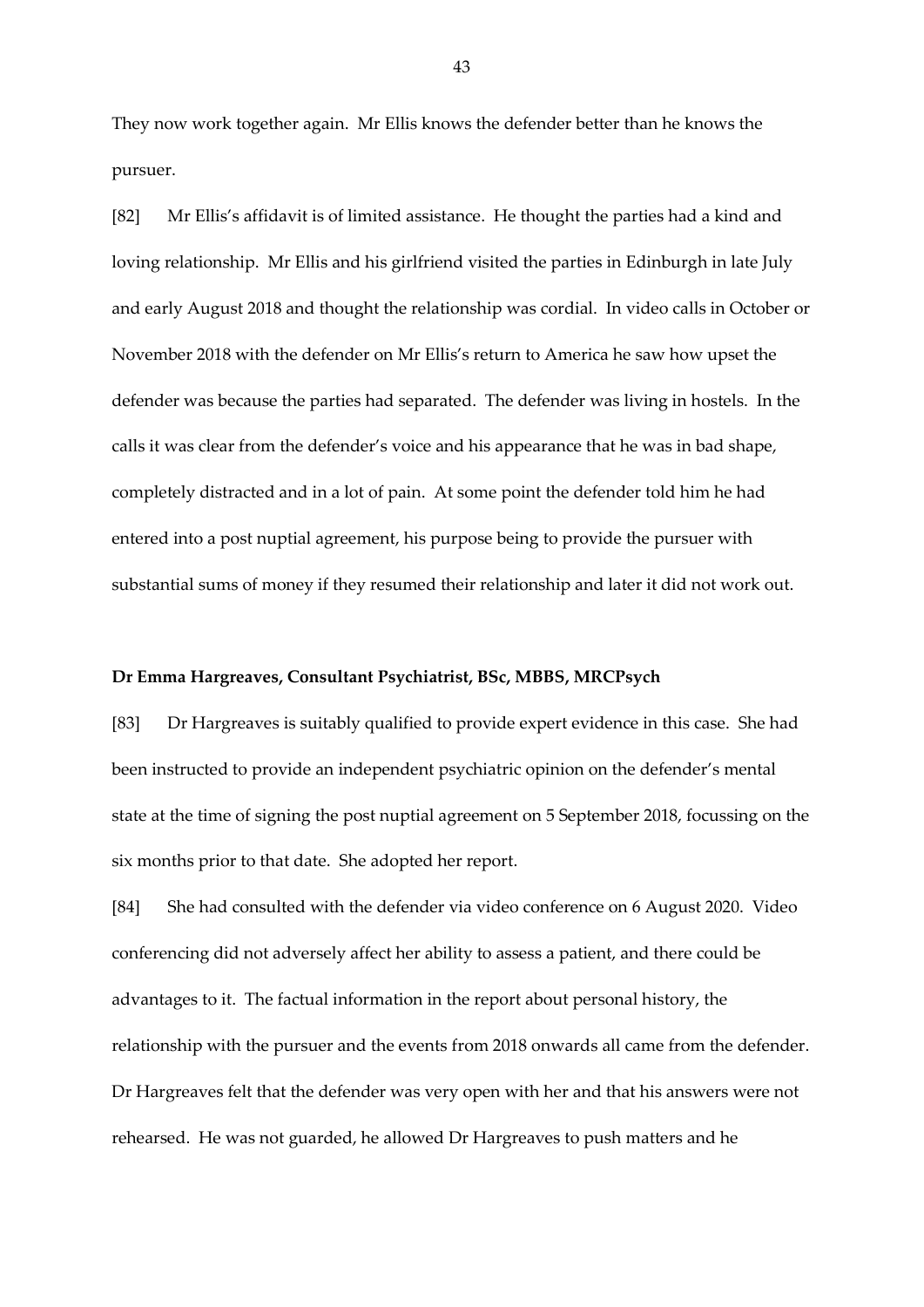responded. Having regard to her training as a psychotherapist, she felt the discussions were genuine and not exaggerated.

[85] With reference to the incident about a year after the parties' marriage, Dr Hargreaves said that the way the defender described the relationship was that if the parties had had an argument, he would be held responsible or blamed. Relationships are two-way things, and there was a question about the extent to which the pursuer accepted responsibility. The defender did not seem to realise that it was not always his responsibility to make things better or to make peace. This seemed to Dr Hargreaves to have been a very longstanding aspect of the relationship. So when the defender was faced with demands, he tried to comply. He felt very insecure due to his inexperience in relations. Although a very intelligent man, he does not have a high level of emotional sophistication. He has a limited understanding of psychological relationships, ideas of power, how things co-work, with people being jointly responsible for the success of a relationship. His insecurity made him take on full responsibility. He took on too much responsibility and was constantly trying to prove he was worthy of the pursuer's affection.

[86] During the argument in the first year of the marriage, after months of sleeping on the floor and the parties avoiding each other, the defender had confronted the pursuer and told her how much he cared about her. She offered to forgive him if he completed a list of things that would demonstrate that he loved her and was not hiding anything from her. The list included engaging with therapy for obsessive compulsive disorder and being circumcised. He did both these things.

[87] Most people taking an objective view of this would consider that these were not reasonable demands to make of a partner but were quite extreme. The fact that he felt he needed to undertake them suggested that he felt he had no option but to do so. There was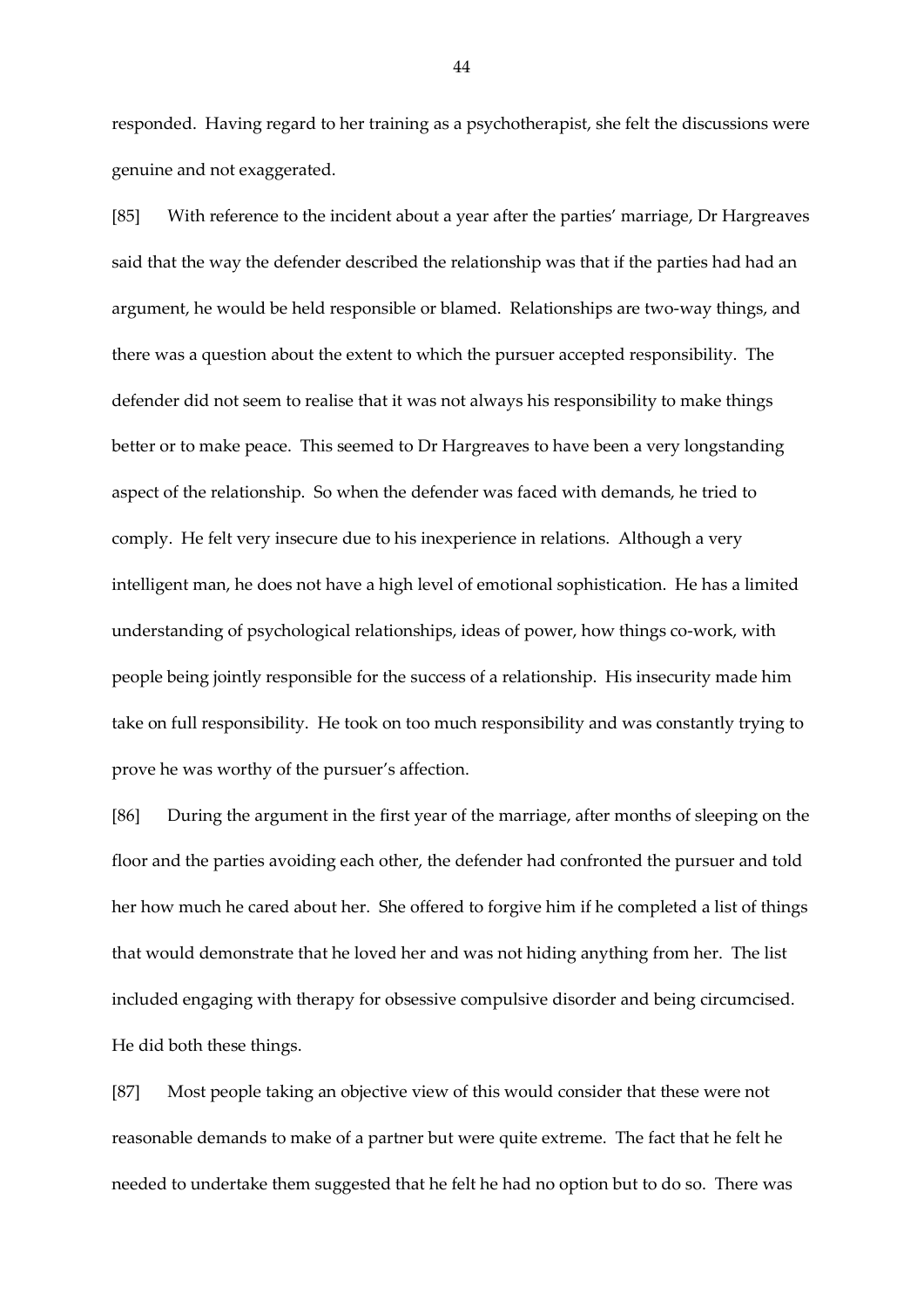an implicit threat that if he did not comply, she would end the relationship. The defender wanted to keep the relationship and became increasingly willing to do whatever it took, irrespective of the negative impact on his own well-being as a result. This suggested that the power within the relationship was very much one-sided: the defender's position was to carry out or agree to what was asked of him.

[88] The early incident showed the defender's aim to be open and honest within the relationship. This may have been a slightly immature view of relationships, like adolescent relationships where everything is open and honest, the love is all or nothing, and there is intensity. The defender's belief in honesty led him to tell the pursuer he had found another woman attractive, even though he had no intention of pursuing her, but it created a huge row. As a result of the row, he probably understood that finding anyone other than his wife attractive was not acceptable. It was not a healthy relationship. People in such relationships become isolated from family and friends. These problems within the parties' relationship were still there in July 2018.

[89] After the row in July 2018 the parties never slept together again. This was the beginning of being able to see more clearly the amount of control that was evident in the relationship. If something was not done to the pursuer's satisfaction, there was a very stark rejection of the defender. Refusing to allow him to sleep in the same bed was a very strong communication within the relationship. For it to continue for so long, the average person would see that as quite an extreme outcome of an argument.

[90] Asking a person to move out for a night or two is about control, taking away even the person's safety about where they are living. It was not just rejection from the marital bed or a period of non-communication, but eviction from your house. The normal or average person would question why the defender went along with this. He had a right to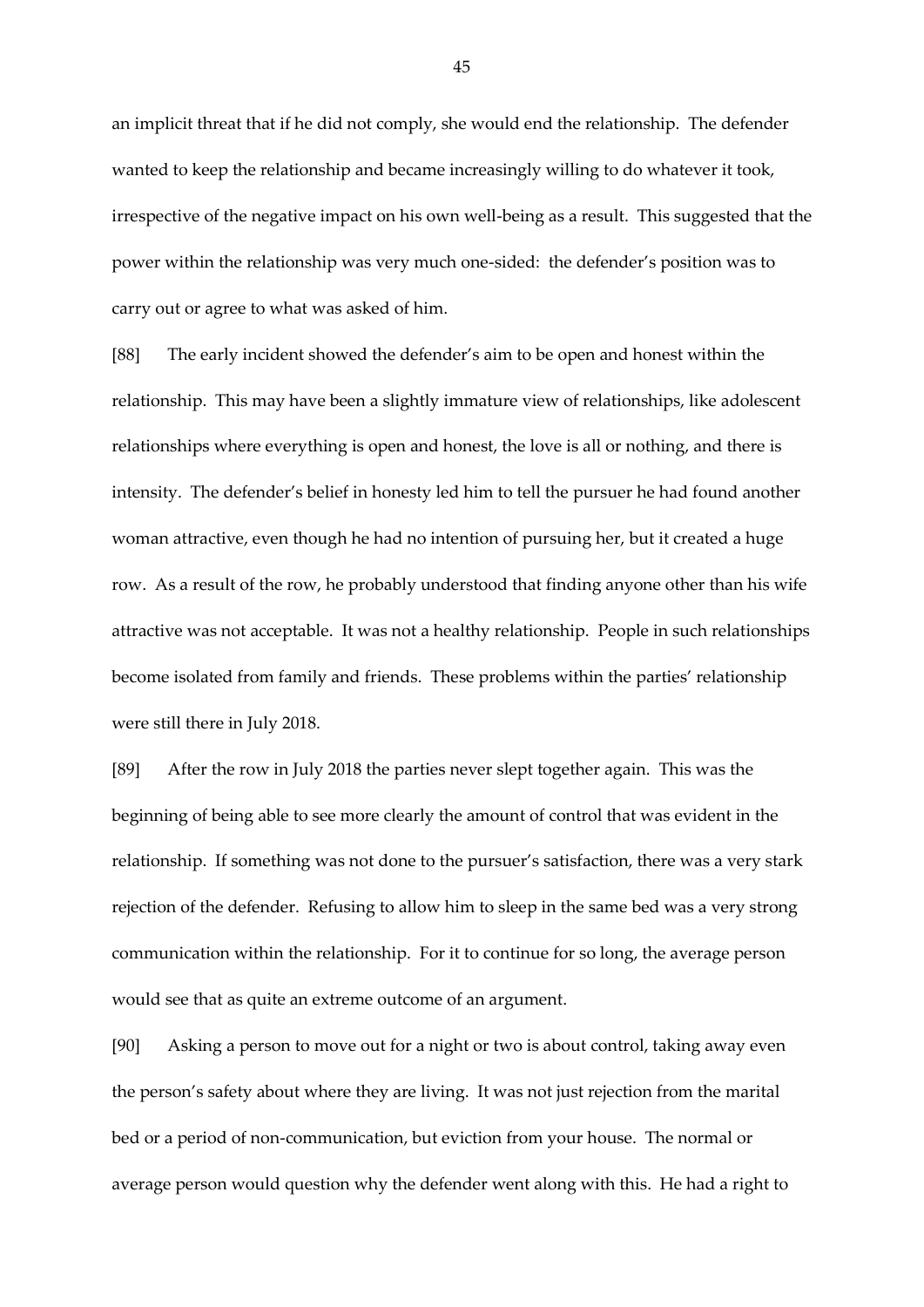stay there: it was his home. By this stage, this over-controlling relationship had become such that he did not put up any fight. He was still hoping he would be able to do something that would make the pursuer forgive him and they could return to their relationship.

[91] Over the six month period as the defender tried to sort out the relationship, he was failing and feeling helpless. This affected his mood and had biological effects in terms of eating and sleeping. The effects were becoming increasingly severe, with depressive and negative thoughts coming more to the fore, his level of functioning diminishing and him experiencing thoughts of suicide. He was suffering from a depression which was generally increasing over a number of months.

[92] Couples counselling would have been helpful. The pursuer's refusal to participate suggested that she was not interested in making the relationship better. This would feel like another rejection to the defender. He was in a helpless position.

[93] The defender's subservient position in the relationship and the risk of being manipulated had been present throughout the relationship. He always took the view that he had to do something or that his view was less important. Dr Hargreaves could not form a view that in July or August 2018 the defender was in fact being manipulated, but she said that the post nuptial agreement felt like a very stark final demand: sign it to prove you love me and the relation will continue. In psychiatric terms this was known as "coercion, with a threat associated". The defender described it as a final desperate attempt to keep the relation. A normal person's objective view of this would be that it sounded potentially very manipulative.

[94] The defender was very vulnerable in August 2018. He was not able to stay at home, he was wandering about outside, trying to make his marriage better, not functioning very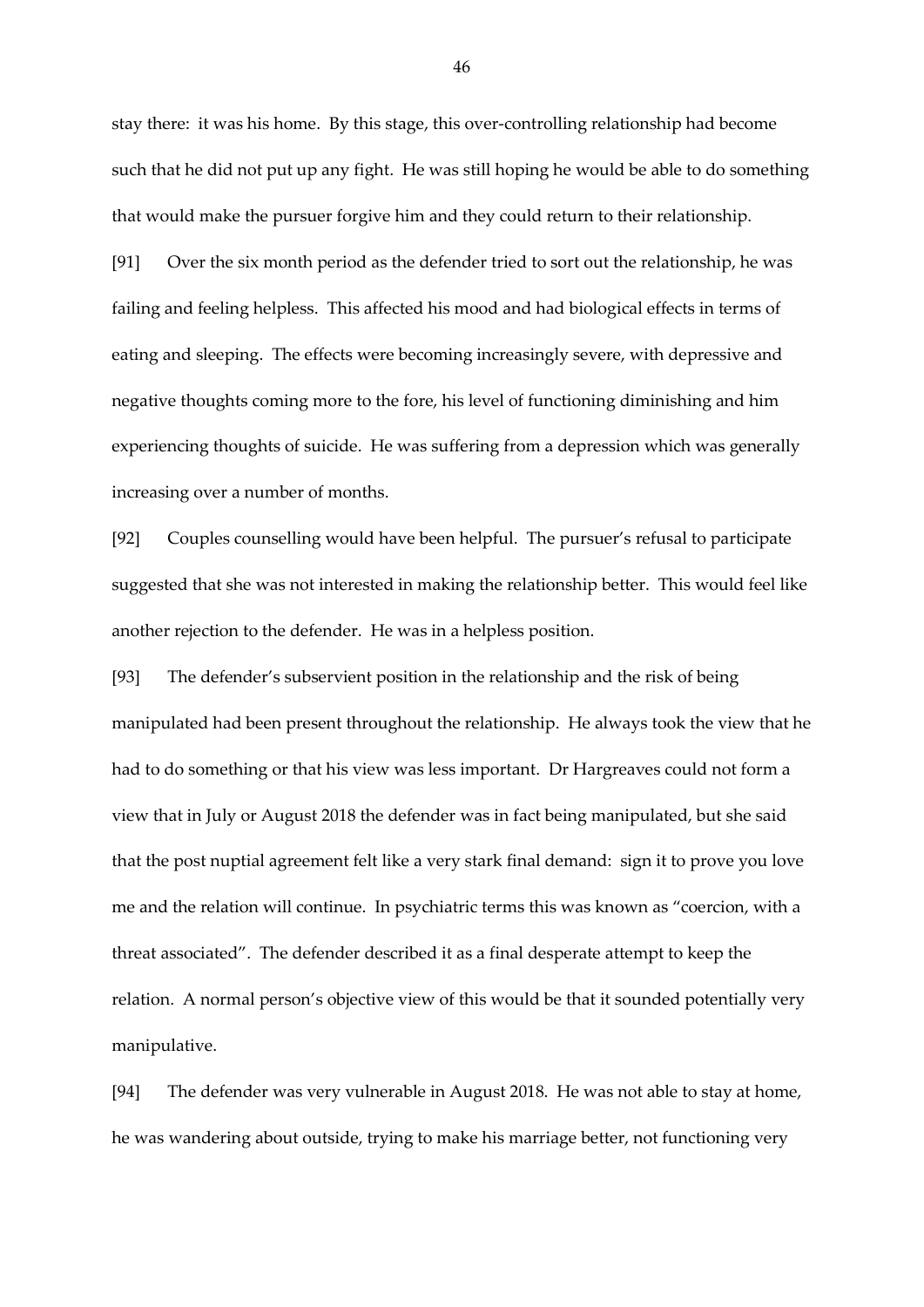well, not in contact with his friends and family, not in work and not looking after himself in terms of nutrition.

[95] If a patient had come to Dr Hargreaves with this post nuptial agreement she would have looked at doing a capacity for decision making assessment at that time. The agreement was not only of no advantage to the defender, it was severely disadvantageous to him. She expected that if the defender had taken it to a solicitor, the solicitor would have questioned his capacity and asked for a psychiatric assessment.

[96] Dr Hargreaves was asked about her view of the incident where the pursuer asked the defender to write out a list of his reasons for not finding the pursuer beautiful and his compliance with that request. She said that it was unusual to expect someone to provide a list about why someone was not beautiful. This is something which could have been discussed at couples counselling. The issue was not really about why the pursuer was not beautiful: it was about why she requested the list and what were the implications of not complying with the request.

[97] Depression did not arise immediately. It could be identified when the more serious symptoms such as loss of sleep and appetite and negative or obsessive thinking appeared. The defender had been becoming depressed over the course of 2018, but it became very obvious and severe in the two months prior to 5 September 2018. The intensity of his suicidal thoughts and hopelessness were within the final month and continued beyond 5 September 2018.

[98] Negative thoughts and circularity of thought recorded in a diary during August 2018 are consistent with the diagnosis. As people become depressed their thought patterns become increasingly depressive or negative. A person who is not depressed can put such thoughts aside. For someone suffering from depression it is as if the world shrinks to only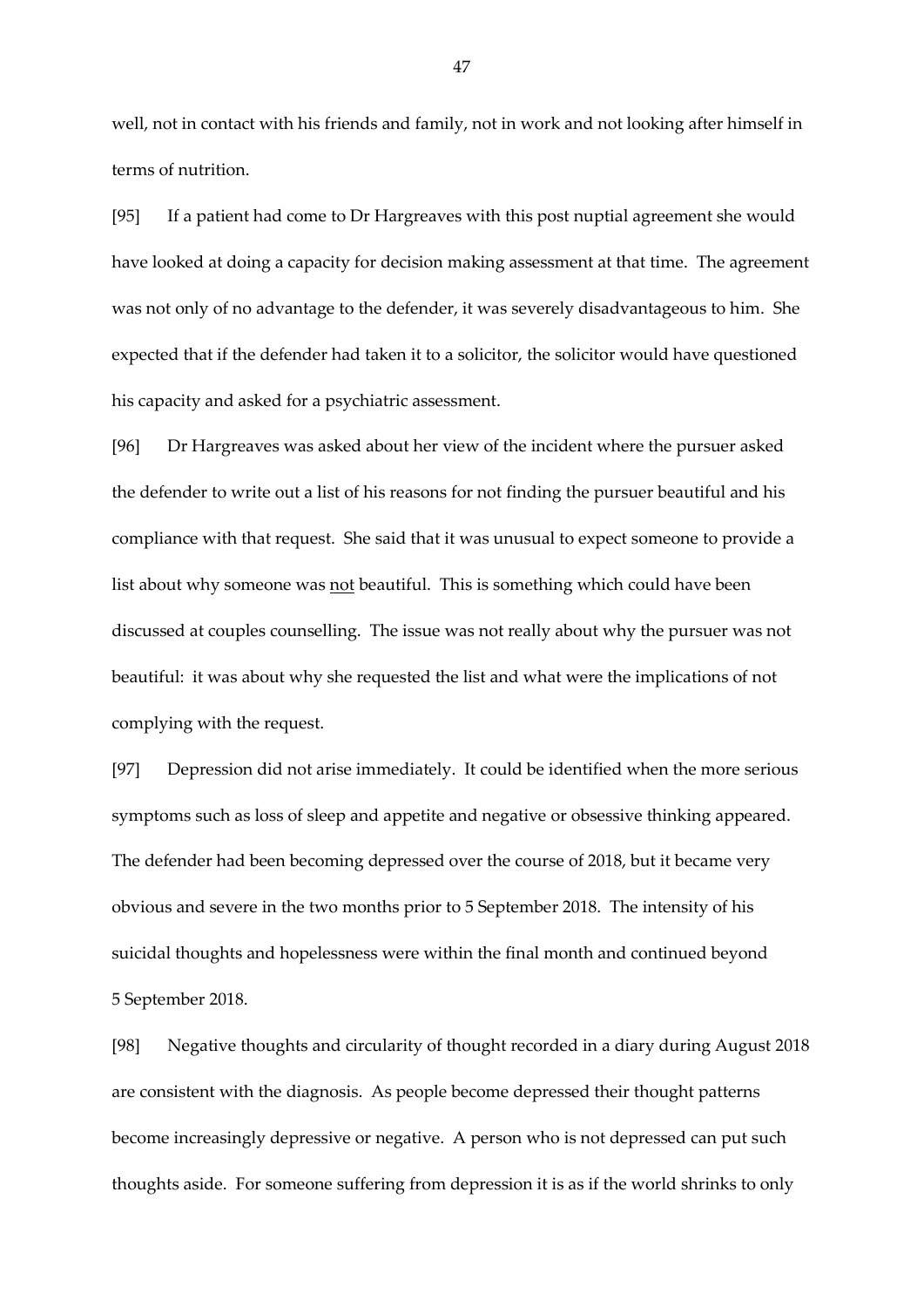one or a few thoughts or incidents. The brain becomes absorbed by this, causing obsessive thinking. The individual knows they cannot shift from it and becomes incredibly pre-occupied, focussed and distressed.

[99] At the time of signing the agreement the defender's mental state had deteriorated significantly and his decisions were affected by his depressive illness. He met the criteria for Severe Depressive Disorder ICD-10 Diagnostic Classification F32.2.

[100] He would have needed an assessment of capacity to see if his decision making was reasonable or not. If a person suffers from profound depression, they cannot even take information in. He might have thought about the decision, but could he think reasonably about the consequences? Could he rationalise why he made the decision? Could he communicate reasonably about his reasoning for making the decision? With severe depression, all four areas of capacity can become abnormal.

[101] Although Dr Hargreaves had not had "collaborative" information about the defender's presentation from friends, family and colleagues at the time of reaching her diagnosis of the defender, the evidence from his close friends that in August and September 2018 the defender was "super depressed", not eating, staring at the floor, and decided to shave his head, was very upset, sad and had an air of fear and desperation about him all strengthened her diagnosis. That evidence provided very strong collaborative evidence that he was suffering from a severe depression.

[102] Dr Hargreaves was confident that her retrospective diagnosis was accurate. Psychiatrists always look to the past, for example early development and school. It is not uncommon in criminal cases to make a retrospective diagnosis that an accused person was insane at the time of the offence.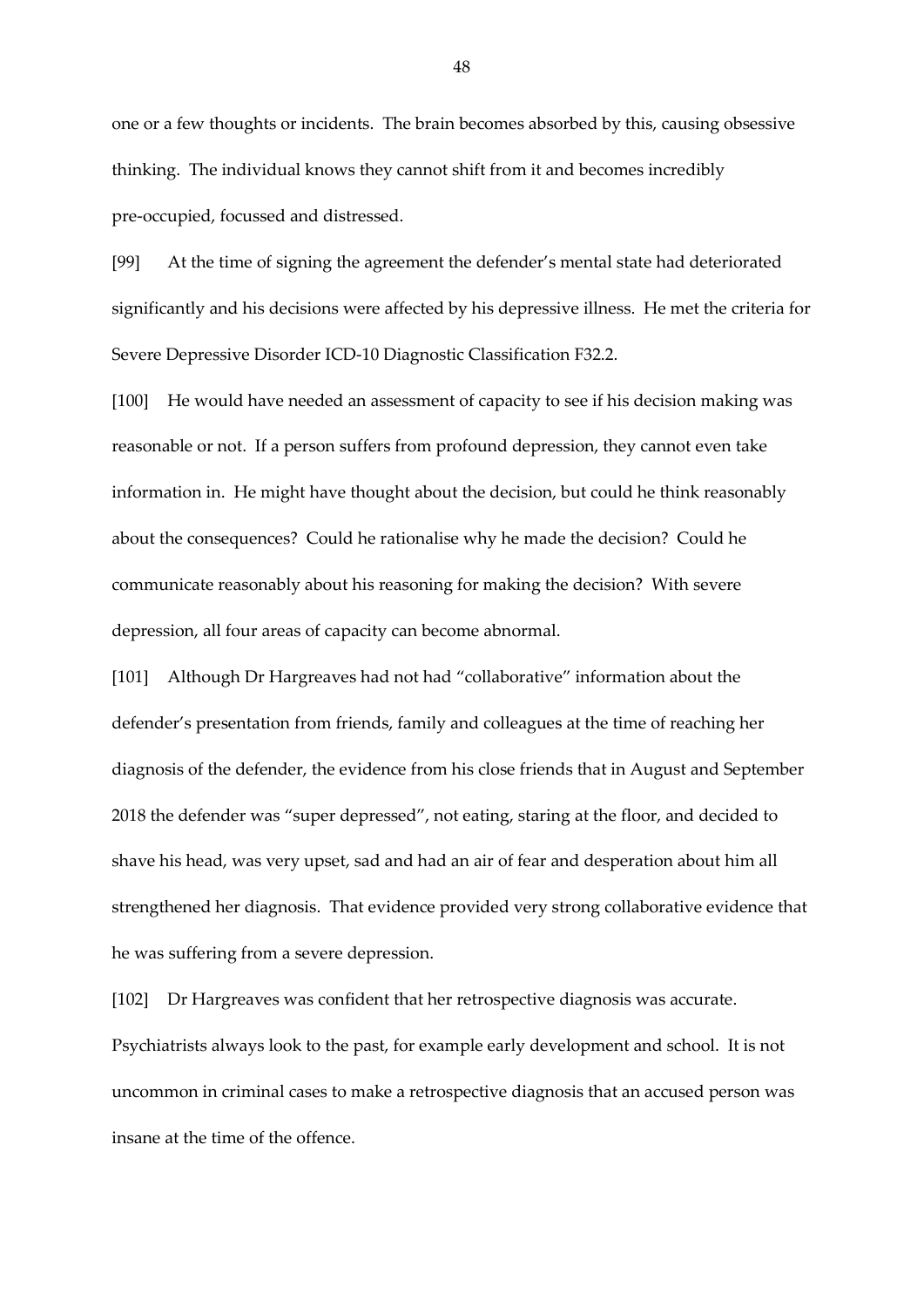[103] Dr Hargreaves did not think the defender had made up his account. She was surprised that the defender had agreed to be examined by another psychiatrist, Professor Jenny Shaw. He had no obligation to do so, but he said he had nothing to hide and so had agreed. Dr Hargreaves said that Professor Shaw was a very eminent and very well respected forensic academic with a strong interest in domestic abuse and the impact that had on a person, and she would have been interested to read Professor Shaw's views of the parties' relationship.

#### *Cross-examination*

[104] Cross-examination of Dr Hargreaves was repetitive, had the effect of irritating her and was ultimately counter-productive by bringing out a much more damaging picture than had emerged in examination in chief.

[105] The bulk of the report is based on what the defender told Dr Hargreaves and what she believed, regarded as coherent and relevant to the questions she was asked, as well as her own thinking on it. She had not met the pursuer. Meeting the pursuer might have given Dr Hargreaves a better objective assessment of the relationship. But this report was about the defender's development of a mental disorder. It was not a report about the objective facts in the relationship, but about how the defender experienced it. The defender was able to tell Dr Hargreaves about that: it was his experience of the relationship which was important when assessing mental illness or impact, not fact. His experience of other relationships as he grew up was also important.

[106] The defender's verbal account and his non-verbal communications at interview such as how he answered the questions, his tone of voice, whether he was irritable, open or unguarded were important, and these were not adversely affected by video conferencing.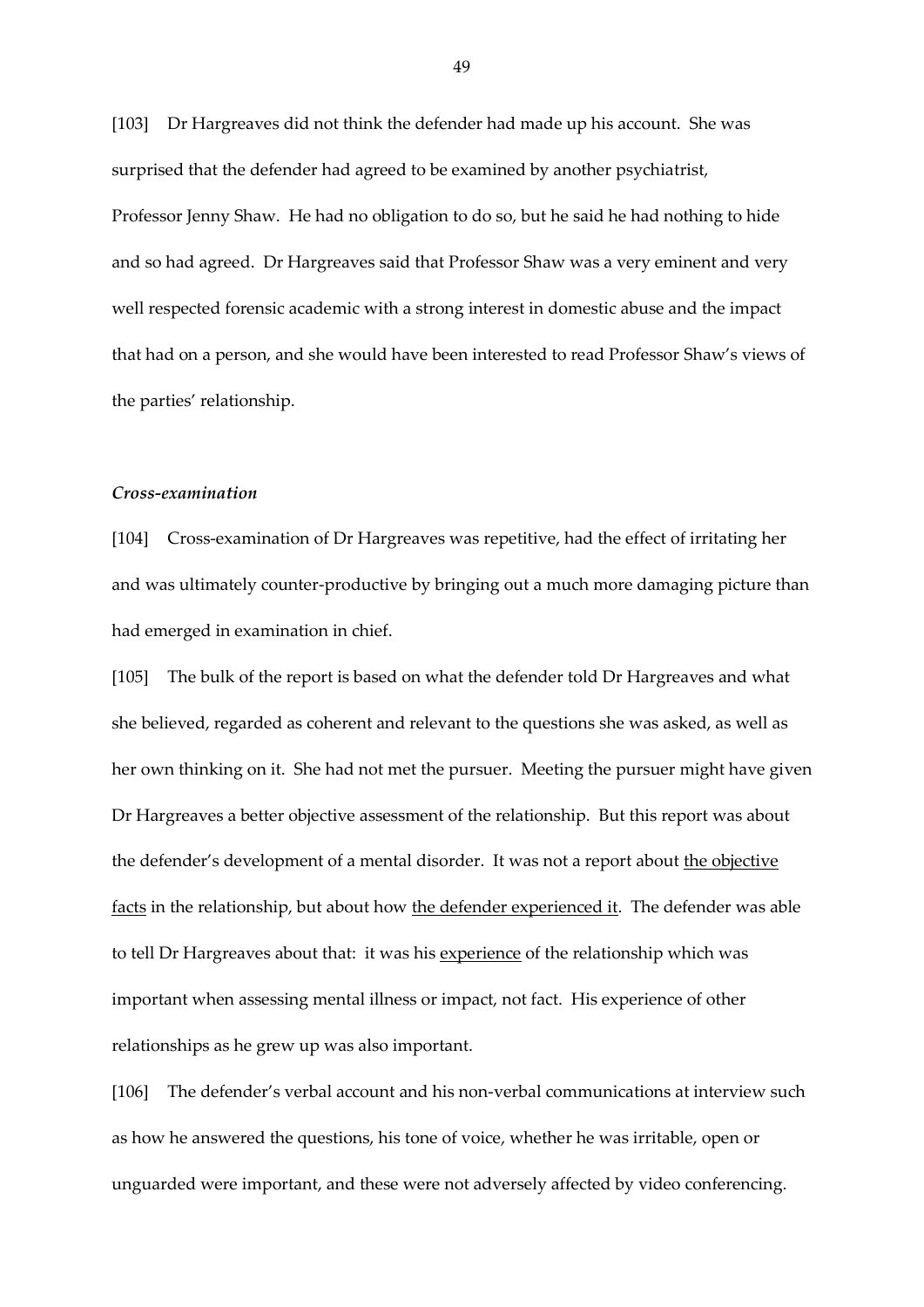Psychiatrists undertaking assessments are doing more than just taking a factual account and listening to the words spoken.

[107] Counsel for the pursuer told Dr Hargreaves that the defender had made 17 allegations of "domestic abuse" against the pursuer (presumably the bullet points in his affidavit at paragraph 23) whereas Dr Hargreaves had referred to no more than one. She was asked if he had disclosed the other 16. Dr Hargreaves referred to the unpleasant behaviour referred to in her report at page 5. She referred to the onus always being on the defender and there being a threat that if he did not do what the pursuer asked then the relationship would be over.

[108] Dr Hargreaves expanded on her answer and explained that psychiatrists are careful about bringing the description "domestic abuse" into court, because such issues are extremely difficult and complex. If she was being asked if she thought the hallmarks of domestic abuse were present, then her answer was "Yes". If she was being asked why it was not in her report, then her answer was that there was no need: when there was a clear mental illness present, that trumped the need to look at domestic abuse in addition. [109] Counsel for the defender asked Dr Hargreaves to look at selected extracts from the defender's medical records (number 6/7/4 of process) designed to show that the defender had consulted his GP in on 7 July 2018 about a verruca and on 5 September 2018 to request tests for a variety of sexually transmitted infections, but had not mentioned depression. Dr Hargreaves explained that men in particular were bad at seeking help for mental illhealth and there was nothing untoward in the defender not seeking help from his GP until 4 December 2018. She explained that the PHQ form at 6/7/12 was a basic health screening questionnaire which she did not rate, because people either under ticked or over ticked the boxes. They were designed to see whether a proper assessment was required. She had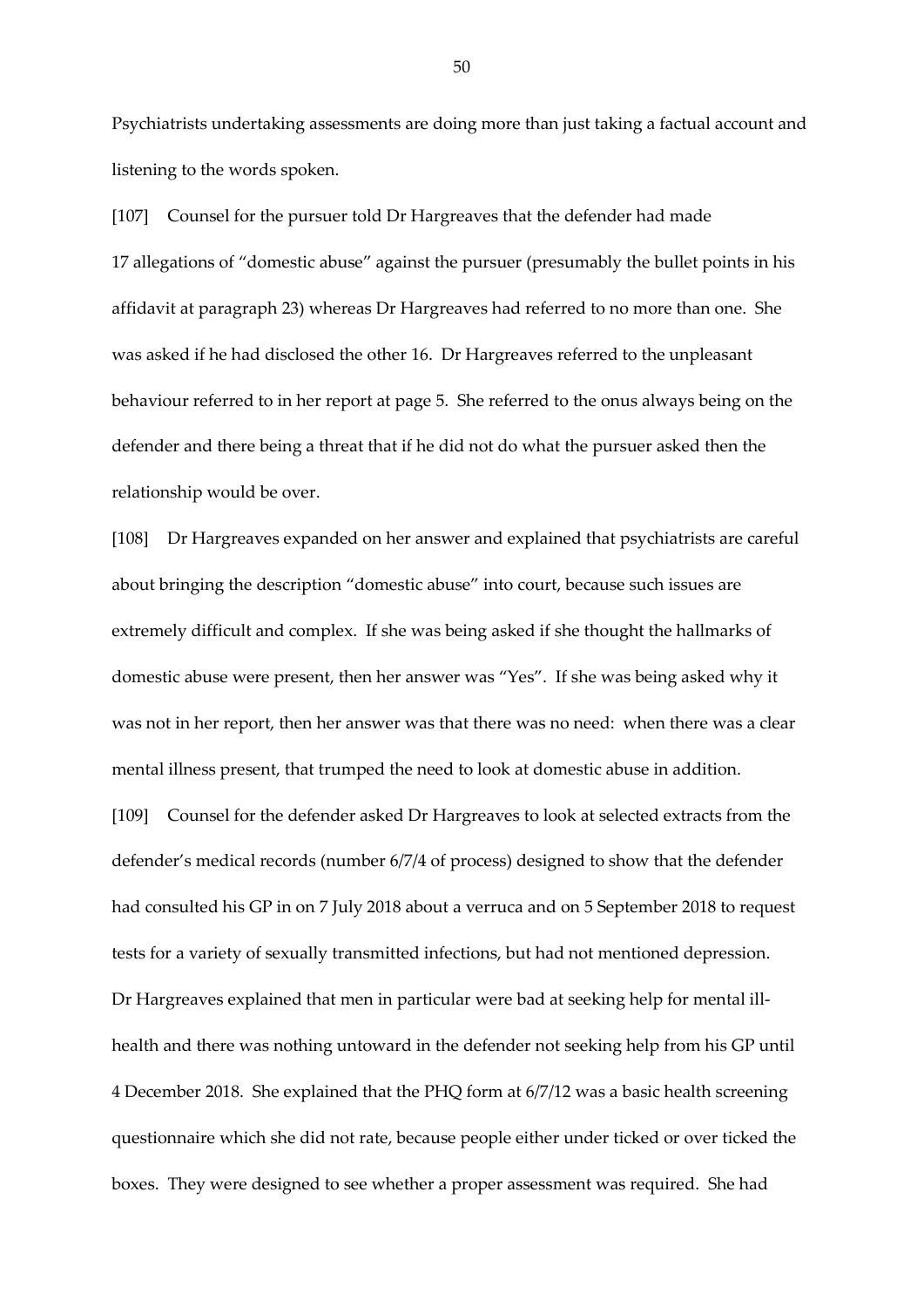carried out a proper mental state examination to reach the ICD-10 diagnosis. She denied that her retrospective diagnosis involved a degree of speculation.

[110] Dr Hargreaves was asked whether the incident with the wet sleeping bag at page 5 of her report was in July 2018 or after the post nuptial agreement, as referred to in the defender's affidavit paragraph 23 to which she was referred. Dr Hargreaves thought there could have been more than one such incident. She accepted that it was possible that there were events taking place before the agreement, but it looked as if things got much worse after that.

[111] Dr Hargreaves was asked about friends not noticing things wrong with the marriage in the summer of 2018, and she was asked if the defender would have been able to conceal his depression from visitors in August 2018. Dr Hargreaves said that she had not heard the evidence and did not know if the person was a mutual friend or not. She said that men involved in domestically abusive relationships typically did not come forward. Part of this was due to shame. Some people could put on an amazing façade. She did not know how long the interactions with friends were for, or how well they all knew each other. People can appear fine in a relationship when they are not. There were likely to be some observations by a friend, but it depended on how observant or bothered the friend was, and whose friend they were. Not all of the symptoms of depression would be easily observable to an outsider. Even professionals could be surprised when an individual seriously selfharmed.

[112] Dr Hargreaves was asked if she was aware the defender had described himself as "untrustworthy". She was not, but she would have wanted to know why he had described himself as such and would not have taken the statement as meaning that he was. She was not aware that the defender had agreed he was a "compulsive liar", but did not know what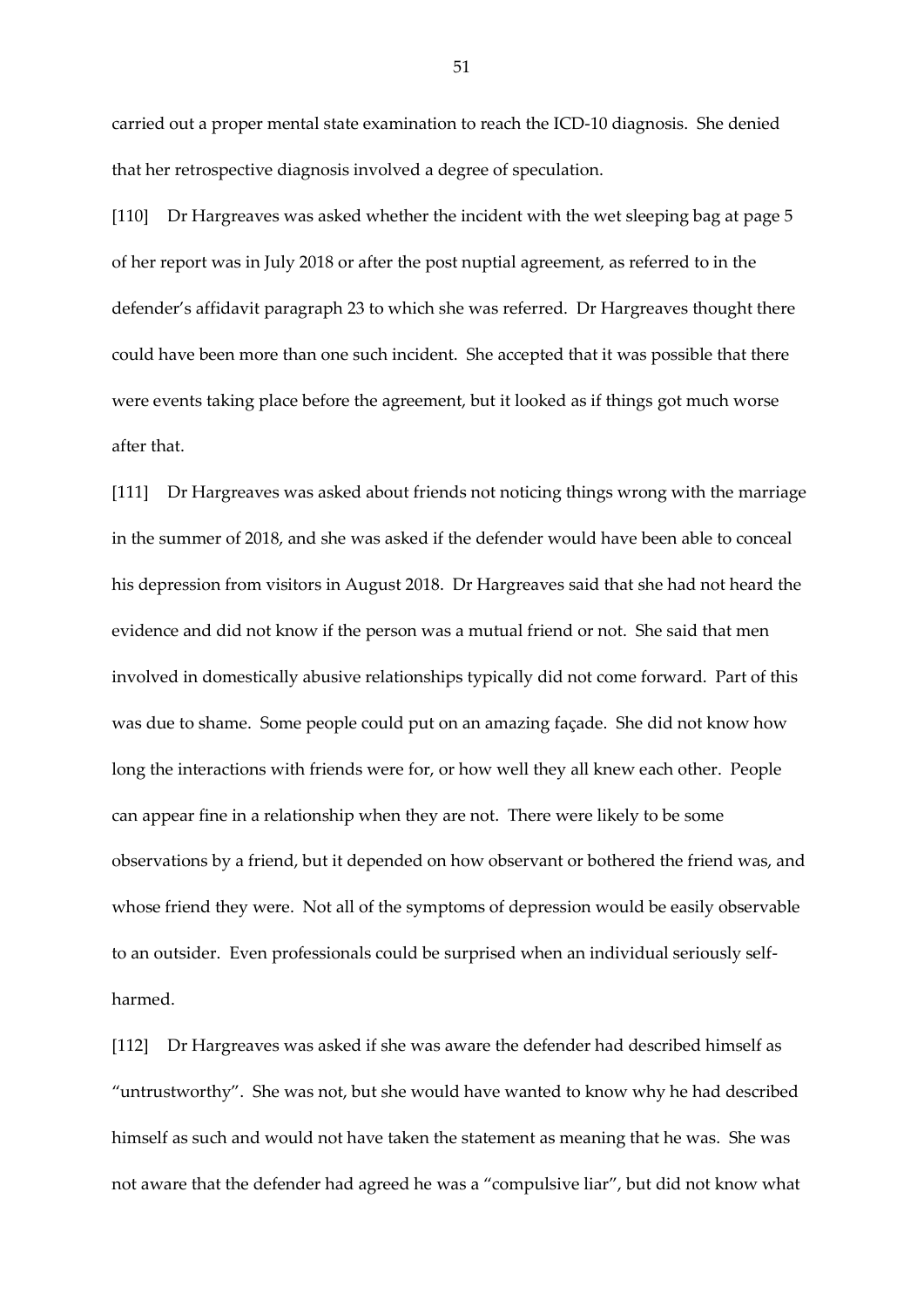point counsel was making. It would not have affected whether she accepted what the defender had said at consultation. She had explained why she had assessed him as she did. Most psychiatrists would not be fooled by a person who tried to fit themselves within an ICD-10 classification.

[113] Counsel for the defender took Dr Hargreaves to the defender's letter at 5/4/5 in which he sought to have his hospital records amended and claimed to have lied. She was asked if this apparent admission of lying had a bearing on her conclusions. Dr Hargreaves described the document as a letter to staff at the hospital as opposed to an admission. She said that when people were in abusive relationships it was not uncommon for them to go to Accident and Emergency and make a statement because they had been injured. They would then return home to the abusive relationship and be afraid. They would then retract the claim. This would come as no great surprise to a lot of GPs. Sometimes people behaved like this. They claimed it was their fault, but they were lying about this. It is "classic behaviour in abusive relationships".

[114] I observed that during this passage of evidence Dr Hargreaves looked upset. What I took from her demeanour was that she was sure that the defender was a victim of domestic abuse and she was being presented with evidence of the extent of it.

#### *Re-examination*

[115] Dr Hargreaves's primary concern about Mr Brown's involvement was that the defender was unwell. He was making a hugely important decision and Dr Hargreaves would have expected his solicitor immediately to have tried to get a capacity assessment. She presumed that the contact with the solicitor was by email: face to face would have been more appropriate.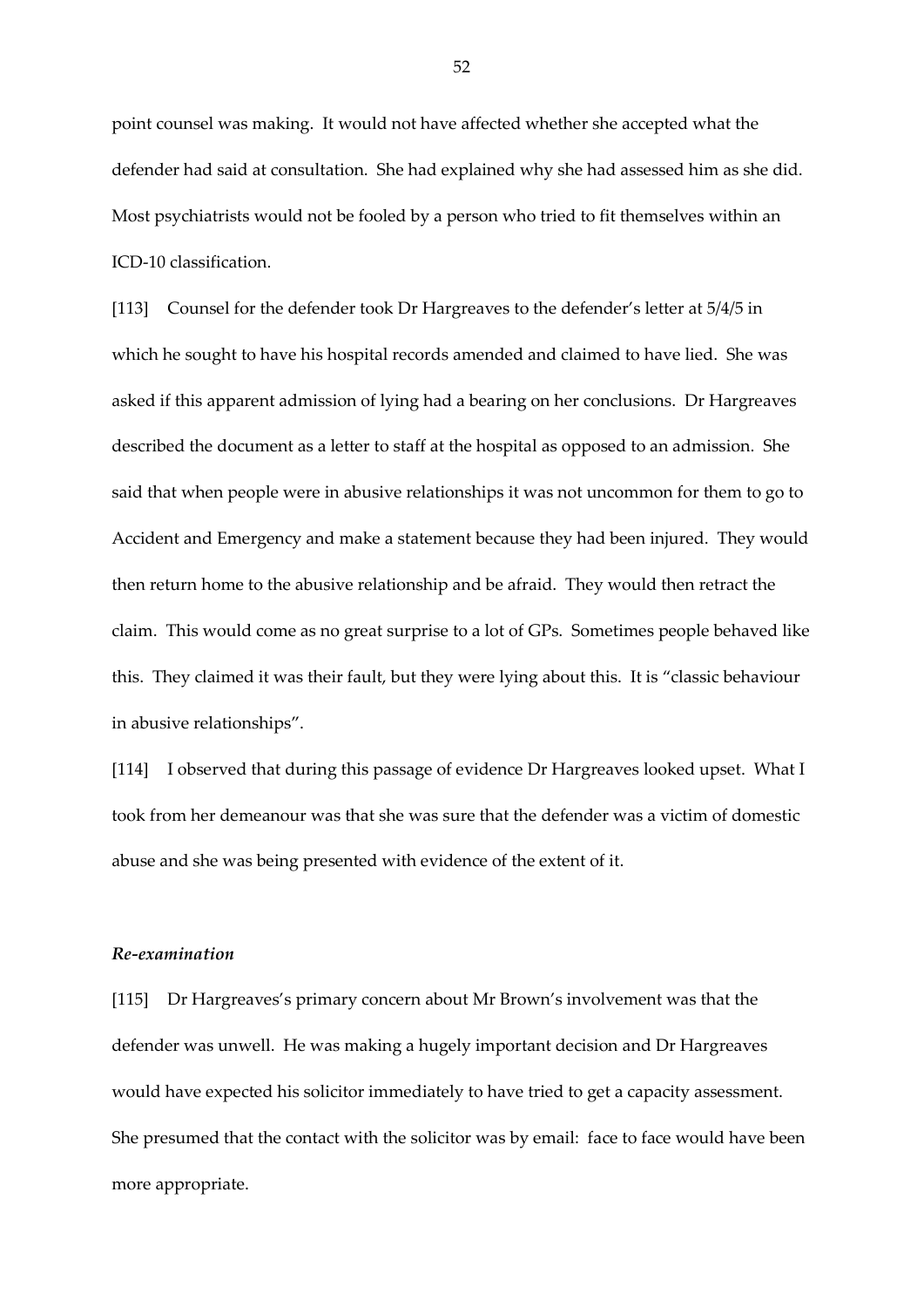[116] If the timing of couple counselling had not been in August 2018 and if the solicitor was not the defender's own lawyer, that would not affect Dr Hargreaves's overall assessment of the defender.

[117] Dr Hargreaves was asked to expand on domestic abuse and who the abuser was. She said that she had explored the issue with the defender. He was the person being controlled, threatened at times, made to do things constantly, what the pursuer required of him, and with a constant threat that she would end the relationship. Things had to be very much on her terms. There was no sense of joint taking of responsibility to make the relationship work or not. In Dr Hargreaves's view, the defender was being abused and it was "a significantly abusive relationship".

[118] The retraction letter (number 5/4/5 of process) showed that the pursuer was very powerful in getting the defender to do what she wanted him to do. If he told staff at the hospital he had been abused, there would be a permanent record of it. It was not uncommon for the first allegation of domestic abuse to be made in Accident and Emergency. [119] I accept Dr Hargreaves's evidence in its entirety. She is a professional witness and eminently qualified to give the evidence she gave. As would be expected of a professional witness, she gave her evidence in a restrained manner and did not exaggerate. In examination in chief she spoke to her methodology and her diagnosis and commented on the level of apparent control within the relationship. In cross-examination Dr Hargreaves was polite in response to the repetitive questioning of her methodology and conclusions. The nature of the questioning brought out a much more damaging picture than had emerged in examination in chief and ultimately led to her opining that this was a domestically abusive relationship with the pursuer as the perpetrator. She showed genuine concern for the defender on being asked to look at the retraction letter (number 5/4/5 of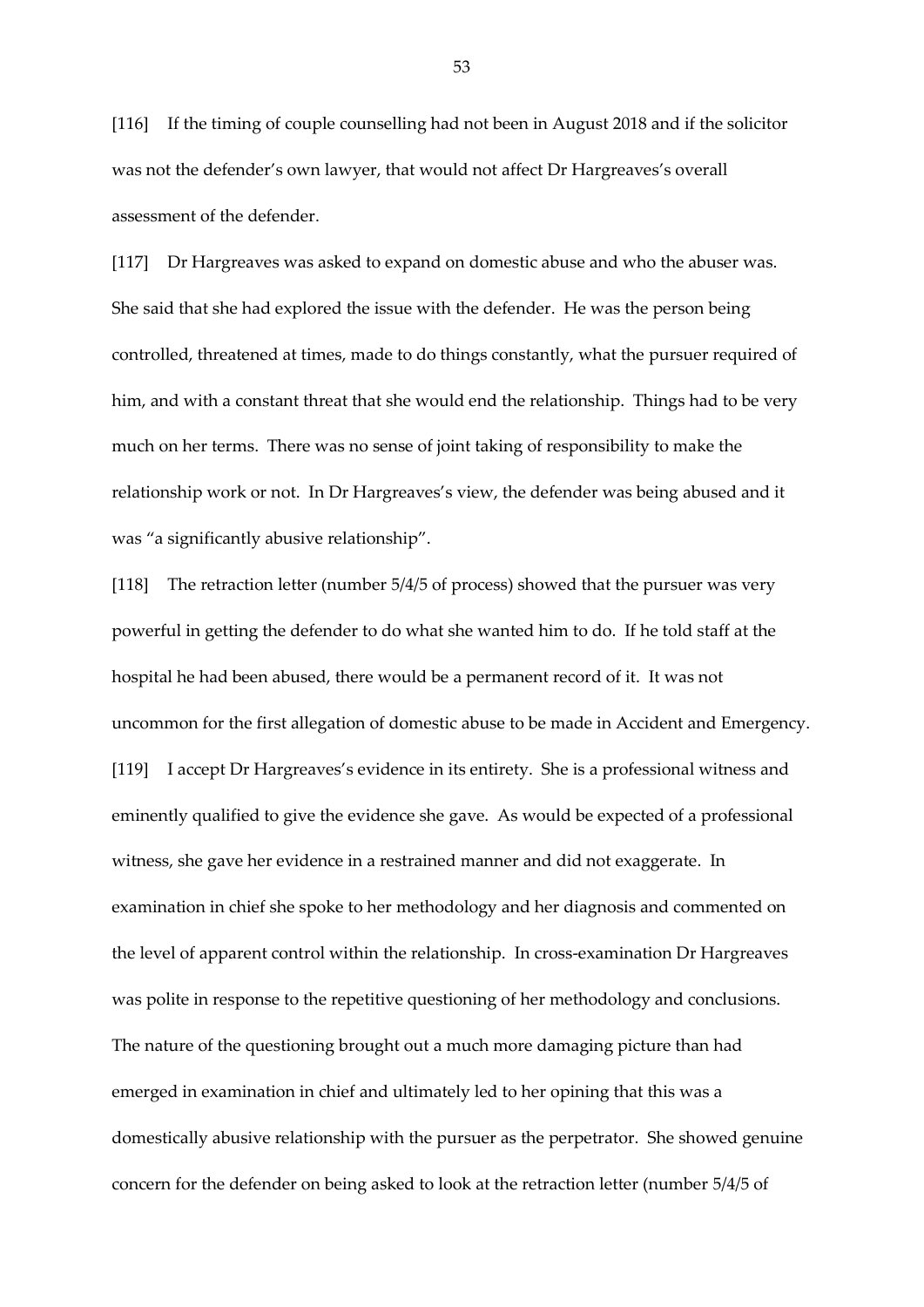process). In re-examination she went further, describing the relationship as "significantly abusive". It is significant that the defender submitted to examination by the psychiatrist instructed by the pursuer, Professor Jenny Shaw, who has a strong interest in domestic abuse and the effect it has on a person. No report was ever lodged by Professor Shaw. Had her report reached a different conclusion from that of Dr Hargreaves, I would have expected it to have been lodged and Professor Shaw to have been called as a witness.

#### **LEGAL FRAMEWORK**

[120] The legal provisions applicable to determining the "relevant" date are set out in the Family Law (Scotland) Act 1985 sections 10(3), (7) and 27(2). Section 10 considers the fair sharing of the value of the matrimonial property. "Matrimonial property" is all the property belonging to the parties or either of them at the relevant date which was acquired by either of them during the marriage but before the relevant date (section 10(4)). The "relevant date" is the date on which the parties ceased to cohabit (section 10(3)). No account is taken of any cessation of cohabitation where the parties resumed cohabitation, except where they ceased to cohabit for a continuous period of 90 days or more before resuming cohabitation for a period or periods of less than 90 days in all (section 10(7)). Section 27(2) provides that "the parties to a marriage shall be held to cohabit with one another only when they are in fact living together as man and wife."

[121] Factors which may be relevant to determining whether a couple are in fact living together include: the amount and nature of time spent together, living under the same roof, sleeping together, having sexual intercourse together, eating together, having a social life and other leisure activities together, supporting each other, talking to each other, being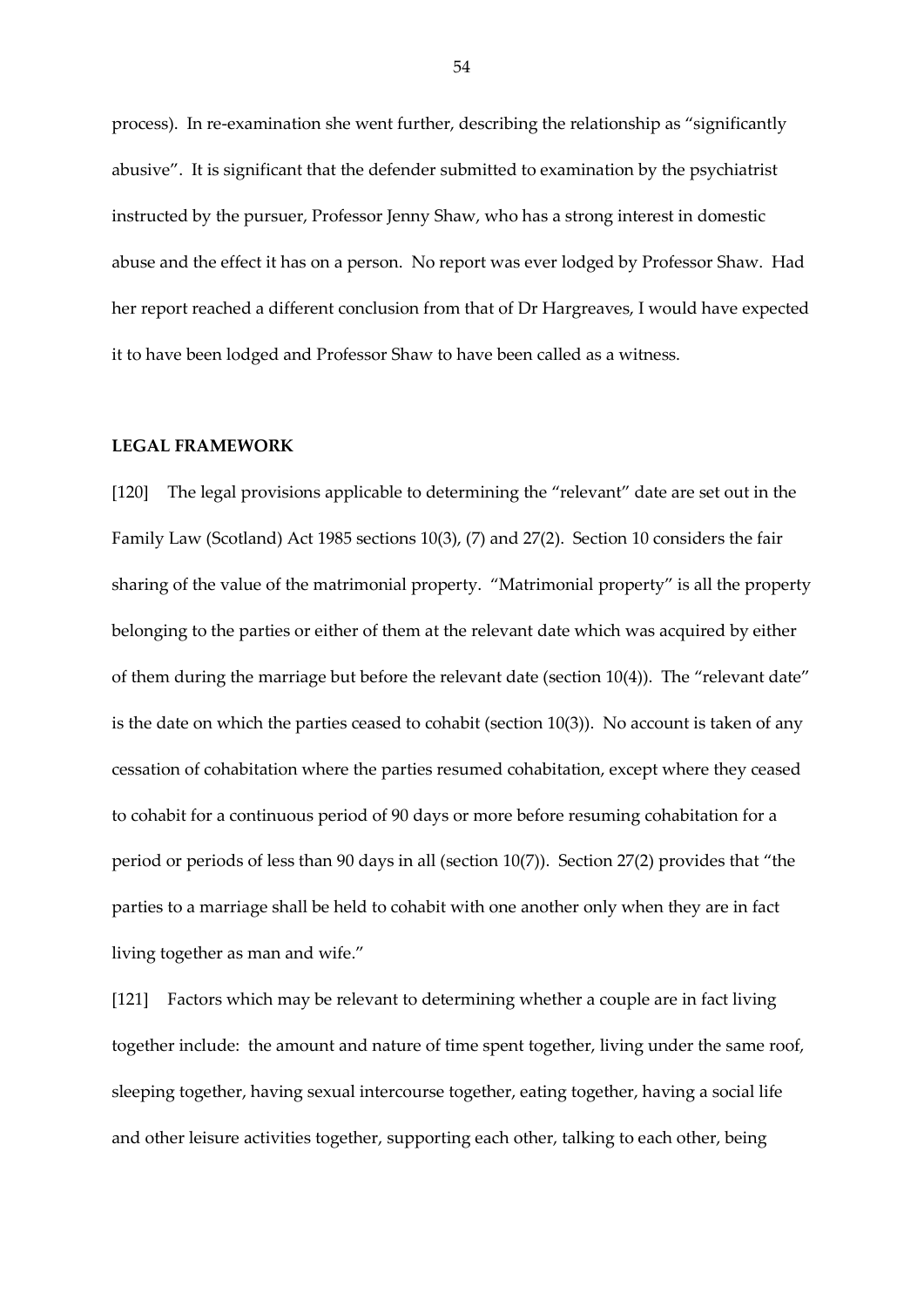affectionate to each other, sharing resources, and sharing household and child-rearing tasks:

Clive, *The Law of Husband and Wife in Scotland* (4th ed) paras 21.075 – 21.081.

[122] The legal test to be applied when ascertaining the relevant date is set out in *Banks* v *Banks* 2005 FamLR 116 by Lord Carloway:

"The task of the Court is to determine when the parties ceased to cohabit, having regard to the statutory provision that cohabitation occurs only when parties are "in fact living together as husband and wife". That is, as the provision itself states, a matter of fact. The ultimate determination of the issue must depend upon the particular circumstances of a given case. As a generality, the Court must look at the issue objectively; no doubt taking into account the illustrative factors mentioned by Professor Clive. There may, of course, be many others which emerge as relevant. The intention of the parties cannot be determinative of the issue. In that sense, there is no absolute requirement for one of the parties to have decided that the marriage or relationship has run its course or that such a decision should have been communicated by one party to the other. However, the intention of the parties and any communication of them to each other may be relevant factors in the equation. (Paragraph 33)"

[123] That passage was approved in *HS –* v *– FS* 2015 SC 513, paragraph 16, by the Inner

House.

[124] The relevant provisions applicable to agreements on financial provision in the

1985 Act are as follows:

" $16(1)$  Where the parties to a marriage  $\ldots$  have entered into an agreement as to financial provision to be made on divorce … , the court may make an order setting aside or varying – …

(b) the agreement or any term of it where the agreement was not fair and reasonable at the time it was entered into.

(2) The court may make an order – …

(b) under subsection (1)(b) above … on granting decree of divorce … or within such time as the court may specify on granting decree of divorce. ...

(4) Any term of an agreement purporting to exclude the right to apply for an order under subsection (1)(b) … above shall be void."

[125] In *Gillon* v *Gillon No 3* 1995 SLT 678 Lord Weir, having regard to *Edgar* v *Edgar* [1980]

1 WLR 1410, *McAfee* v *McAfee* 1990 SCLR 805, and *Gillon* v *Gillon No 1* 1994 SLT 978, set out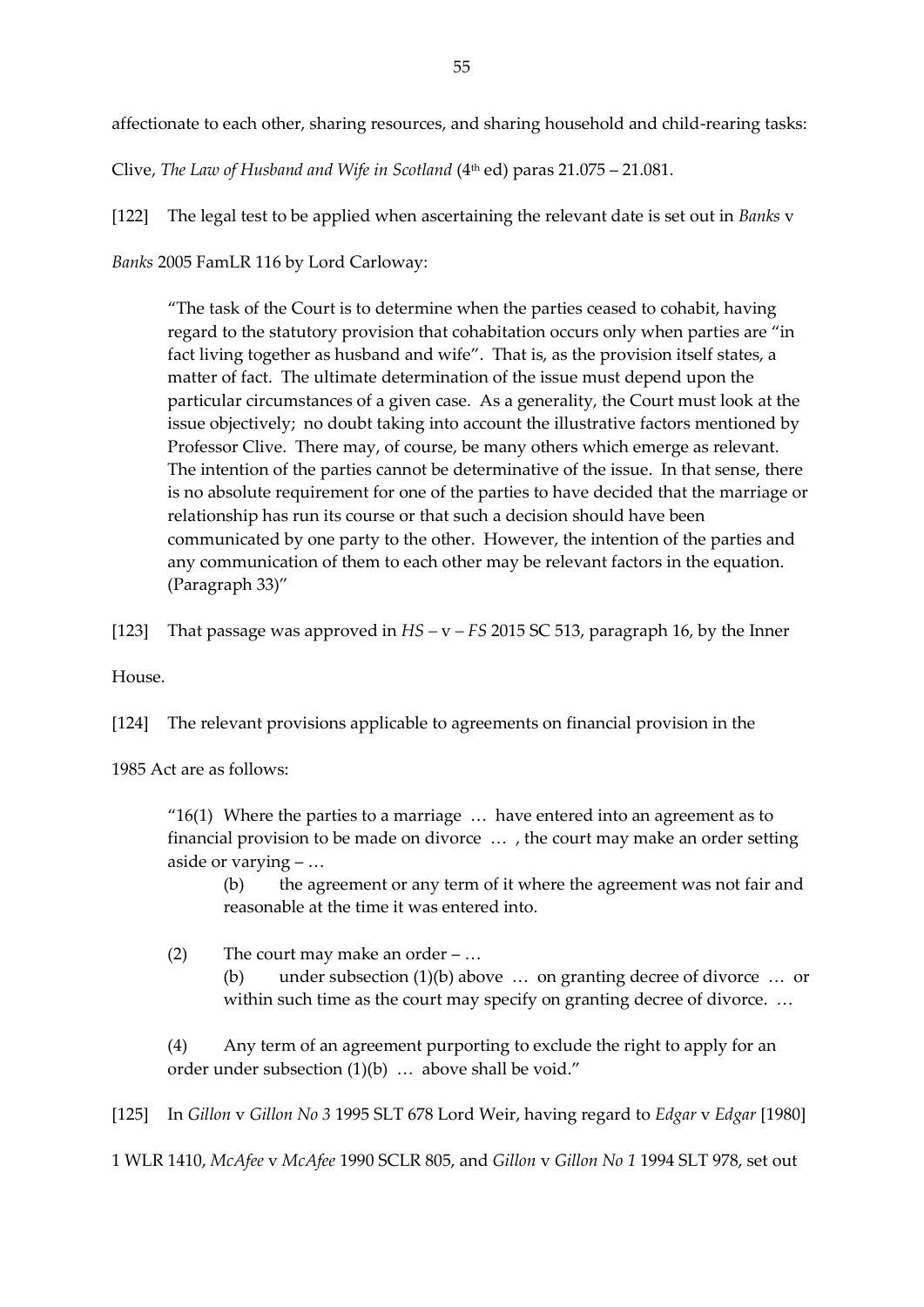the general principles to be applied in cases seeking to set aside agreements as follows

(page 681C – E):

" $(1)$  It is necessary to examine the agreement from the point of view of both fairness and reasonableness. (2) Such examination must relate to all the relevant circumstances leading up to and prevailing at the time of the execution of the agreement, including amongst other things the nature and quality of any legal advice given to either party. (3) Evidence that some unfair advantage was taken by one party of the other by reason of circumstances prevailing at the time of negotiations may have a cogent bearing on the determination of the issue. (4) The court should not be unduly ready to overturn agreements validly entered into. (5) The fact that it transpires that an agreement has led to an unequal and possibly a very unequal division of assets does not by itself necessarily give rise to any inference of unfairness and unreasonableness."

[126] The Sheriff Appeal Court endorsed this approach in *Bradley* v *Bradley* 2018 SC

(SAC) 7 (at para 27).

[127] I have carefully considered the cases cited to me in relation to setting aside, all of which were considered by Lord Weir in *Gillon* v *Gillon No 3* and incorporated into his principles, and need not be considered here at length.

[128] An order as to the date from which any interest on any amount awarded shall run is an incidental order: Family Law (Scotland) Act 1985 section 14(2)(j). It requires to be justified by the principles set out in section 9 of the Act, and reasonable having regard to the parties' resources (sections 8(1), (2) and 14(1)). An incidental order for interest is an integral part of the order for financial provision and not something added on afterwards once all the exercises to arrive at that provision are complete, and the order must also be made having regard to the purpose for which interest is awarded by the court: *Geddes* v *Geddes* 1993 SLT 494 at 499I-J. Where a party seeks interest from a date earlier than decree, pleadings are required as a matter of fair notice: *Watt* v *Watt* 2009 SLT 931 (para 136).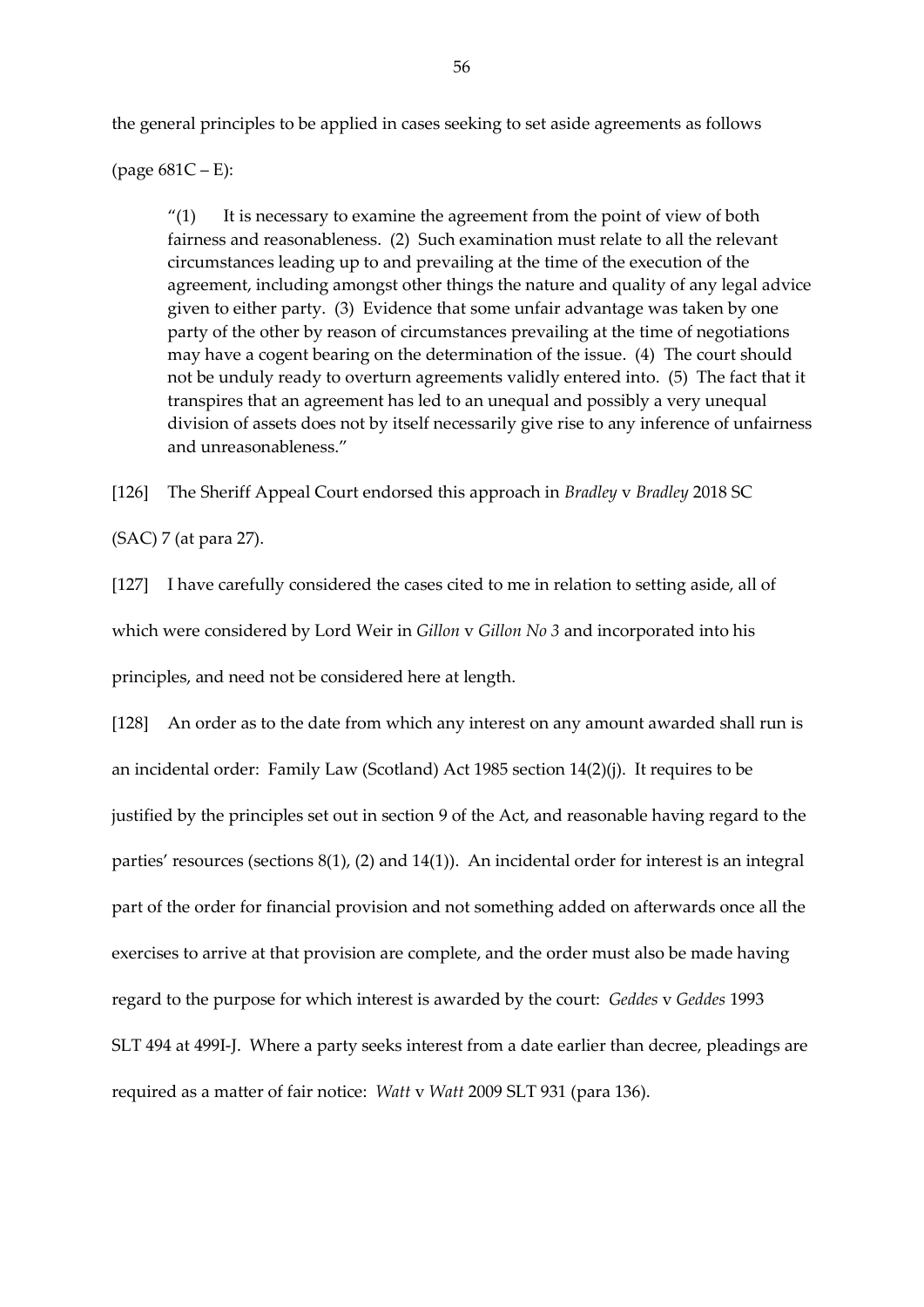#### **REASONS AND DECISION**

[129] I have explained why I preferred certain witnesses to others and that I have made findings in fact based on their evidence.

#### **Admissibility of evidence**

[130] Counsel for the defender had objected to certain paragraphs of the pursuer's affidavit on the basis that they were not relevant and there was no basis for them on record. [131] The averments in paragraphs 46 to 49 and 61 are scurrilous attacks on various members of the defender's family. They should not have been drafted and, if the pursuer drafted the affidavit herself, they should not have been sworn. There is no basis for them on record. They have no relevance, other than to show the pursuer's animosity to the defender and his family, and thus call into question her credibility and reliability, about which there is other evidence in any event. I am not prepared to admit them as evidence.

[132] I will allow paragraph 72 to be admitted, because evidence was led about it and it is relevant to the issues at proof. I preferred the defender's evidence about this incident. I do not accept the pursuer's version. Had it happened as she claims in her affidavit, it should have appeared on record as unreasonable behaviour of the defender. Its absence from the pleadings is a further indication that the pursuer is not credible or reliable.

## **Grounds of divorce**

[133] When this action was raised the pursuer sought divorce on the grounds of the defender's unreasonable behaviour. Had she proceeded to proof on that ground, she would have failed because I did not find her credible. Nor could she have satisfied the requirement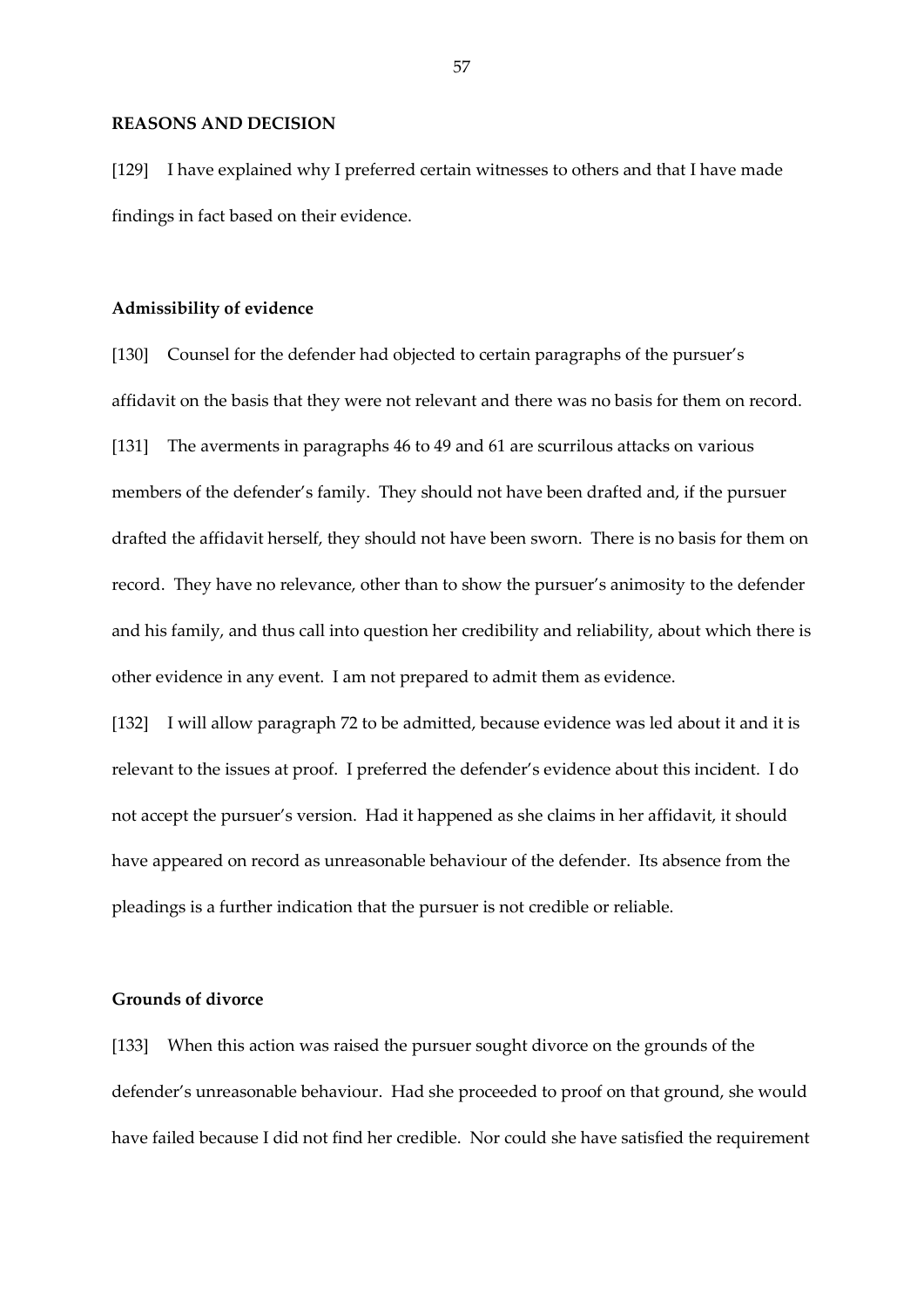of the Civil Evidence (Scotland) Act 1988 section 8(3) to provide evidence other than that of a party to the marriage. That is an important requirement.

[134] Counsel sought to amend the ground of divorce to two years' separation. Francesca Ratner's affidavit was offered as the evidence of someone other than a party to the marriage, but it is clear from her affidavit that she only knows the parties have been separated for over two years because the pursuer told her this. That does not satisfy section 8(3) of the 1988 Act. On the second day of the proof, counsel lodged an affidavit from Azul Carmen Hernandez Miras, but that too is hearsay of the pursuer as regards a two year separation period. It might have been capable of satisfying the requirements of section 8(3) in a one year separation with consent, but the defender was not asked in crossexamination if he did consent to divorce. On the final day of proof the pursuer lodged a copy affidavit of her mother, Raydine Espinosa Prado, who was present in the flat on 2 February 2019 when the defender appeared and removed all his belongings. [135] Compliance with section 8(3) of the Civil Evidence (Scotland) Act 1988 is essential. Failure to do so may mean that divorce is refused, with significant consequences in expenses. This divorce came close to being refused.

# **Relevant date**

[136] The pursuer avers that the parties separated on 19 December 2018. Her affidavit also refers to the parties having separated in December 2018. The joint minute of admissions had separate paragraphs listing the matrimonial property at 31 July 2018 and at 19 December 2018, although the assets on both dates were identical and no values were given. Evidence was led about the different values of the assets on each date, and the defender was crossexamined as to why he had not already given the pursuer the \$17,800 USD he had calculated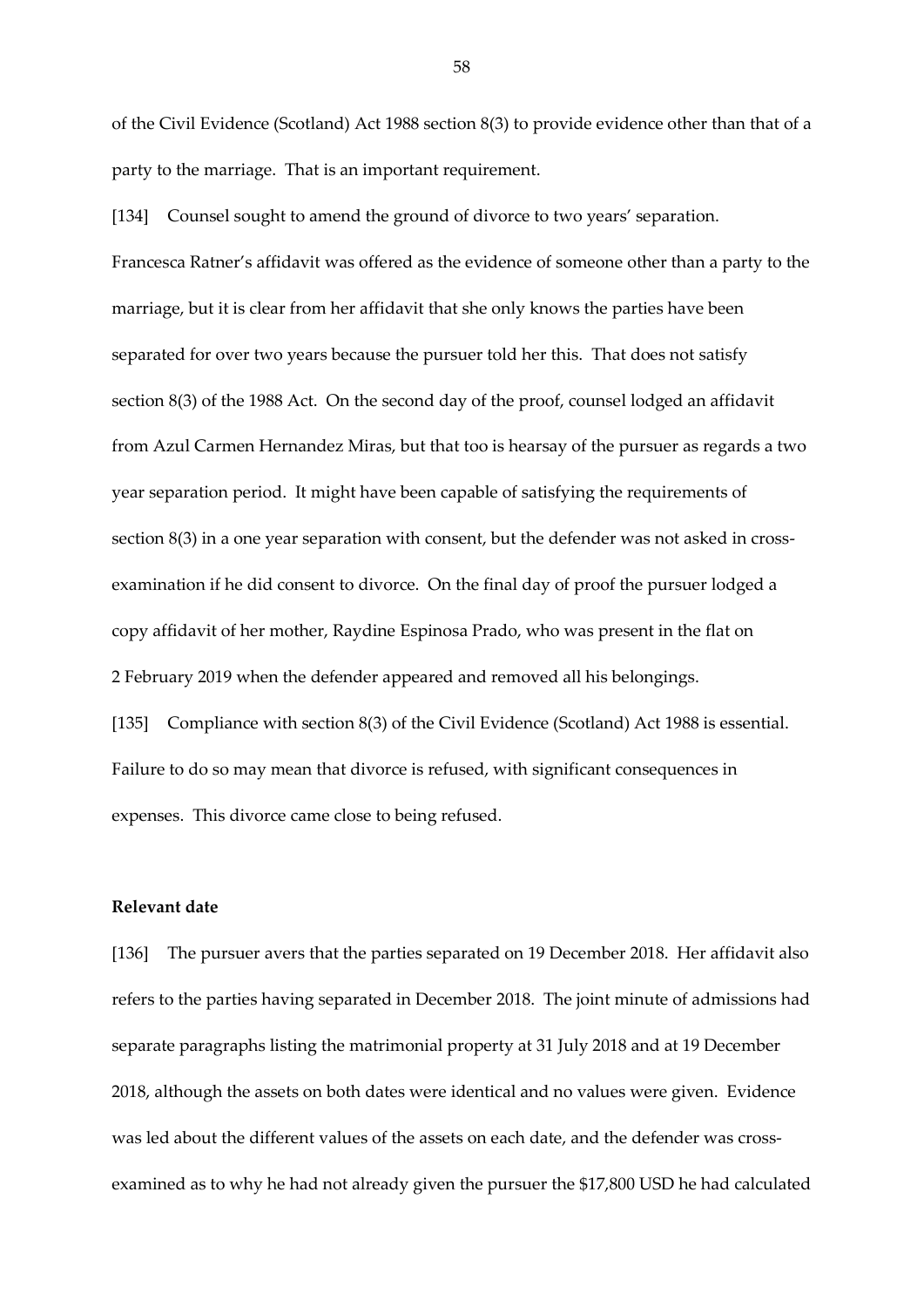would have been due to her at 19 December 2018. Counsel for the pursuer, however, made no submissions about the relevant date.

[137] It is a question of fact whether the parties to a marriage are living together as man and wife, and when that cohabitation ends. The parties' intention as to when they ceased to cohabit as husband and wife is not determinative of the issue, and there is no requirement for one of the parties to have decided that the marriage is over. Thus the defender's intention to do all that he could to save the marriage after 31 July 2018 does not mean that the parties were still living together as man and wife after that date.

[138] It is helpful to consider the nature of the parties' cohabitation before and after 31 July 2018. Before 31 July 2018 the parties had had a very close and interdependent relationship. They spent much of their time together. They were working on a business project together. They enjoyed each other's company, and spent much of their time in coffee shops brainstorming for the business. They socialised together. They lived under the same roof. They slept in the same bed and had sexual relations with each other. They ate together. They supported each other, talked to each other and were affectionate to each other. On 30 July 2018 they travelled to Dunkeld together with their dog, and spent a long, enjoyable day together. An argument over food occurred when they returned home. That argument escalated into an argument about fidelity, which continued for many months. The relationship was never the same again. They never slept in the same bed again or had sexual relations. The defender was frequently told he had to leave the flat, and he had to stay in hostels or with friends for many days at a time. Even when he was allowed to sleep in the flat, he was frequently told to leave during the day. There were times when the defender had to beg the pursuer to be allowed to come home. Sometimes he would be allowed home for a few hours and would have to leave and then ask permission to return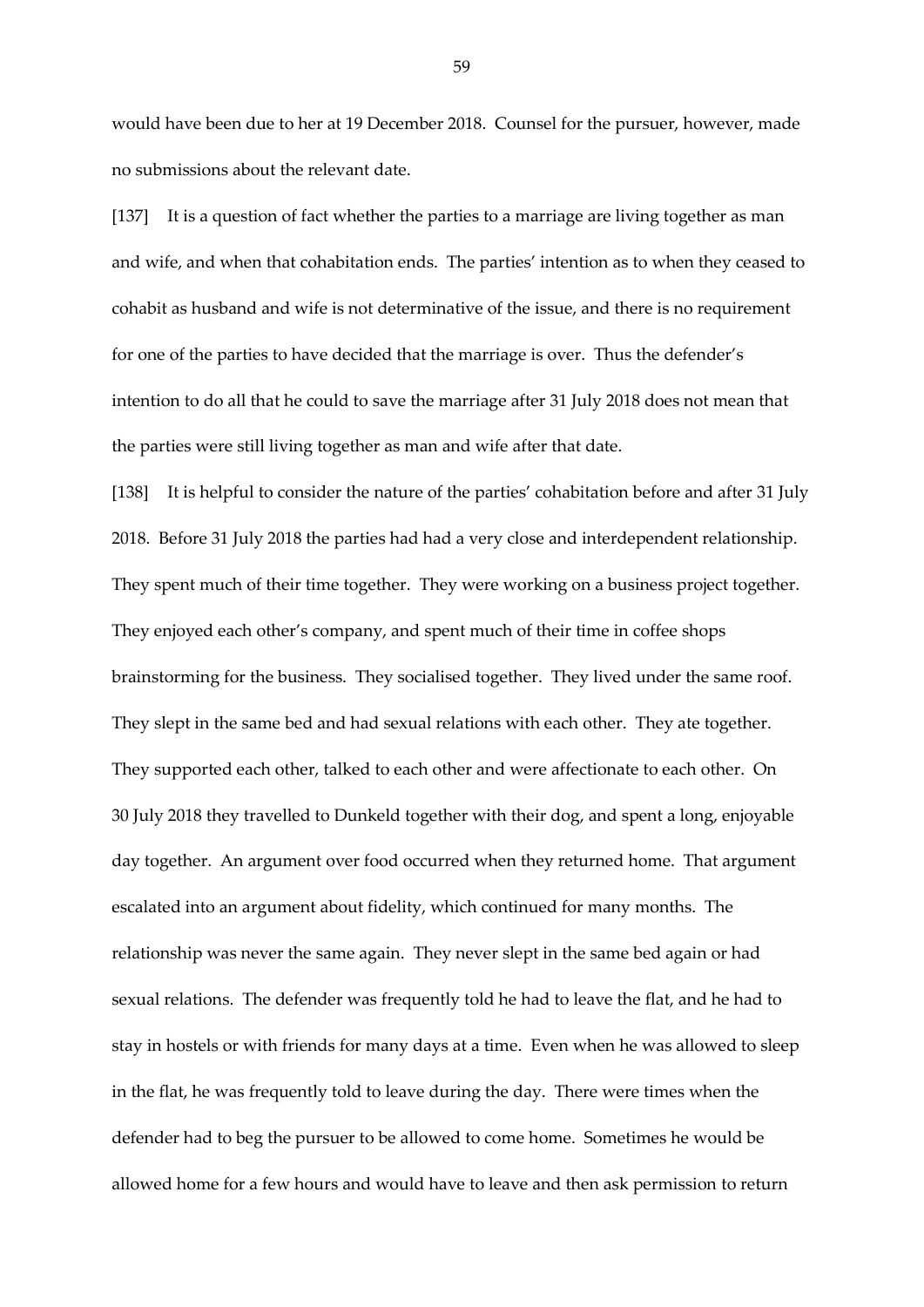the same day. They constantly argued. The pursuer was no longer affectionate towards him. They did not spend quality time together. The pursuer asked the defender to leave the flat again a day or two after the post nuptial agreement had been signed. By 26 September 2018 the pursuer had sought advice about divorce, and allowed the defender to return to the flat when she learned that it would not necessarily prevent her getting a divorce. On several other occasions that autumn she told him she wanted a divorce. Two attempted dates as a couple did not save the marriage. The pursuer became violent towards the defender, causing him to attend hospital. She destroyed his possessions. She abused him. Having regard to the pursuer's behaviour, it is reasonable to infer that she thought the marriage was over by the time the post nuptial agreement was signed.

[139] Looking at the matter objectively, the parties ceased to live together as man and wife on 31 July 2018.

#### **The post nuptial agreement**

#### *The terms of the agreement*

[140] This is an extreme case. This is not a case where it subsequently transpired that the agreement has led to a very unequal division of assets: it is clear on the face of the agreement that it would, if the parties' assets remained the same as they were at the date of division. The defender obtained \$50,000: the pursuer obtained \$750,000. He obtained 6% of the matrimonial property. Both parties had contributed equally to that wealth. Both had worked equally hard. It was money saved for their joint future and their retirement. In terms of the agreement the defender was left with virtually nothing. He lost his share of all that the parties had worked for together. The agreement was of no benefit to the defender: he handed over virtually his whole share of matrimonial property for nothing. The parties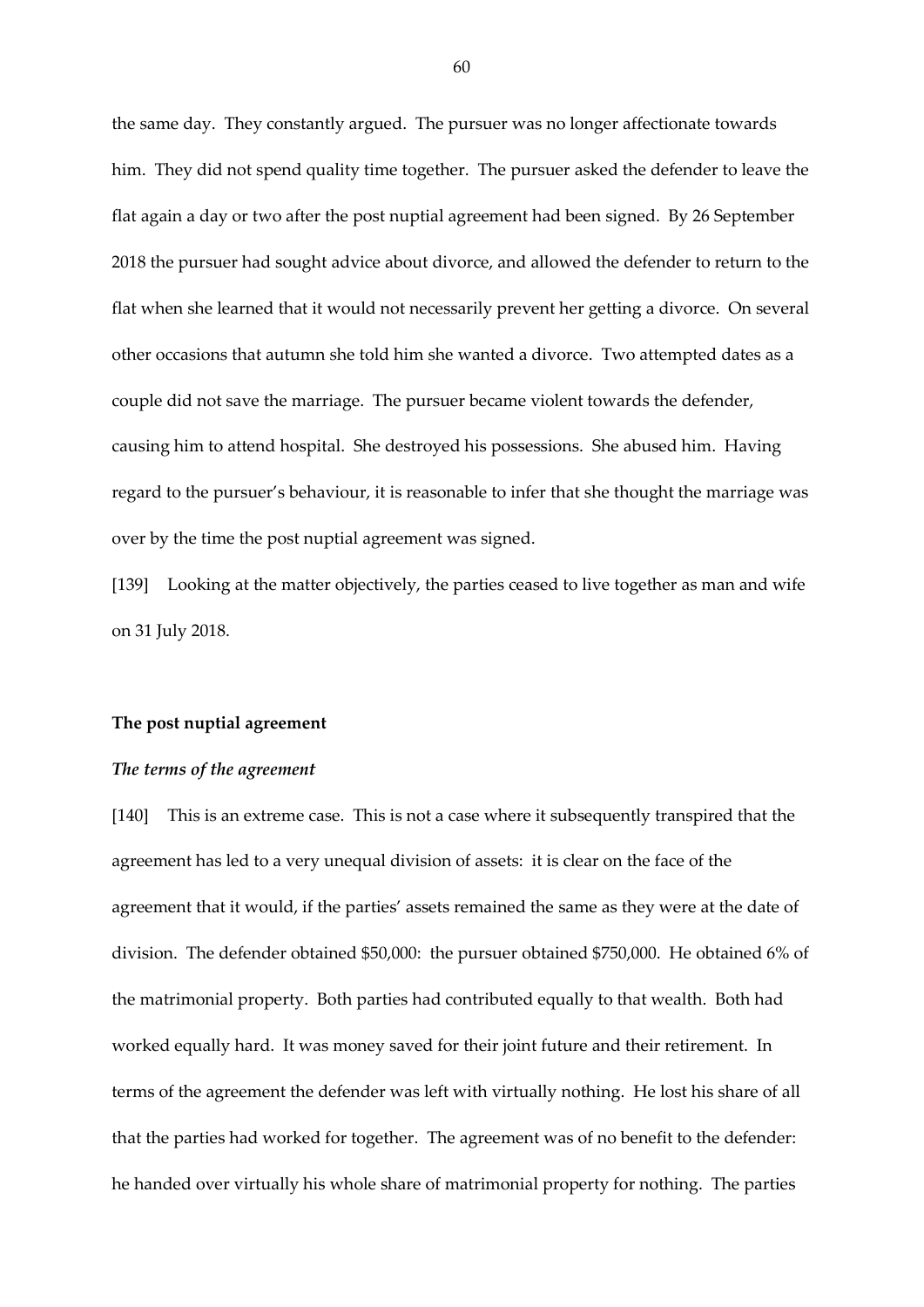did not reconcile. If the parties had reconciled for some time, then there might have been an argument that what he got from the agreement was a further few years of marriage. That might have been something to set off against the award of \$750,000 USD to the pursuer. But there was no reconciliation.

# *Relevant circumstances leading up to and prevailing at the time of execution of the agreement*

[141] The parties had had a very intense relationship since they met at the age of about 20. The defender's identity and self-worth were wrapped up in the marriage. He was devoted to the pursuer and would have done anything for her. The pursuer knew this. She had required him to undergo circumcision following an argument in the first year of their marriage. The defender was in a subservient position in the relationship and at risk of manipulation.

[142] In the six weeks prior to the signing of the agreement the parties were constantly arguing. The argument that had begun on 30 July 2018 about serving dinner developed into an argument about whether the defender had cheated on the pursuer by finding another woman attractive. The defender sought to resolve the argument, but it continued. The defender's answers were never good enough for the pursuer during arguments, and he became confused.

[143] The pursuer told the defender to leave the flat on several occasions, and he stayed in hostels. When he was allowed to return home he was not allowed to sleep in the parties' bed, and he still had to leave the flat for hours at a time. He did not have a secure home base. He was not in contact with his friends and family, not in work and not eating or sleeping properly. He was very vulnerable. He was not functioning very well. He was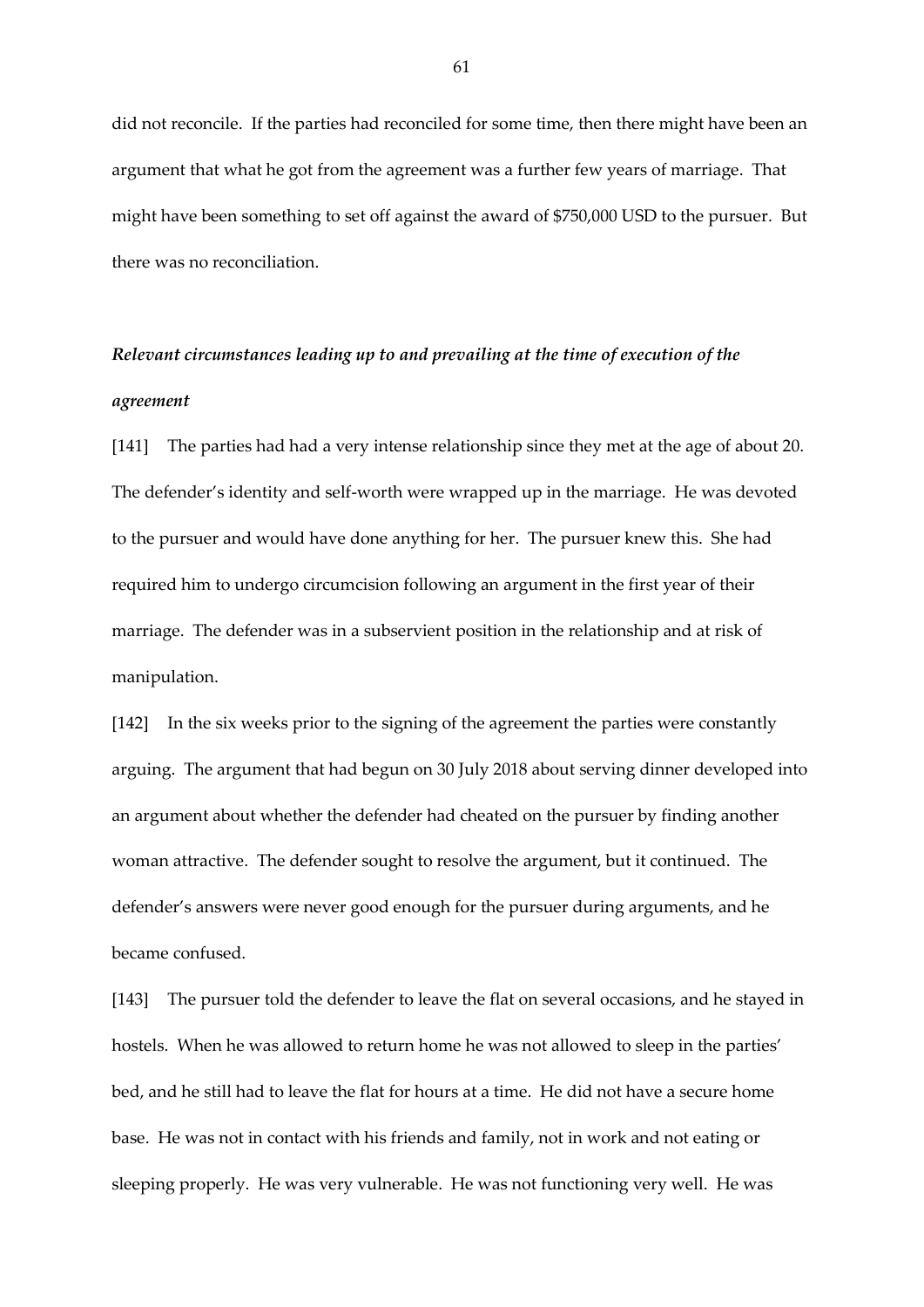feeling helpless. He was tearful. He was not able to concentrate. He was depressed and his condition was worsening. He sought counselling, and began engaging with a psychologist for therapy on 14 August 2018.

[144] The defender was distraught at the prospect of the marriage falling apart, especially if it was over the pursuer's fear of being cheated on. He try to resolve the argument by adopting various solutions designed to prove to the pursuer that she could trust him. He deleted his social media accounts. He let her read his diary. He found the online blog suggesting that men who had cheated could offer a post nuptial agreement with an infidelity clause to make their partner feel safe in the relationship again. The blog stated that such an agreement would be "a perfectly useless document" unless the man cheated again. The defender saw this as his only option to save the marriage, other attempts having failed. The defender thought that the agreement would only apply if they reconciled and he was subsequently unfaithful. He knew that the marriage would not fail due to his infidelity. He told the pursuer that he was serious about the agreement and that she would get everything if he cheated on her. He did not consider the possibility that the pursuer might sign the agreement and then decide to leave the marriage.

[145] On the morning of 5 September 2018 the defender submitted to tests for a variety of sexually transmitted infections in the hope that this would help save his marriage. In the early afternoon Mr Brown sent his first email to the defender about the drafting and enforceability of the agreement. The defender responded, and there were further email exchanges which ended sometime after 3pm. This is the full extent of any discussions with Mr Brown about the post nuptial agreement. Later that afternoon the parties went to Edinburgh solicitors, signed the agreement and had it witnessed.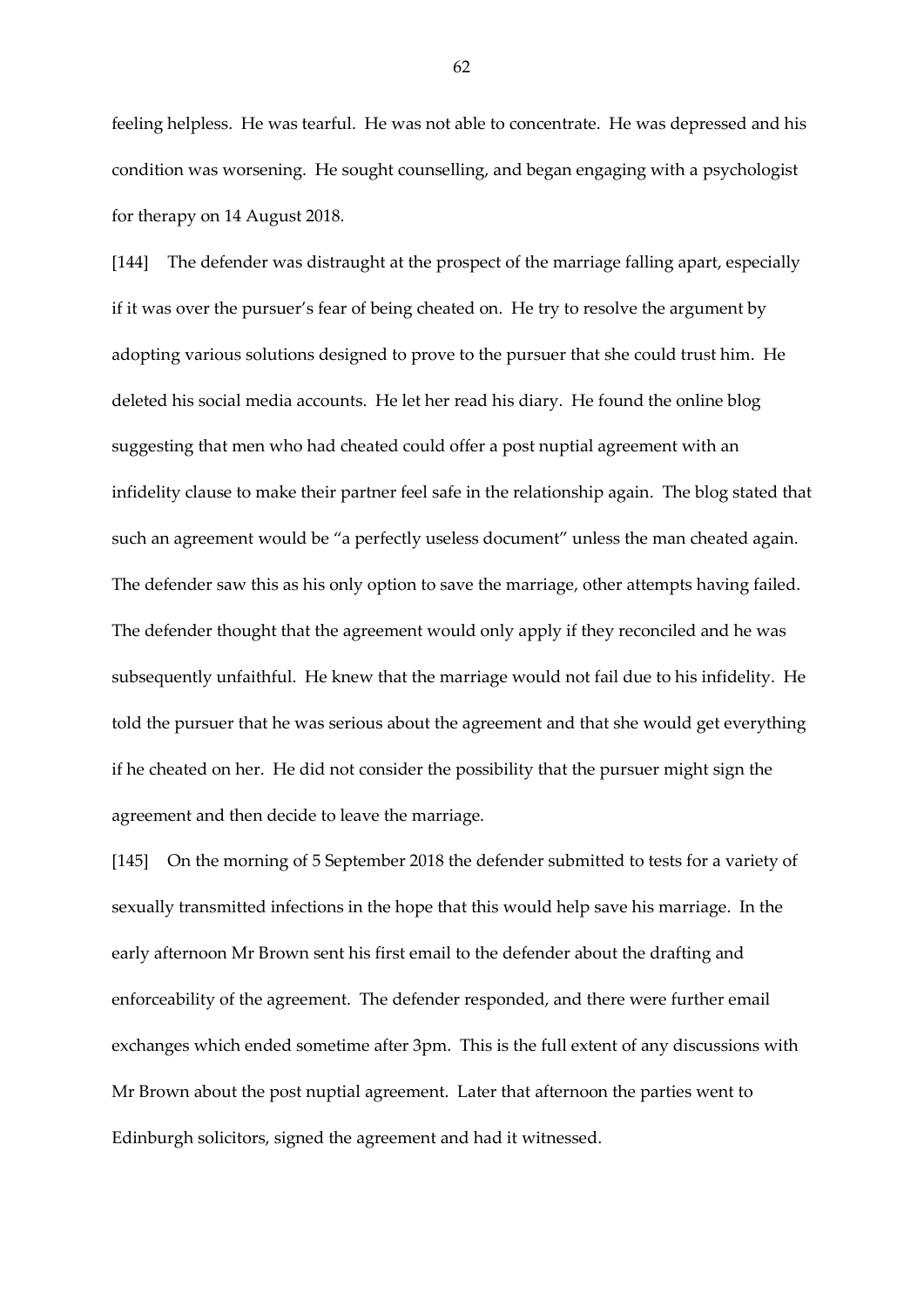[146] At the time of signing the agreement the defender's mental state had deteriorated significantly and his decisions were affected by his depressive illness. He met the criteria for Severe Depressive Disorder ICD-10 Diagnostic Classification F32.2.

[147] The pursuer was in the dominant position in the marriage. It was an abusive relationship. In the period from 30 July 2018 to the signing of the agreement she exerted significant control over him. The pursuer withdrew her affection. She did not allow him to have the security of knowing where he would sleep each night. She did not take steps to resolve the argument. She was not willing to compromise. She knew the defender would do anything to save the marriage. She knew that the defender was suffering and was not thinking properly: she could see he was upset, and his inability to give straight answers, contradictory statements and lack of clarity had annoyed her during their arguments. She knew that the agreement was grossly unfair to the defender and yet she allowed him to enter into it. She took advantage of him. This is particularly so, when regard is had to the parties' different expectations of the agreement. The defender thought that the parties would reconcile and that it would be a "perfectly useless document" provided he did not cheat on the pursuer. The pursuer appears to have thought that the agreement came into effect immediately, there was no requirement for a reconciliation and no requirement that any subsequent separation was based on the defender's infidelity. She asked him to leave the flat a day or two after the agreement had been signed, and continued to abuse him emotionally and latterly physically too. There never was any reconciliation. Knowing that the defender was vulnerable, she allowed him to enter into an agreement in terms of which she thought she was entitled to 94% of the parties' assets the day after the agreement was signed. It was wholly irrational for the defender to sign up to such an agreement whereby there was no incentive to the pursuer to reconcile and the defender stood to lose everything.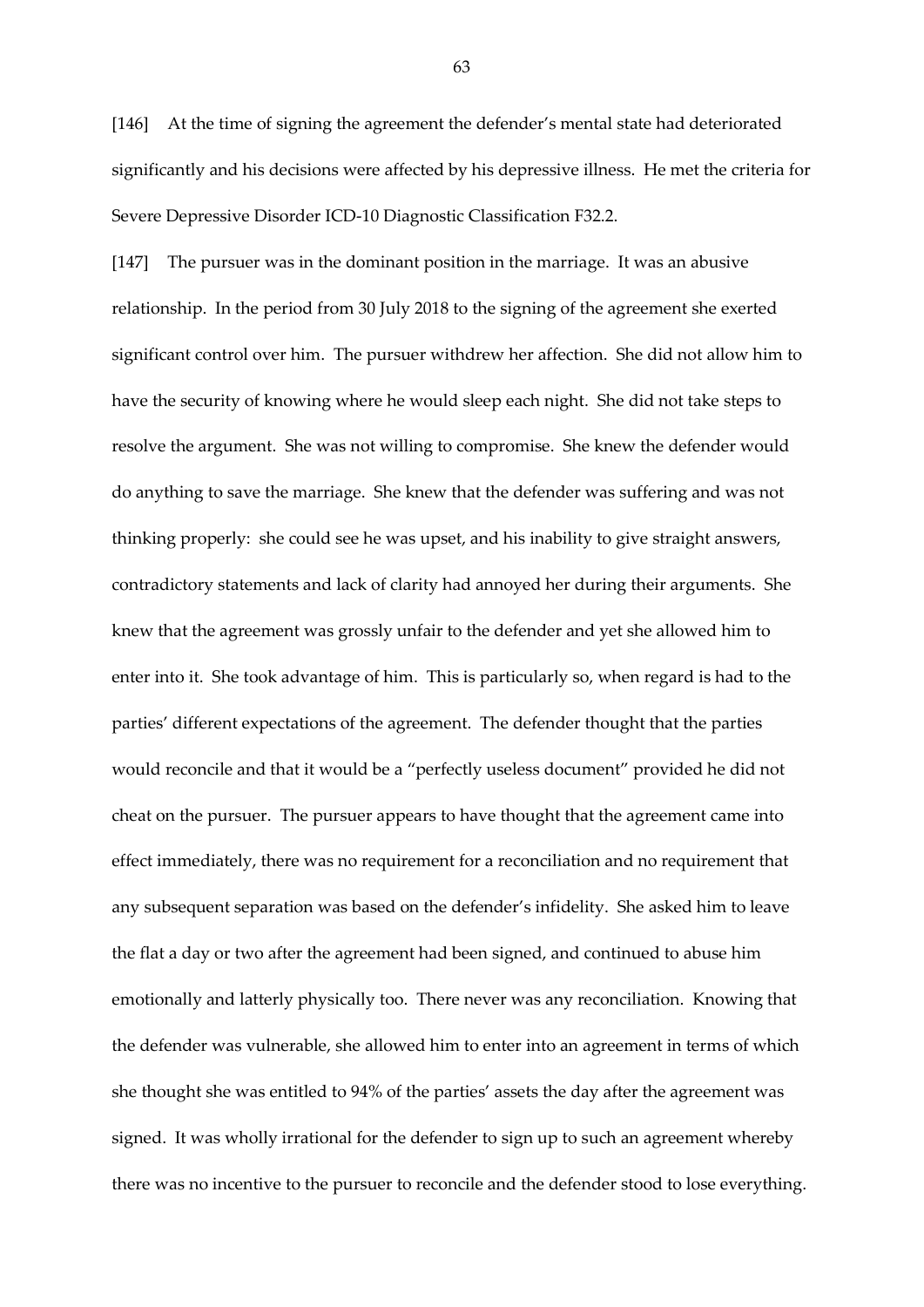#### *Legal advice*

[148] The defender did not obtain legal advice about whether the agreement was fair and reasonable, or about what he might have been expected to be awarded as financial provision by a court. Mr Brown only gave him advice about drafting issues, and did not explore the parties' relationship. Ms McHardy was only instructed to witness the signatures. She commented that the defender was signing his life away: the fact that he signed the agreement despite that comment indicates his poor mental health at the time.

[149] The agreement was neither fair nor reasonable at the time it was entered into, and I will make an order setting it aside. The figures are stark, and I would have been prepared to have set it aside on this ground alone in the particular circumstances of this case. The pursuer had been the dominant party in the relationship for at least ten years. It was a controlling and abusive relationship, with the pursuer continuing to exert significant control over the defender in the weeks prior to the signing of the agreement. The pursuer's behaviour towards the defender after the argument on 30 July 2018 caused him to be unable to think rationally, suffer from depression and begin attending counselling. The pursuer knew this. She took advantage of the defender's weaker position and allowed him to enter into an agreement which was of no real benefit to him and of great benefit to her. She accompanied him to solicitors to execute the deed. The defender signed the agreement late in the afternoon on 5 September 2018 when he was suffering from a severe depression, had been for tests for sexually transmitted infections in the morning and spent the early afternoon revising terms in the draft agreement. The agreement was rushed through that day, with no legal advice of any substance from Mr Brown or Ms McHardy. It is in the interests of justice for the agreement to be set aside.